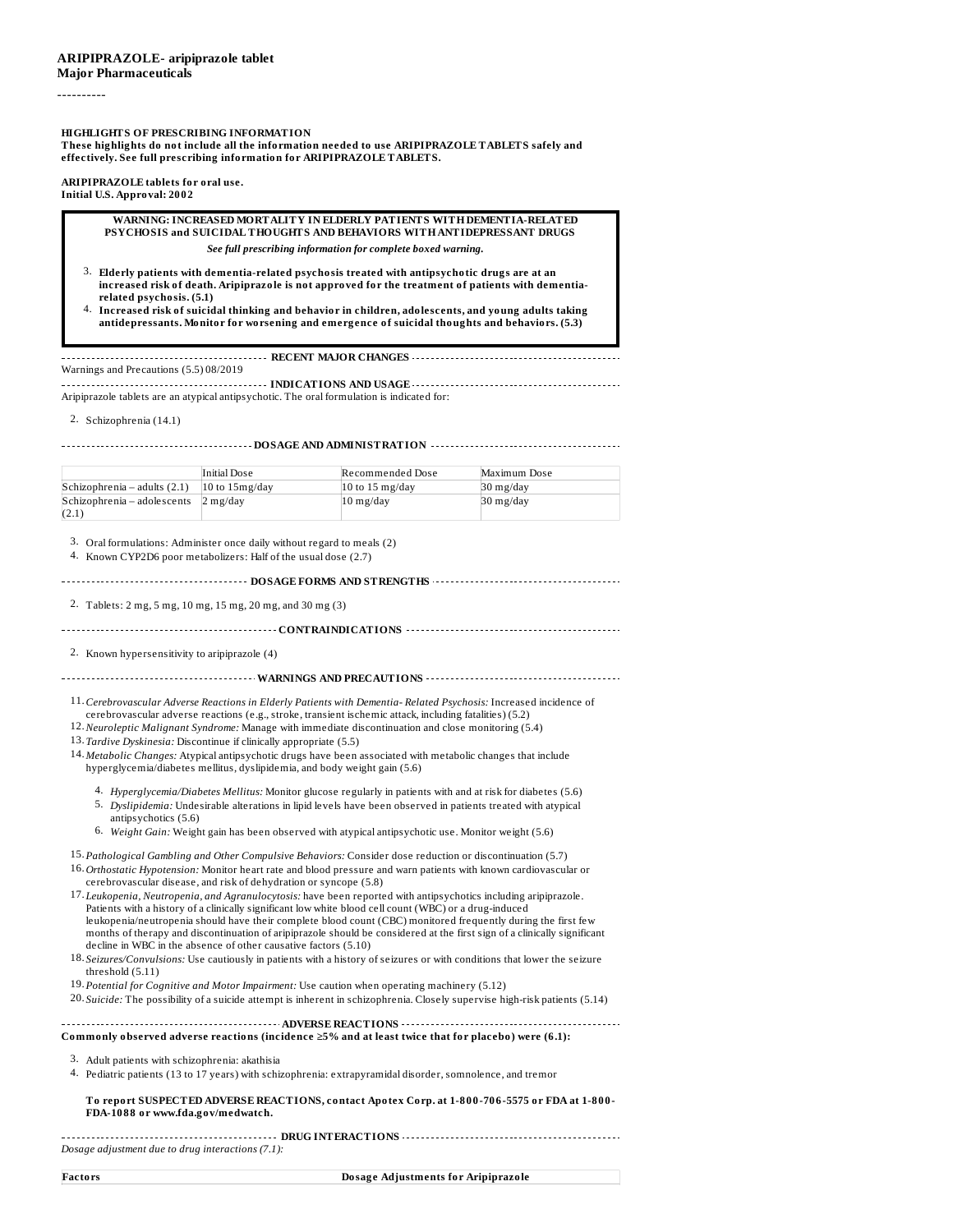| Known CYP2D6 Poor Metabolizers                                 | Administer half of usual dose       |
|----------------------------------------------------------------|-------------------------------------|
| Known CYP2D6 Poor Metabolizers and strong CYP3A4<br>inhibitors | Administer a quarter of usual dose  |
|                                                                |                                     |
| Strong CYP2D6 or CYP3A4 inhibitors                             | Administer half of usual dose       |
| Strong CYP2D6 and CYP3A4inhibitors                             | Administer a quarter of usual dose  |
| Strong CYP3A4 inducers                                         | Double usual dose over 1 to 2 weeks |
|                                                                |                                     |

**USE IN SPECIFIC POPULATIONS**

2. *Pregnancy:* May cause extrapyramidal and/or withdrawalsymptoms in neonates with third trimester exposure (8.1)

**Additional pediatric use information is approved for Otsuka America Pharmaceutical, Inc.'s ABILIFY ®(aripiprazole) product. However, due to Otsuka America Pharmaceutical, Inc.'s marketing exclusivity rights, this drug product is not labeled with that information.**

**See 17 for PATIENT COUNSELING INFORMATION and Medication Guide.**

**Revised: 1/2021**

### **FULL PRESCRIBING INFORMATION: CONTENTS\* WARNING:INCREASED MORTALITY IN ELDERLY PATIENTS WITH DEMENTIA-RELATED PSYCHOSIS; and SUICIDAL THOUGHTS AND BEHAVIORS WITH ANTIDEPRESSANT DRUGS 1 INDICATIONS AND USAGE**

#### **2 DOSAGE AND ADMINISTRATION**

- 2.1 Schizophrenia
- 2.7 Dosage Adjustments for Cytochrome P450 Considerations
- 2.8 Dosing of Oral Solution
- **3 DOSAGE FORMS AND STRENGTHS**

#### **4 CONTRAINDICATIONS**

# **5 WARNINGS AND PRECAUTIONS**

- 5.1 Increased Mortality in Elderly Patients with Dementia-Related Psychosis
- 5.2 Cerebrovascular Adverse Events, Including Stroke
- 5.3 Suicidal Thoughts and Behaviors in Children, Adolescents, and Young Adults
- 5.4 Neuroleptic Malignant Syndrome (NMS)
- 5.5 Tardive Dyskinesia
- 5.6 Metabolic Changes
- 5.7 Pathological Gambling and Other Compulsive Behaviors
- 5.8 Orthostatic Hypotension
- 5.9 Falls
- 5.10 Leukopenia, Neutropenia, and Agranulocytosis
- 5.11 Seizures/Convulsions
- 5.12 Potential for Cognitive and Motor Impairment
- 5.13 Body Temperature Regulation
- 5.14 Suicide
- 5.15 Dysphagia

#### **6 ADVERSE REACTIONS**

- 6.1 Clinical Trials Experience
- 6.2 Postmarketing Experience

#### **7 DRUG INTERACTIONS**

- 7.1 Drugs Having Clinically Important Interactions with Aripiprazole
- 7.2 Drugs Having No Clinically Important Interactions with Aripiprazole

#### **8 USE IN SPECIFIC POPULATIONS**

- 8.1 Pregnancy
- 8.2 Lactation
- 8.4 Pediatric Use
- 8.5 Geriatric Use
- 8.6 CYP2D6 Poor Metabolizers
- 8.7 Hepatic and Renal Impairment
- 8.8 Other Specific Populations

#### **9 DRUG ABUSE AND DEPENDENCE**

- 9.1 Controlled Substance
- 9.2 Abuse
- 9.3 Dependence

#### **10 OVERDOSAGE**

- 10.1 Human Experience
- 10.2 Management of Overdosage
- **11 DESCRIPTION**

#### **12 CLINICAL PHARMACOLOGY**

- 12.1 Mechanism of Action
- 12.2 Pharmacodynamics
- 12.3 Pharmacokinetics

#### **13 NONCLINICAL TOXICOLOGY**

- 13.1 Carcinogenesis, Mutagenesis, Impairment of Fertility
- 13.2 Animal Toxicology and/or Pharmacology

# **14 CLINICAL STUDIES**

14.1 Schizophrenia

# **16 HOW SUPPLIED/STORAGE AND HANDLING**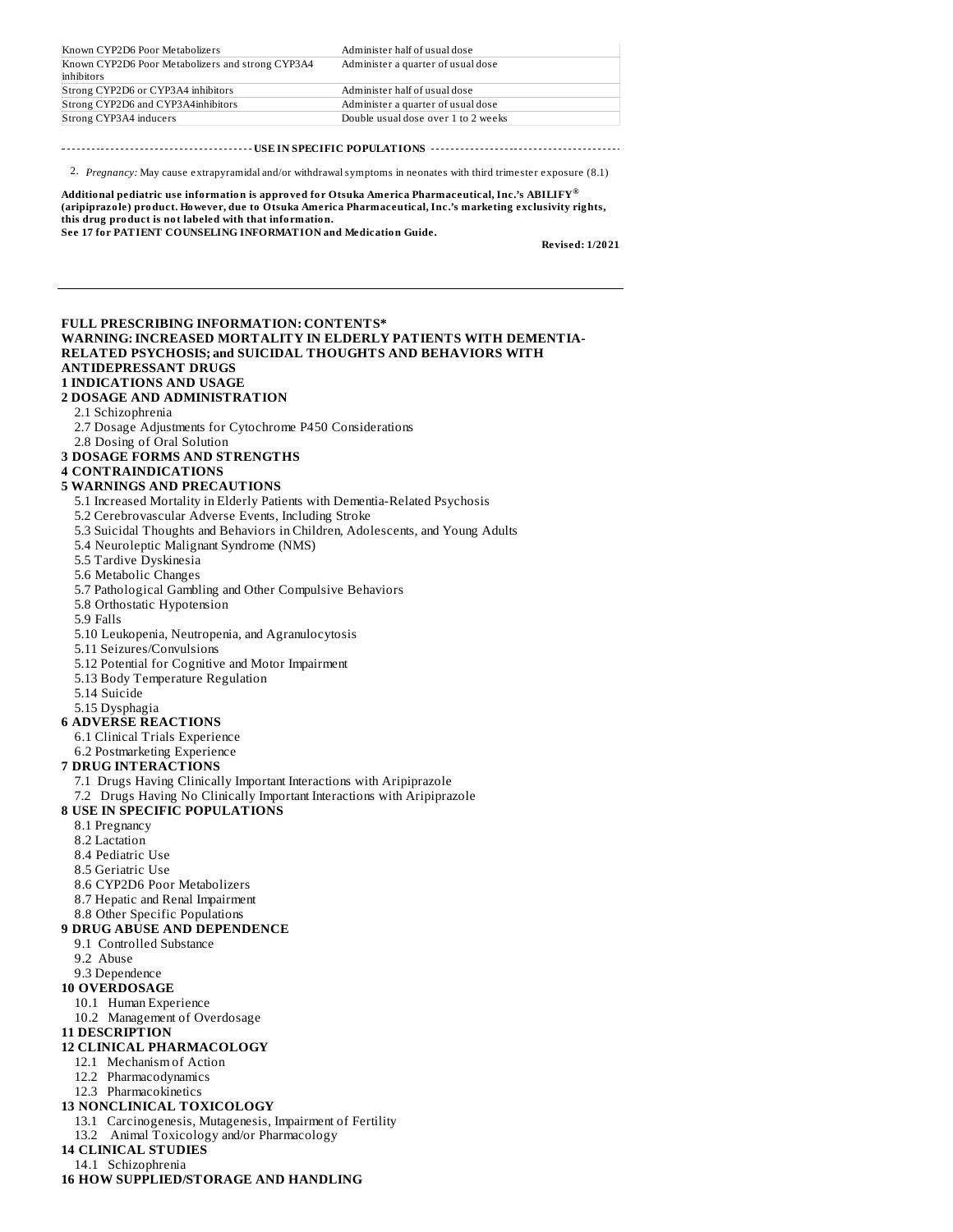16.2 Storage

#### **17 PATIENT COUNSELING INFORMATION**

\* Sections or subsections omitted from the full prescribing information are not listed.

#### **FULL PRESCRIBING INFORMATION**

#### **WARNING:INCREASED MORTALITY IN ELDERLY PATIENTS WITH DEMENTIA-RELATED PSYCHOSIS; and SUICIDAL THOUGHTS AND BEHAVIORS WITH ANTIDEPRESSANT DRUGS**

**Elderly patients with dementia-related psychosis treated with antipsychotic drugs are at an increas ed risk of death. Aripiprazole is not approved for the treatment of patients with dementia-related psychosis [s ee Warnings and Precautions (5.1)].**

**Antidepressants increas ed the risk of suicidal thoughts and behavior in children, adoles cents, and young adults in short-term studies. Thes e studies did not show an increas e in the risk of suicidal thoughts and behavior with antidepressant us e in patients over age 24; there was a reduction in risk with antidepressant us e in patients aged 65 and older [s ee Warnings and Precautions (5.3)].**

**In patients of all ages who are started on antidepressant therapy, monitor clos ely for wors ening, and for emergence of suicidal thoughts and behaviors. Advis e families and caregivers of the need for clos e obs ervation and communication with the pres criber [s ee Warnings and Precautions (5.3)].**

### **1 INDICATIONS AND USAGE**

Aripiprazole tablets are indicated for the treatment of:

1. Schizophrenia *[see Clinical Studies (14.1)]*

**Additional pediatric us e information is approved for Otsuka America Pharmaceutical, Inc.'s ABILIFY (aripiprazole) product. However, due to Otsuka America Pharmaceutical, Inc.'s ® marketing exclusivity rights, this drug product is not labeled with that information.**

#### **2 DOSAGE AND ADMINISTRATION**

#### **2.1 Schizophrenia**

#### **Adults**

The recommended starting and target dose for aripiprazole is 10 or 15 mg/day administered on a once-aday schedule without regard to meals. Aripiprazole has been systematically evaluated and shown to be effective in a dose range of 10 to 30 mg/day, when administered as the tablet formulation; however, doses higher than 10 or 15 mg/day were not more effective than 10 or 15 mg/day. Dosage increases should generally not be made before 2 weeks, the time needed to achieve steady-state [see Clinical Studies (14.1)].

Maintenance Treatment: Maintenance of efficacy in schizophrenia was demonstrated in a trial involving patients with schizophrenia who had been symptomatically stable on other antipsychotic medications for periods of 3 months or longer. These patients were discontinued from those medications and randomized to either aripiprazole tablets 15 mg/day or placebo, and observed for relapse [see Clinical Studies (14.1)]. Patients should be periodically reassessed to determine the continued need for maintenance treatment.

#### **Adoles cents**

The recommended target dose of aripiprazole tablets is 10 mg/day. Aripiprazole was studied in adolescent patients 13 to 17 years of age with schizophrenia at daily doses of 10 mg and 30 mg. The starting daily dose of the tablet formulation in these patients was 2 mg, which was titrated to 5 mg after 2 days and to the target dose of 10 mg after 2 additional days. Subsequent dose increases should be administered in 5 mg increments. The 30 mg/day dose was not shown to be more efficacious than the 10 mg/day dose. Aripiprazole tablets can be administered without regard to meals [see Clinical Studies (14.1)]. Patients should be periodically reassessed to determine the need for maintenance treatment.

#### **Switching from Other Antipsychotics**

There are no systematically collected data to specifically address switching patients with schizophrenia from other antipsychotics to aripiprazole or concerning concomitant administration with other antipsychotics. While immediate discontinuation of the previous antipsychotic treatment may be acceptable for some patients with schizophrenia, more gradual discontinuation may be most appropriate for others. In all cases, the period of overlapping antipsychotic administration should be minimized.

**Additional pediatric us e information is approved for Otsuka America Pharmaceutical, Inc.'s ABILIFY (aripiprazole) product. However, due to Otsuka America Pharmaceutical, Inc.'s ®marketing exclusivity rights, this drug product is not labeled with that information.**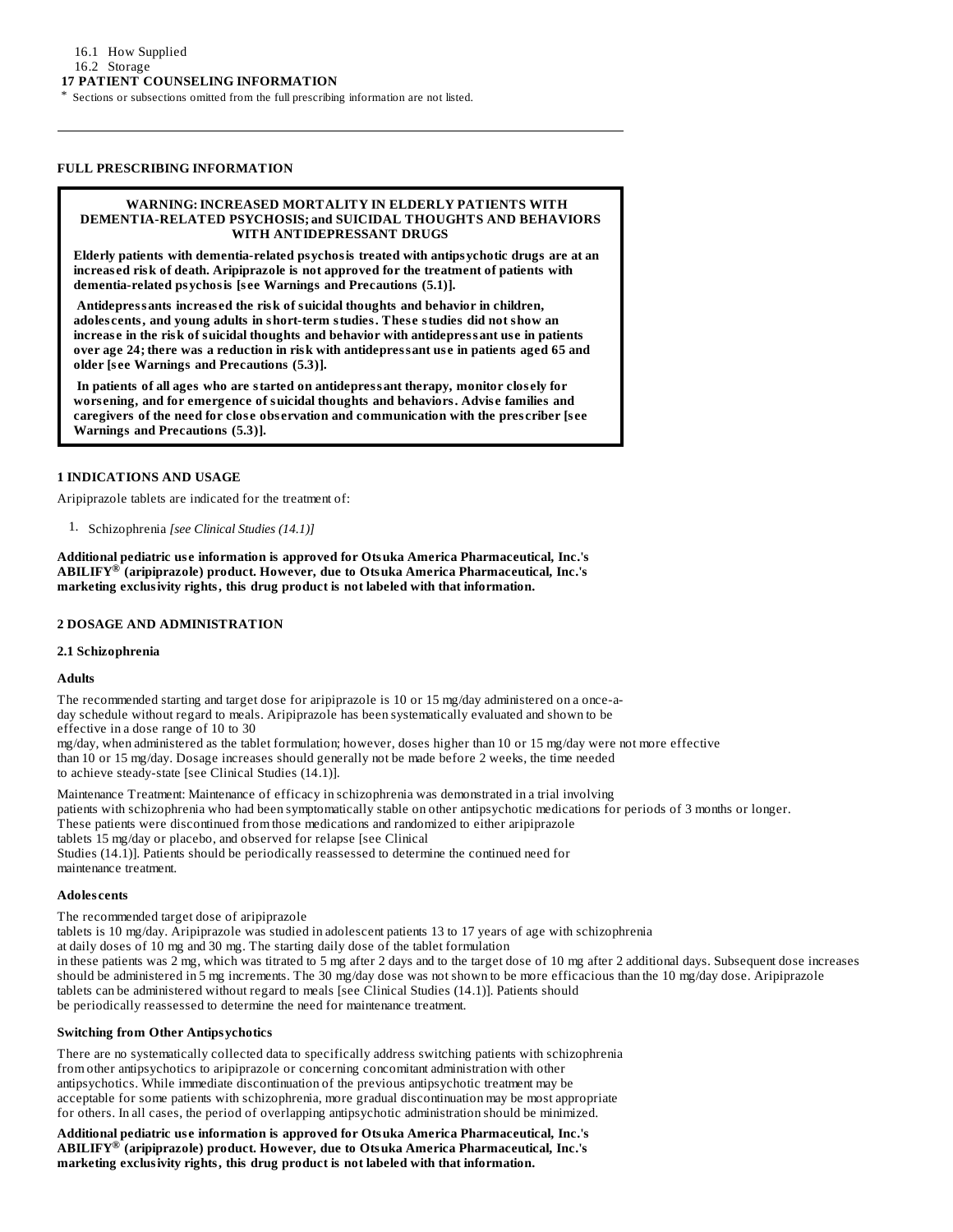### **2.7 Dosage Adjustments for Cytochrome P450 Considerations**

Dosage adjustments are recommended in patients who are known CYP2D6 poor metabolizers and in patients taking concomitant CYP3A4 inhibitors or CYP2D6 inhibitors or strong CYP3A4 inducers (see Table 2). When the coadministered drug is withdrawn from the combination therapy, aripiprazole dosage should then be adjusted to its original level. When the coadministered CYP3A4 inducer is withdrawn, aripiprazole dosage should be reduced to the original level over 1 to 2 weeks. Patients who may be receiving a combination of strong, moderate, and weak inhibitors of CYP3A4 and CYP2D6 (e.g., a strong CYP3A4 inhibitor and a moderate CYP2D6 inhibitor or a moderate CYP3A4 inhibitor with a moderate CYP2D6 inhibitor), the dosing may be reduced to one-quarter (25%) of the usual dose initially and then adjusted to achieve a favorable clinical response.

### **Table 2: Dos e Adjustments for Aripiprazole in Patients who are known CYP2D6 Poor Metabolizers and Patients Taking Concomitant CYP2D6 Inhibitors, 3A4 Inhibitors, and/or CYP3A4 Inducers**

| <b>Factors</b>                                                                                                          | Dosage Adjustments for Aripiprazole |
|-------------------------------------------------------------------------------------------------------------------------|-------------------------------------|
| Known CYP2D6 Poor Metabolizers                                                                                          | Administer half of usual dose       |
| Known CYP2D6 Poor Metabolizers taking<br>concomitant strong CYP3A4 inhibitors (e.g.,<br>itraconazole, clarithromycin)   | Administer a quarter of usual dose  |
| Strong CYP2D6 (e.g., quinidine, fluoxetine,<br>paroxetine) or CYP3A4 inhibitors<br>(e.g., itraconazole, clarithromycin) | Administer half of usual dose       |
| Strong CYP2D6 and CYP3A4 inhibitors                                                                                     | Administer a quarter of usual dose  |
| Strong CYP3A4 inducers (e.g., carbamazepine,<br>rifampin)                                                               | Double usual dose over 1 to 2 weeks |

### **2.8 Dosing of Oral Solution**

The oral solution can be substituted for tablets on a mg-per-mg basis up to the 25 mg dose level. Patients receiving 30 mg tablets should receive 25 mg of the solution [see Clinical Pharmacology (12.3)].

### **3 DOSAGE FORMS AND STRENGTHS**

Aripiprazole tablets, USP are available as described below.

2 mg tablets: green, rectangular, slightly biconvex tablets, engraved "2" on one side and "A" on the other side.

5 mg tablets: blue, rectangular, slightly biconvex tablets, engraved "5" on one side and "A" on the other side.

10 mg tablets: pink, rectangular, slightly biconvex tablets, engraved "10" on one side and "A" on the other side.

15 mg tablets: yellow, round, slightly biconvex tablets, engraved "ARI" over "15" on one side and "APO" on the other side.

20 mg tablets: white to off-white, round, slightly biconvex tablets, engraved "ARI" over "20" on one side and "APO" on the other side.

30 mg tablets: pink, round, slightly biconvex tablets, engraved "ARI" over "30" on one side and "APO" on the other side.

### **4 CONTRAINDICATIONS**

Aripiprazole tablets are contraindicated in patients with a history of a hypersensitivity reaction to aripiprazole. Reactions have ranged from pruritus/urticaria to anaphylaxis *[see ADVERSE REACTIONS (6.2)]*.

### **5 WARNINGS AND PRECAUTIONS**

### **5.1 Increas ed Mortality in Elderly Patients with Dementia-Related Psychosis**

### **Increas ed Mortality**

### **Elderly patients with dementia-**

### **related psychosis treated with antipsychotic drugs are at an increas ed risk of death. Aripiprazole is not approved for the treatment of patients with dementiarelated psychosis [s ee Boxed Warning].**

Safety Experience in Elderly Patients with Psychosis Associated with Alzheimer's Disease In three, 10-week, placebo-controlled studies of aripiprazole in elderly patients with psychosis associated with Alzheimer's disease (n=938; mean age: 82.4 years; range: 56 to 99 years), the adverse reactions that were reported at an incidence of ≥3% and aripiprazole incidence at least twice that for placebo were lethargy [placebo 2%, aripiprazole 5%], somnolence (including sedation) [placebo 3%, aripiprazole 8%], and incontinence (primarily, urinary incontinence) [placebo 1%, aripiprazole 5%], excessive salivation [placebo 0%, aripiprazole 4%], and lightheadedness [placebo 1%, aripiprazole 4%].

The safety and efficacy of aripiprazole in the treatment of patients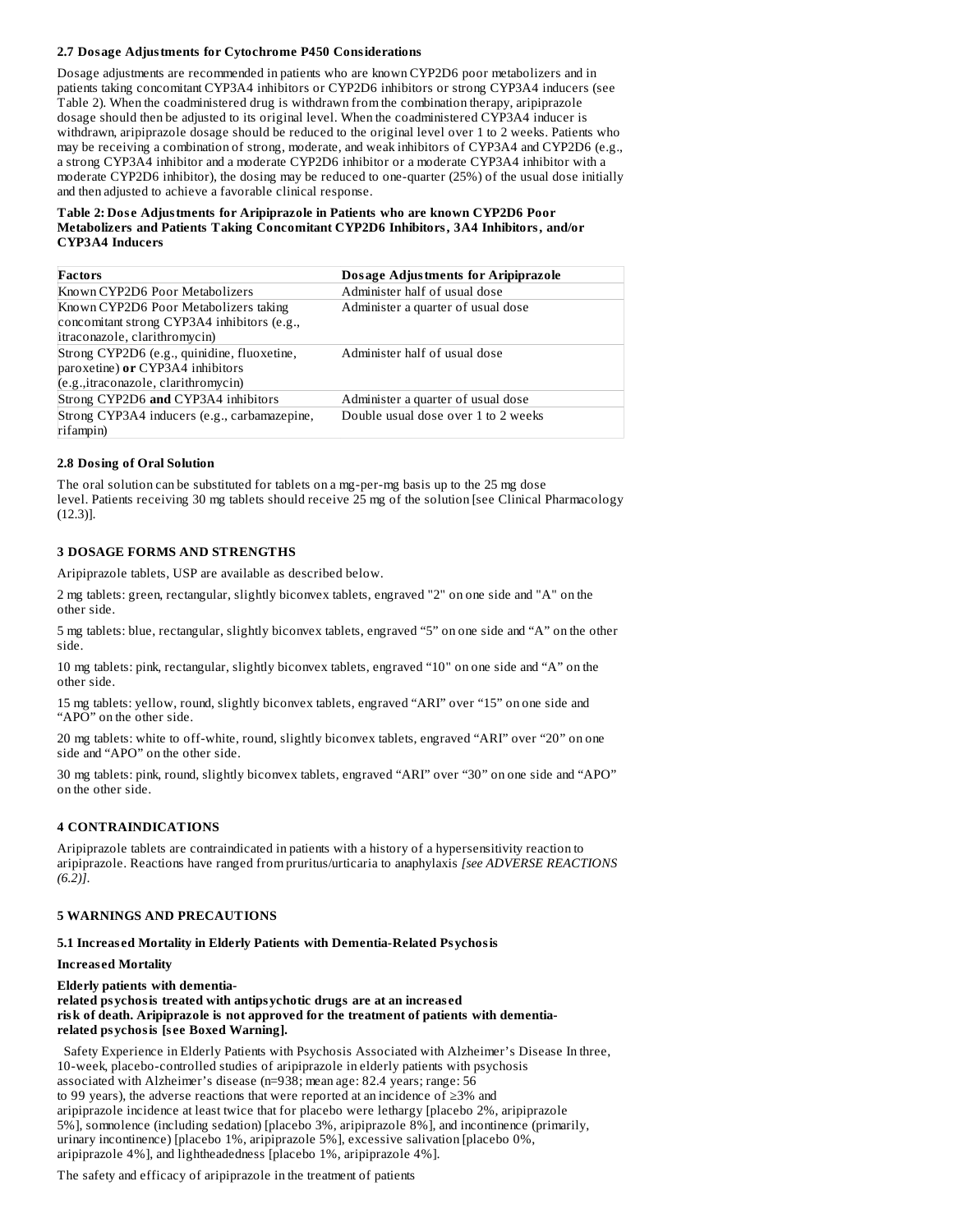with psychosis associated with dementia have not been established. If the prescriber elects to treat such patients with aripiprazole, assess for the emergence of difficulty swallowing or excessive somnolence, which could predispose to accidental injury or aspiration [see Boxed Warning].

### **5.2 Cerebrovas cular Advers e Events, Including Stroke**

In placebo-controlled clinical studies (two flexible dose and one fixed dose study) of dementia-related psychosis, there was an increased incidence of cerebrovascular adverse events (e.g., stroke, transient ischemic attack), including fatalities, in aripiprazole-treated patients (mean age: 84 years; range: 78 to 88 years). In the fixed-dose study, there was a statistically significant dose response relationship for cerebrovascular adverse events in patients treated with aripiprazole. Aripiprazole is not approved for the treatment of patients with dementia-related psychosis *[see Boxed Warning]*.

### **5.3 Suicidal Thoughts and Behaviors in Children, Adoles cents, and Young Adults**

Patients with major depressive disorder (MDD), both adult and pediatric, may experience worsening of their depression and/or the emergence of suicidal ideation and behavior (suicidality) or unusual changes in behavior, whether or not they are taking antidepressant medications, and this risk may persist until significant remission occurs. Suicide is a known risk of depression and certain other psychiatric disorders, and these disorders themselves are the strongest predictors of suicide. There has been a long-standing concern, however, that antidepressants may have a role in inducing worsening of depression and the emergence of suicidality in certain patients during the early phases of treatment. Pooled analyses of short-term, placebo-controlled trials of antidepressant drugs (SSRIs and others) showed that these drugs increase the risk of suicidal thinking and behavior (suicidality) in children, adolescents, and young adults (ages 18 to 24) with MDD and other psychiatric disorders. Short-term studies did not show an increase in the risk of suicidality with antidepressants compared to placebo in adults beyond age 24; there was a reduction with antidepressants compared to placebo in adults aged 65 and older.

The pooled analyses of placebo-controlled trials in children and adolescents with MDD, Obsessive Compulsive Disorder (OCD), or other psychiatric disorders included a total of 24 short-term trials of 9 antidepressant drugs in over 4,400 patients. The pooled analyses of placebo-controlled trials in adults with MDD or other psychiatric disorders included a total of 295 short-term trials (median duration of 2 months) of 11 antidepressant drugs in over 77,000 patients. There was considerable variation in risk of suicidality among drugs, but a tendency toward an increase in the younger patients for almost all drugs studied. There were differences in absolute risk of suicidality across the different indications, with the highest incidence in MDD. The risk differences (drug vs. placebo), however, were relatively stable within age strata and across indications. These risk differences (drug-placebo difference in the number of cases of suicidality per 1,000 patients treated) are provided in Table 5.

**Table 5:**

| <b>Age Range</b> | Drug-Placebo Difference in           |  |
|------------------|--------------------------------------|--|
|                  | Number of                            |  |
|                  | Cases of Suicidality per 1,000       |  |
|                  | <b>Patients Treated</b>              |  |
|                  | <b>Increases Compared to Placebo</b> |  |
| $<$ 18           | 14 additional cases                  |  |
| 18-24            | 5 additional cases                   |  |
|                  | <b>Decreases Compared to Placebo</b> |  |
| 25-64            | 1 fewer case                         |  |
| >65              | 6 fewer cases                        |  |

No suicides occurred in any of the pediatric trials. There were suicides in the adult trials, but the number was not sufficient to reach any conclusion about drug effect on suicide.

It is unknown whether the suicidality risk extends to longer-term use, i.e., beyond several months. However, there is substantial evidence from placebo-controlled maintenance trials in adults with depression that the use of antidepressants can delay the recurrence of depression.

#### **All patients being treated with antidepressants for any indication should be monitored appropriately and obs erved clos ely for clinical wors ening, suicidality, and unusual changes in** behavior, especially during the initial few months of a course of drug therapy, or at times of dose **changes, either increas es or decreas es.**

The following symptoms, anxiety, agitation, panic attacks, insomnia, irritability, hostility, aggressiveness, impulsivity, akathisia (psychomotor restlessness), hypomania, and mania, have been reported in adult and pediatric patients being treated with antidepressants for MDD as well as for other indications, both psychiatric and nonpsychiatric. Although a causal link between the emergence of such symptoms and either the worsening of depression and/or the emergence of suicidal impulses has not been established, there is concern that such symptoms may represent precursors to emerging suicidality.

Consideration should be given to changing the therapeutic regimen, including possibly discontinuing the medication, in patients whose depression is persistently worse, or who are experiencing emergent suicidality or symptoms that might be precursors to worsening depression or suicidality, especially if these symptoms are severe, abrupt in onset, or were not part of the patient's presenting symptoms.

**Families and caregivers of patients being treated with antidepressants for major depressive disorder or other indications, both psychiatric and nonpsychiatric, should be alerted about the need to monitor patients for the emergence of agitation, irritability, unusual changes in behavior, and the other symptoms des cribed above, as well as the emergence of suicidality, and to report**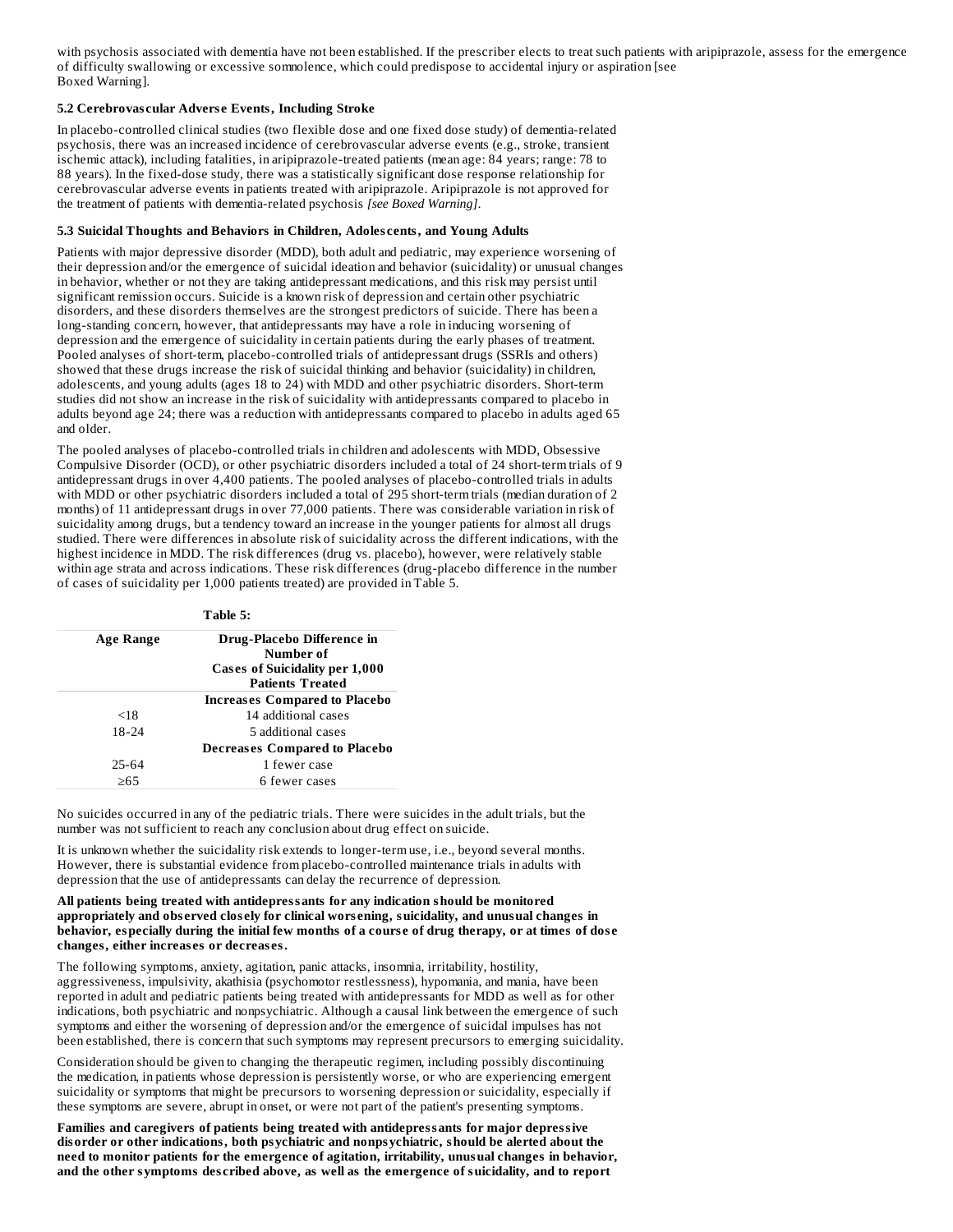**such symptoms immediately to healthcare providers. Such monitoring should include daily obs ervation by families and caregivers. Pres criptions for aripiprazole should be written for the smallest quantity of tablets consistent with good patient management, in order to reduce the risk of overdos e.**

It should be noted that aripiprazole is not approved for use in treating depression in the pediatric population.

### **5.4 Neuroleptic Malignant Syndrome (NMS)**

A potentially fatal symptom complex sometimes referred to as Neuroleptic Malignant Syndrome (NMS) may occur with administration of antipsychotic drugs, including aripiprazole. Rare cases of NMS occurred during aripiprazole treatment in the worldwide clinical database. Clinical manifestations of NMS are hyperpyrexia, muscle rigidity, altered mental status, and evidence of autonomic instability (irregular pulse or blood pressure, tachycardia, diaphoresis, and cardiac dysrhythmia). Additional signs may include elevated creatine phosphokinase, myoglobinuria (rhabdomyolysis), and acute renal failure.

The diagnostic evaluation of patients with this syndrome is complicated. In arriving at a diagnosis, it is important to exclude cases where the clinical presentation includes both serious medical illness (e.g., pneumonia, systemic infection) and untreated or inadequately treated extrapyramidal signs and symptoms (EPS). Other important considerations in the differential diagnosis include central anticholinergic toxicity, heat stroke, drug fever, and primary central nervous system pathology.

The management of NMS should include: 1) immediate discontinuation of antipsychotic drugs and other drugs not essential to concurrent therapy; 2) intensive symptomatic treatment and medical monitoring; and 3) treatment of any concomitant serious medical problems for which specific treatments are available. There is no general agreement about specific pharmacological treatment regimens for uncomplicated NMS.

If a patient requires antipsychotic drug treatment after recovery from NMS, the potential reintroduction of drug therapy should be carefully considered. The patient should be carefully monitored, since recurrences of NMS have been reported.

#### **5.5 Tardive Dyskinesia**

A syndrome of potentially irreversible, involuntary, dyskinetic movements may develop in patients treated with antipsychotic drugs. Although the prevalence of the syndrome appears to be highest among the elderly, especially elderly women, it is impossible to rely upon prevalence estimates to predict, at the inception of antipsychotic treatment, which patients are likely to develop the syndrome. Whether antipsychotic drug products differ in their potential to cause tardive dyskinesia is unknown.

The risk of developing tardive dyskinesia and the likelihood that it will become irreversible are believed to increase as the duration of treatment and the total cumulative dose of antipsychotic drugs administered to the patient increase. However, the syndrome can develop, although much less commonly, after relatively brief treatment periods at low doses.

Tardive dyskinesia may remit, partially or completely, if antipsychotic treatment is withdrawn. Antipsychotic treatment, itself, however, may suppress (or partially suppress) the signs and symptoms of the syndrome and, thereby, may possibly mask the underlying process. The effect that symptomatic suppression has upon the long-term course of the syndrome is unknown.

Given these considerations, aripiprazole should be prescribed in a manner that is most likely to minimize the occurrence of tardive dyskinesia. Chronic antipsychotic treatment should generally be reserved for patients who suffer from a chronic illness that (1) is known to respond to antipsychotic drugs and (2) for whom alternative, equally effective, but potentially less harmful treatments are not available or appropriate. In patients who do require chronic treatment, the smallest dose and the shortest duration of treatment producing a satisfactory clinical response should be sought. The need for continued treatment should be reassessed periodically.

If signs and symptoms of tardive dyskinesia appear in a patient on aripiprazole, drug discontinuation should be considered. However, some patients may require treatment with aripiprazole despite the presence of the syndrome.

#### **5.6 Metabolic Changes**

Atypical antipsychotic drugs have been associated with metabolic changes that include hyperglycemia/diabetes mellitus, dyslipidemia, and body weight gain. While all drugs in the class have been shown to produce some metabolic changes, each drug has its own specific risk profile.

### **Hyperglycemia/Diabetes Mellitus**

Hyperglycemia, in some cases extreme and associated with ketoacidosis or hyperosmolar coma or death, has been reported in patients treated with atypical antipsychotics. There have been reports of hyperglycemia in patients treated with aripiprazole *[see Adverse Reactions (6.1, 6.2)]*. Assessment of the relationship between atypical antipsychotic use and glucose abnormalities is complicated by the possibility of an increased background risk of diabetes mellitus in patients with schizophrenia and the increasing incidence of diabetes mellitus in the general population. Given these confounders, the relationship between atypical antipsychotic use and hyperglycemia-related adverse events is not completely understood. However, epidemiological studies suggest an increased risk of hyperglycemiarelated adverse reactions in patients treated with the atypical antipsychotics. Because aripiprazole was not marketed at the time these studies were performed, it is not known if aripiprazole is associated with this increased risk. Precise risk estimates for hyperglycemia-related adverse reactions in patients treated with atypical antipsychotics are not available.

Patients with an established diagnosis of diabetes mellitus who are started on atypical antipsychotics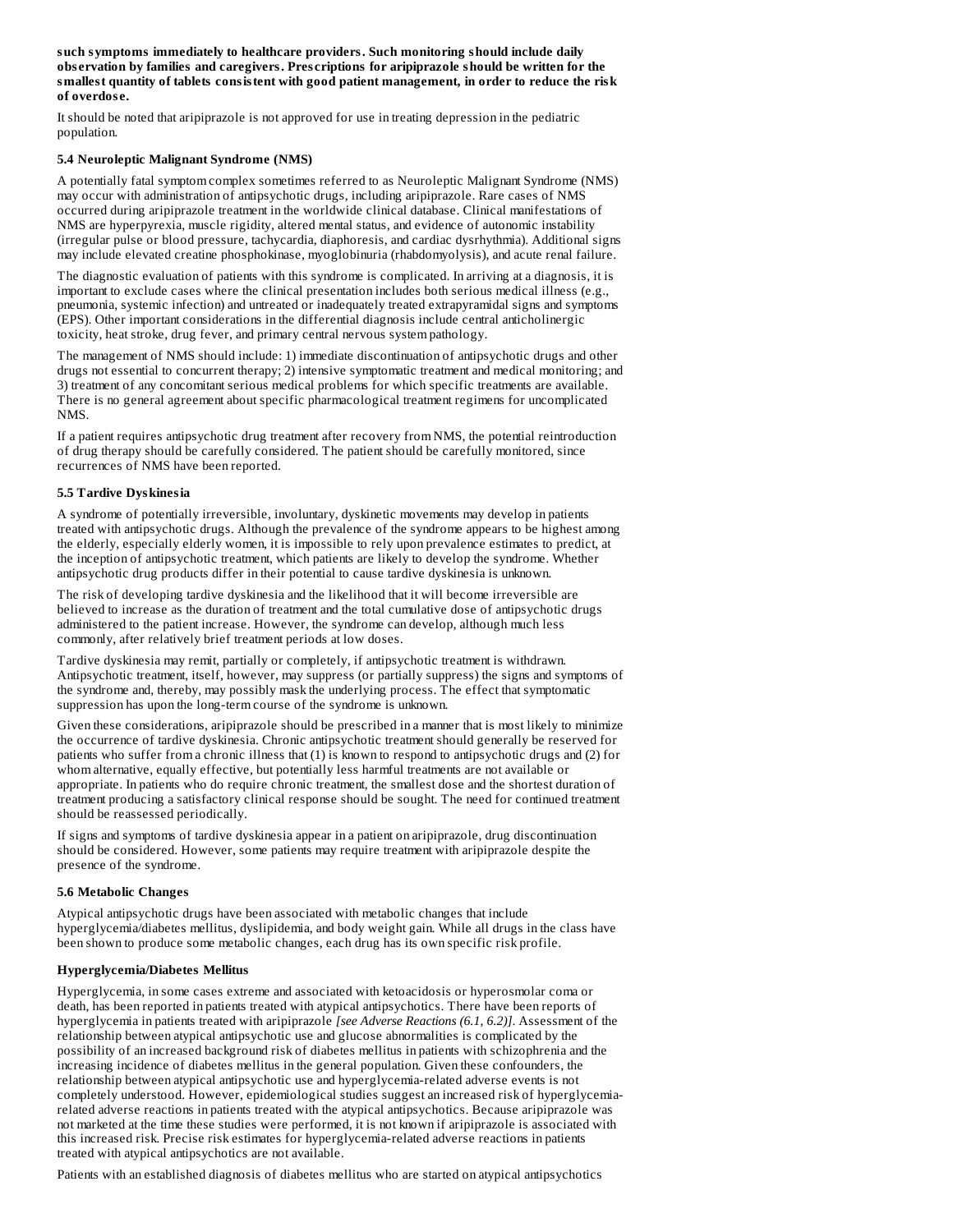should be monitored regularly for worsening of glucose control. Patients with risk factors for diabetes mellitus (e.g., obesity, family history of diabetes) who are starting treatment with atypical antipsychotics should undergo fasting blood glucose testing at the beginning of treatment and periodically during treatment. Any patient treated with atypical antipsychotics should be monitored for symptoms of hyperglycemia including polydipsia, polyuria, polyphagia, and weakness. Patients who develop symptoms of hyperglycemia during treatment with atypical antipsychotics should undergo fasting blood glucose testing. In some cases, hyperglycemia has resolved when the atypical antipsychotic was discontinued; however, some patients required continuation of anti-diabetic treatment despite discontinuation of the suspect drug.

### **Adults**

In an analysis of 13 placebo-controlled monotherapy trials in adults, primarily with schizophrenia or another indication, the mean change in fasting glucose in aripiprazole-treated patients (+4.4 mg/dL; median exposure 25 days; N=1057) was not significantly different than in placebo-treated patients (+2.5 mg/dL; median exposure 22 days; N=799). Table 6 shows the proportion of aripiprazole-treated patients with normal and borderline fasting glucose at baseline (median exposure 25 days) that had treatmentemergent high fasting glucose measurements compared to placebo-treated patients (median exposure 22 days).

#### **Table 6: Changes in Fasting Glucos e From Placebo-Controlled Monotherapy Trials in Adult Patients**

|                | Category Change (at least<br>once)                             | <b>Treatment</b><br>Arm | n/N    | $\%$ |
|----------------|----------------------------------------------------------------|-------------------------|--------|------|
|                | from Baseline                                                  |                         |        |      |
|                | Normal to High                                                 | Aripiprazole            | 31/822 | 3.8  |
| <b>Fasting</b> | $\left($ <100 mg/dL to $\geq$ 126/mg/dL)                       | Placebo                 | 22/605 | 3.6  |
| Glucose        | Borderline to High                                             | Aripiprazole            | 31/176 | 17.6 |
|                | $(\geq 100 \text{ mg/dL} \text{ and } \leq 126 \text{ mg/dL})$ | Placebo                 | 13/142 | 9.2  |
|                | to $\geq$ 126 mg/dL)                                           |                         |        |      |

At 24 weeks, the mean change in fasting glucose in aripiprazole-treated patients was not significantly different than in placebo-treated patients [+2.2 mg/dL (n=42) and +9.6 mg/dL (n=28), respectively].

### **Pediatric Patients and Adoles cents**

In an analysis of two placebo-controlled trials in adolescents with schizophrenia (13 to 17 years) and pediatric patients with another indication (10 to 17 years), the mean change in fasting glucose in aripiprazole-treated patients (+4.8 mg/dL; with a median exposure of 43 days; N=259) was not significantly different than in placebo-treated patients (+1.7 mg/dL; with a median exposure of 42 days; N=123).

Table 8 shows the proportion of patients with changes in fasting glucose levels from the pooled adolescent schizophrenia and another indication (median exposure of 42 to 43 days).

#### **Table 8: Changes in Fasting Glucos e From Placebo-Controlled Trials in Pediatric and Adoles cent Patients**

| <b>Category Change</b>           |                      |                      |       |                  |
|----------------------------------|----------------------|----------------------|-------|------------------|
| (at least once)<br>from Baseline | <b>Indication</b>    | <b>Treatment Arm</b> | n/N   | $\%$             |
| <b>Fasting Glucose</b>           | Pooled Schizophrenia | Aripiprazole         | 2/236 | 0.8              |
| Normal to High                   | and Another          | Placebo              | 2/110 | 1.8              |
| $\leq 100$ mg/dL to $\geq 126$   | Indication           |                      |       |                  |
| mg/dL)                           |                      |                      |       |                  |
| <b>Fasting Glucose</b>           |                      | Aripiprazole         | 1/22  | 4.5              |
| Borderline to High               | Pooled Schizophrenia | Placebo              | 0/12  | $\boldsymbol{0}$ |
| $(\geq 100 \text{ mg/dL}$ and    | and Another          |                      |       |                  |
| $\leq$ 126 mg/dL to $\geq$ 126   | Indication           |                      |       |                  |
| $mg/dL$ )                        |                      |                      |       |                  |

At 12 weeks in the pooled adolescent schizophrenia and other indication trials, the mean change in fasting glucose in aripiprazole-treated patients was not significantly different than in placebo-treated patients [+2.4 mg/dL (n=81) and +0.1 mg/dL (n=15), respectively].

### **Dyslipidemia**

Undesirable alterations in lipids have been observed in patients treated with atypical antipsychotics.

There were no significant differences between aripiprazole- and placebo-treated patients in the proportion with changes from normal to clinically significant levels for fasting/nonfasting total cholesterol, fasting triglycerides, fasting LDLs, and fasting/nonfasting HDLs. Analyses of patients with at least 12 or 24 weeks of exposure were limited by small numbers of patients.

### **Adults**

Table 9 shows the proportion of adult patients, primarily from pooled schizophrenia and other indication monotherapy placebo-controlled trials, with changes in total cholesterol (pooled from 17 trials; median exposure 21 to 25 days), fasting triglycerides (pooled from eight trials; median exposure 42 days), fasting LDL cholesterol (pooled from eight trials; median exposure 39 to 45 days, except for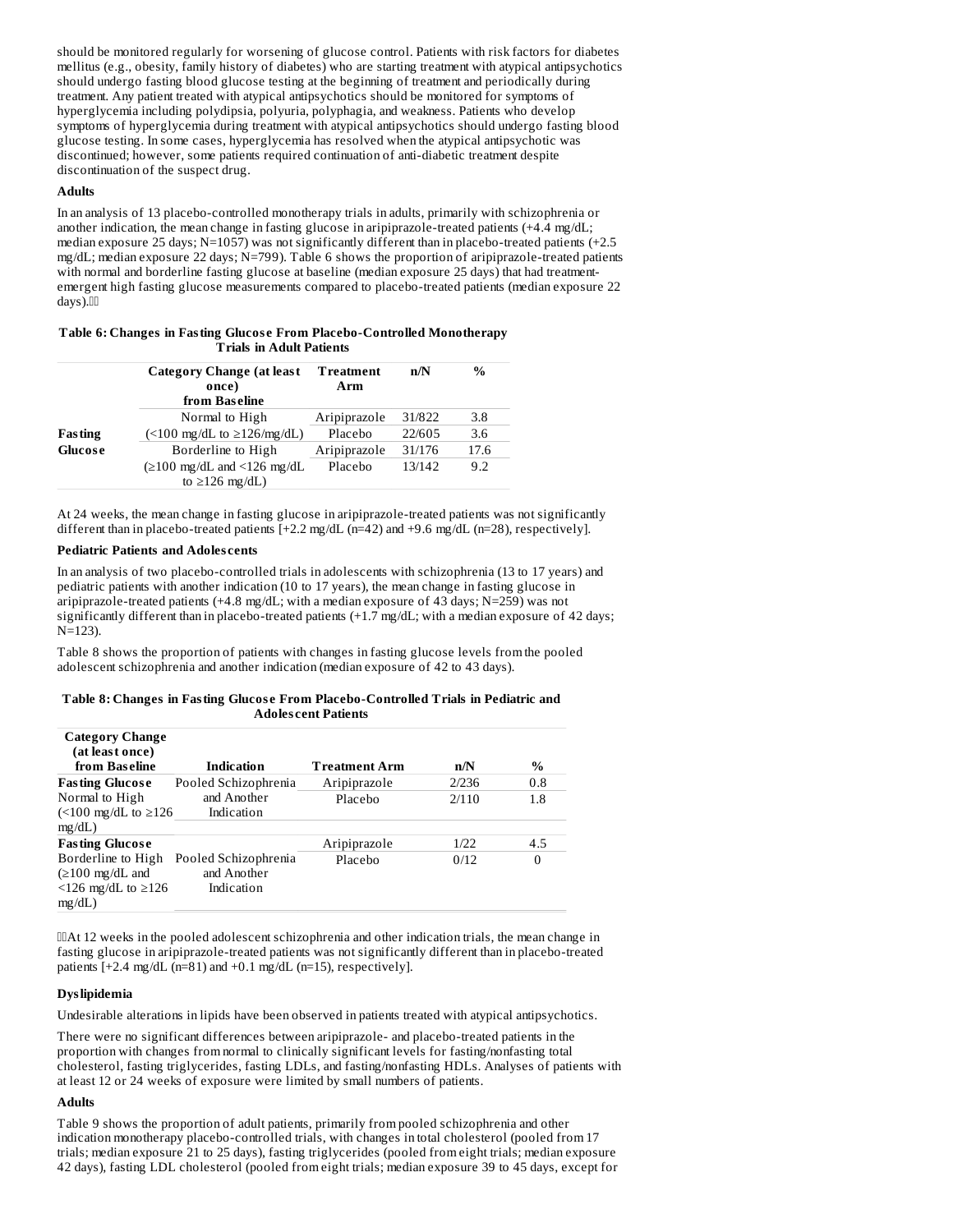placebo-treated patients with baseline normal fasting LDL measurements, who had median treatment exposure of 24 days) and HDL cholesterol (pooled from nine trials; median exposure 40 to 42 days).

| <b>Table 9: Changes in Blood Lipid Parameters From</b> |  |
|--------------------------------------------------------|--|
| <b>Placebo-Controlled Monotherapy Trials in Adults</b> |  |

|                                      | Treatment<br>Arm | n/N      | $\frac{0}{0}$ |
|--------------------------------------|------------------|----------|---------------|
| Total Cholesterol                    |                  |          |               |
| Normal to High                       | Aripiprazole     | 34/1357  | 2.5           |
| $(<200$ mg/dL to                     | Placebo          | 27/973   | 2.8           |
| $\geq$ 240/mg/dL)                    |                  |          |               |
| <b>Fasting Triglycerides</b>         |                  |          |               |
| Normal to High                       | Aripiprazole     | 40/539   | 7.4           |
| $\left($ <150 mg/dL to $\geq$ 200    | Placebo          | 30/431   | 7.0           |
| mg/dL)                               |                  |          |               |
| Fasting LDL                          |                  |          |               |
| Cholesterol                          |                  |          |               |
| Normal to High                       | Aripiprazole     | 2/332    | 0.6           |
| $\left($ <100 mg/dL to $\geq$ 160    | Placebo          | 2/268    | 0.7           |
| mg/dL)                               |                  |          |               |
| HDL Cholesterol                      |                  |          |               |
| Normal to Low                        | Aripiprazole     | 121/1066 | 11.4          |
| $(\geq 40 \text{ mg/dL to } \leq 40$ | Placebo          | 99/794   | 12.5          |
| mg/dL                                |                  |          |               |

In monotherapy trials in adults, the proportion of patients at 12 weeks and 24 weeks with changes from Normal to High in total cholesterol (fasting/nonfasting), fasting triglycerides, and fasting LDL cholesterol were similar between aripiprazole- and placebo-treated patients: at 12 weeks, Total Cholesterol (fasting/nonfasting), 1/71 (1.4%) vs. 3/74 (4.1%); Fasting Triglycerides, 8/62 (12.9%) vs. 5/37 (13.5%); Fasting LDL Cholesterol, 0/34 (0%) vs. 1/25 (4.0%), respectively; and at 24 weeks, Total Cholesterol (fasting/nonfasting), 1/42 (2.4%) vs. 3/37 (8.1%); Fasting Triglycerides, 5/34 (14.7%) vs. 5/20 (25%); Fasting LDL Cholesterol, 0/22 (0%) vs. 1/18 (5.6%), respectively.

#### **Pediatric Patients and Adoles cents**

Table 11 shows the proportion of adolescents with schizophrenia (13 to 17 years) and other indication (10 to 17 years) with changes in total cholesterol and HDL cholesterol (pooled from two placebocontrolled trials; median exposure 42 to 43 days) and fasting triglycerides (pooled from two placebocontrolled trials; median exposure 42 to 44 days).

#### **Table 11: Changes in Blood Lipid Parameters From Placebo-Controlled Monotherapy Trials in Pediatric and Adoles cent Patients in Schizophrenia and Other Indication**

|                                   | <b>Treatment</b> | n/N    | $\frac{0}{0}$ |
|-----------------------------------|------------------|--------|---------------|
|                                   | Arm              |        |               |
| <b>Total Cholesterol</b>          |                  |        |               |
| Normal to High                    | Aripiprazole     | 3/220  | 1.4           |
| $(<170 \text{ mg/dL to})$         | Placebo          | 0/116  | 0             |
| $\geq$ 200/mg/dL)                 |                  |        |               |
| <b>Fasting Triglycerides</b>      |                  |        |               |
| Normal to High                    | Aripiprazole     | 7/187  | 3.7           |
| $\left($ <150 mg/dL to $\geq$ 200 | Placebo          | 4/85   | 4.7           |
| mg/dL)                            |                  |        |               |
| HDL Cholesterol                   |                  |        |               |
| Normal to Low                     | Aripiprazole     | 27/236 | 11.4          |
| $(\geq 40 \text{ mg/dL to } 40$   | Placebo          | 22/109 | 20.2          |
| mg/dL)                            |                  |        |               |

In monotherapy trials of adolescents with schizophrenia and pediatric patients with another indication, the proportion of patients at 12 weeks and 24 weeks with changes from Normal to High in total cholesterol (fasting/nonfasting), fasting triglycerides, and fasting LDL cholesterol were similar between aripiprazole- and placebo-treated patients: at 12 weeks, Total Cholesterol (fasting/nonfasting), 0/57 (0%) vs. 0/15 (0%); Fasting Triglycerides, 2/72 (2.8%) vs. 1/14 (7.1%), respectively; and at 24 weeks, Total Cholesterol (fasting/nonfasting), 0/36 (0%) vs. 0/12 (0%); Fasting Triglycerides, 1/47 (2.1%) vs. 1/10 (10.0%), respectively.

#### **Weight Gain**

Weight gain has been observed with atypical antipsychotic use. Clinical monitoring of weight is recommended.

### **Adults**

In an analysis of 13 placebo-controlled monotherapy trials, primarily from pooled schizophrenia and another indication, with a median exposure of 21 to 25 days, the mean change in body weight in aripiprazole-treated patients was +0.3 kg (N=1,673) compared to -0.1 kg (N=1,100) in placebocontrolled patients. At 24 weeks, the mean change from baseline in body weight in aripiprazole-treated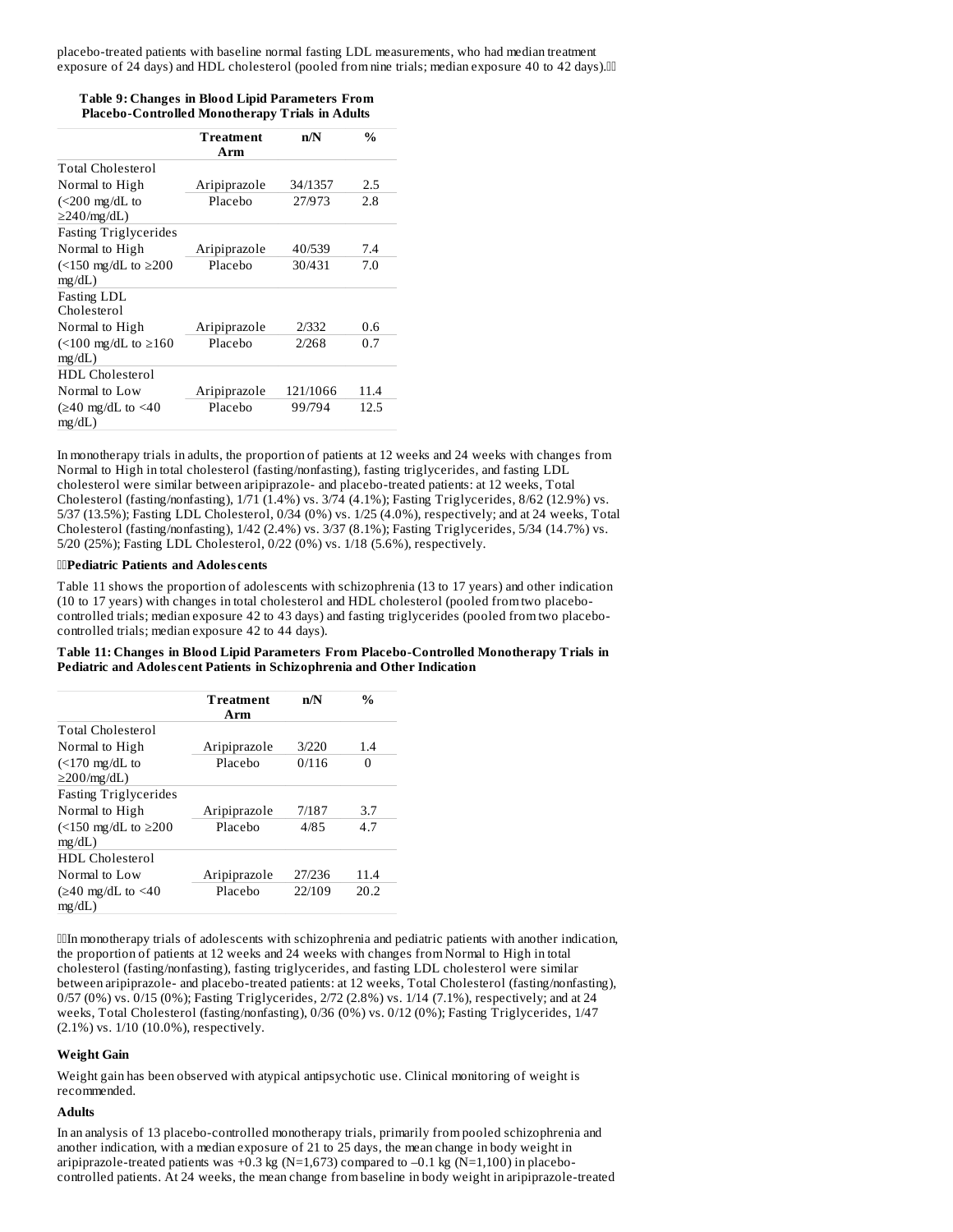Table 14 shows the percentage of adult patients with weight gain ≥7% of body weight by indication.

| Table 14: Percentage of Patients From Placebo-Controlled Trials in |
|--------------------------------------------------------------------|
| Adult Patients with Weight Gain ≥7% of Body Weight                 |

|                    | <b>Indication</b>             | <b>Treatment</b><br>Arm | N   | <b>Patients</b><br>n (%) |
|--------------------|-------------------------------|-------------------------|-----|--------------------------|
|                    | Schizophrenia*                | Aripiprazole            | 852 | 69(8.1)                  |
| <b>Weight Gain</b> |                               | Placebo                 | 379 | 12(3.2)                  |
| $\geq$ 7% of       | Other Indication $\mathsf{T}$ | Aripiprazole            | 719 | 16(2.2)                  |
| body weight        |                               | Placebo                 | 598 | 16(2.7)                  |

 $*$ 4-6 weeks duration.  $\dagger$  3 weeks duration.

#### **Pediatric Patients and Adoles cents**

In an analysis of two placebo-controlled trials in adolescents with schizophrenia (13 to 17 years) and pediatric patients with another indication (10 to 17 years) with median exposure of 42 to 43 days, the mean change in body weight in aripiprazole-treated patients was  $+1.6$  kg (N=381) compared to  $+0.3$  kg (N=187) in placebo-treated patients. At 24 weeks, the mean change from baseline in body weight in aripiprazole-treated patients was +5.8 kg (n=62) compared to +1.4 kg (n=13) in placebo-treated patients.

Table 15 shows the percentage of pediatric and adolescent patients with weight gain ≥7% of body weight by indication.

#### **Table 15: Percentage of Patients From Placebo-Controlled Monotherapy Trials in Pediatric and Adoles cent Patients with Weight Gain ≥7% of Body Weight**

|                                | <b>Indication</b>       | <b>Treatment</b><br>Arm | N   | <b>Patients</b><br>$n(\%)$ |
|--------------------------------|-------------------------|-------------------------|-----|----------------------------|
| Weight<br>gain                 | Pooled<br>Schizophrenia | Aripiprazole            | 381 | 20(5.2)                    |
| $\geq$ 7% of<br>body<br>weight | and Other Indication*   | Placebo                 | 187 | 3(1.6)                     |

#### \*4 to 6 weeks duration.

In an open-label trial that enrolled patients from the two placebo-controlled trials of adolescents with schizophrenia (13 to 17 years) and pediatric patients with another indication (10 to 17 years), 73.2% of patients (238/325) completed 26 weeks of therapy with aripiprazole. After 26 weeks, 32.8% of patients gained ≥7% of their body weight, not adjusted for normal growth. To adjust for normal growth, zscores were derived (measured in standard deviations [SD]), which normalize for the natural growth of pediatric patients and adolescents by comparisons to age- and gender-matched population standards. A z-score change <0.5 SD is considered not clinically significant. After 26 weeks, the mean change in zscore was 0.09 SD.

When treating pediatric patients for any indication, weight gain should be monitored and assessed against that expected for normal growth.

**Additional pediatric us e information is approved for Otsuka America Pharmaceutical, Inc.'s ABILIFY (aripiprazole) product. However, due to Otsuka America Pharmaceutical, Inc.'s ® marketing exclusivity rights, this drug product is not labeled with that information.**

### **5.7 Pathological Gambling and Other Compulsive Behaviors**

Post-marketing case reports suggest that patients can experience intense urges, particularly for gambling, and the inability to control these urges while taking aripiprazole. Other compulsive urges, reported less frequently include: sexual urges, shopping, eating or binge eating, and other impulsive or compulsive behaviors. Because patients may not recognize these behaviors as abnormal, it is important for prescribers to ask patients or their caregivers specifically about the development of new or intense gambling urges, compulsive sexual urges, compulsive shopping, binge or compulsive eating, or other urges while being treated with aripiprazole. It should be noted that impulse-control symptoms can be associated with the underlying disorder. In some cases, although not all, urges were reported to have stopped when the dose was reduced or the medication was discontinued. Compulsive behaviors may result in harm to the patient and others if not recognized. Consider dose reduction or stopping the medication if a patient develops such urges.

### **5.8 Orthostatic Hypotension**

Aripiprazole may cause orthostatic hypotension, perhaps due to its  $\alpha_1$ -adrenergic receptor antagonism. The incidence of orthostatic hypotension-associated events from short-term, placebo-controlled trials of adult patients on oral aripiprazole (n=2467) included (aripiprazole incidence, placebo incidence) orthostatic hypotension (1%, 0.3%), postural dizziness (0.5%, 0.3%), and syncope (0.5%, 0.4%); of pediatric patients 6 to 18 years of age (n=732) on oral aripiprazole included orthostatic hypotension (0.5%, 0%), postural dizziness (0.4%, 0%), and syncope (0.2%, 0%) *[see Adverse Reactions (6.1)]*.

The incidence of a significant orthostatic change in blood pressure (defined as a decrease in systolic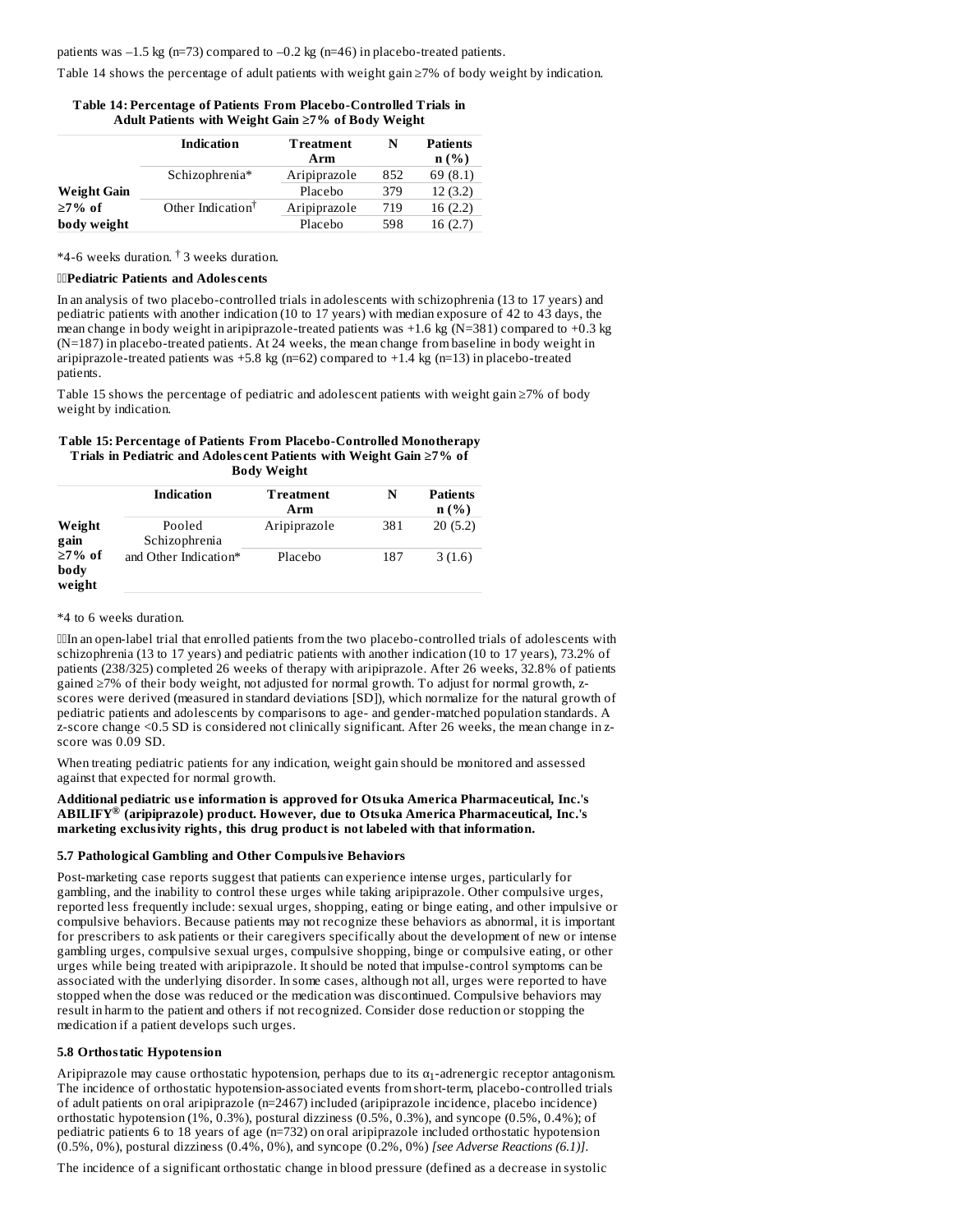blood pressure ≥20 mmHg accompanied by an increase in heart rate ≥25 bpm when comparing standing to supine values) for aripiprazole was not meaningfully different from placebo (aripiprazole incidence, placebo incidence): in adult oral aripiprazole-treated patients (4%, 2%), in pediatric oral aripiprazoletreated patients aged 6 to 18 years (0.4%, 1%).

Aripiprazole should be used with caution in patients with known cardiovascular disease (history of myocardial infarction or ischemic heart disease, heart failure or conduction abnormalities), cerebrovascular disease, or conditions which would predispose patients to hypotension (dehydration, hypovolemia, and treatment with antihypertensive medications) *[see Drug Interactions (7.1)]*.

### **5.9 Falls**

Antipsychotics, including aripiprazole, may cause somnolence, postural hypotension, motor and sensory instability, which may lead to falls and, consequently, fractures or other injuries. For patients with diseases, conditions, or medications that could exacerbate these effects, complete fall risk assessments when initiating antipsychotic treatment and recurrently for patients on long-term antipsychotic therapy.

### **5.10 Leukopenia, Neutropenia, and Agranulocytosis**

In clinical trials and/or postmarketing experience, events of leukopenia and neutropenia have been reported temporally related to antipsychotic agents, including aripiprazole. Agranulocytosis has also been reported.

Possible risk factors for leukopenia/neutropenia include pre-existing low white blood cell count (WBC)/absolute neutrophil count (ANC) and history of drug-induced leukopenia/neutropenia. In patients with a history of a clinically significant low WBC/ANC or drug-induced leukopenia/neutropenia, perform a complete blood count (CBC) frequently during the first few months of therapy. In such patients, consider discontinuation of aripiprazole at the first sign of a clinically significant decline in WBC in the absence of other causative factors.

Monitor patients with clinically significant neutropenia for fever or other symptoms or signs of infection and treat promptly if such symptoms or signs occur. Discontinue aripiprazole in patients with severe neutropenia (absolute neutrophil count <1,000/mm<sup>3</sup>) and follow their WBC counts until recovery.

### **5.11 Seizures/Convulsions**

In short-term, placebo-controlled trials, patients with a history of seizures excluded seizures/convulsions occurred in 0.1% (3/2,467) of undiagnosed adult patients treated with oral aripiprazole, in 0.1% (1/732) of pediatric patients (6 to 18 years).

As with other antipsychotic drugs, aripiprazole should be used cautiously in patients with a history of seizures or with conditions that lower the seizure threshold. Conditions that lower the seizure threshold may be more prevalent in a population of 65 years or older.

### **5.12 Potential for Cognitive and Motor Impairment**

Aripiprazole, like other antipsychotics, may have the potential to impair judgment, thinking, or motor skills. For example, in short-term, placebo-controlled trials, somnolence (including sedation) was reported as follows (aripiprazole incidence, placebo incidence): in adult patients (n=2,467) treated with oral aripiprazole  $(11\%, 6\%)$ , in pediatric patients ages 6 to 17 (n=611)  $(24\%, 6\%)$ . Somnolence (including sedation) led to discontinuation in 0.3% (8/2,467) of adult patients and 3% (20/732) of pediatric patients (6 to 18 years) on oral aripiprazole in short-term, placebo-controlled trials.

Despite the relatively modest increased incidence of these events compared to placebo, patients should be cautioned about operating hazardous machinery, including automobiles, until they are reasonably certain that therapy with aripiprazole does not affect them adversely.

### **5.13 Body Temperature Regulation**

Disruption of the body's ability to reduce core body temperature has been attributed to antipsychotic agents. Appropriate care is advised when prescribing aripiprazole for patients who will be experiencing conditions which may contribute to an elevation in core body temperature, (e.g., exercising strenuously, exposure to extreme heat, receiving concomitant medication with anticholinergic activity, or being subject to dehydration) *[see Adverse Reactions (6.2)]*.

#### **5.14 Suicide**

The possibility of a suicide attempt is inherent in psychotic illnesses, and close supervision of highrisk patients should accompany drug therapy. Prescriptions for aripiprazole should be written for the smallest quantity consistent with good patient management in order to reduce the risk of overdose *[see Adverse Reactions (6.1, 6.2)]*.

### **5.15 Dysphagia**

Esophageal dysmotility and aspiration have been associated with antipsychotic drug use, including aripiprazole. Aspiration pneumonia is a common cause of morbidity and mortality in elderly patients, in particular those with advanced Alzheimer's dementia. Aripiprazole and other antipsychotic drugs should be used cautiously in patients at risk for aspiration pneumonia *[see Warnings and Precautions (5.1)* and *Adverse Reactions (6.2)]*.

### **6 ADVERSE REACTIONS**

Because clinical trials are conducted under widely varying conditions, adverse reaction rates observed in the clinical trials of a drug cannot be directly compared to rates in the clinical trials of another drug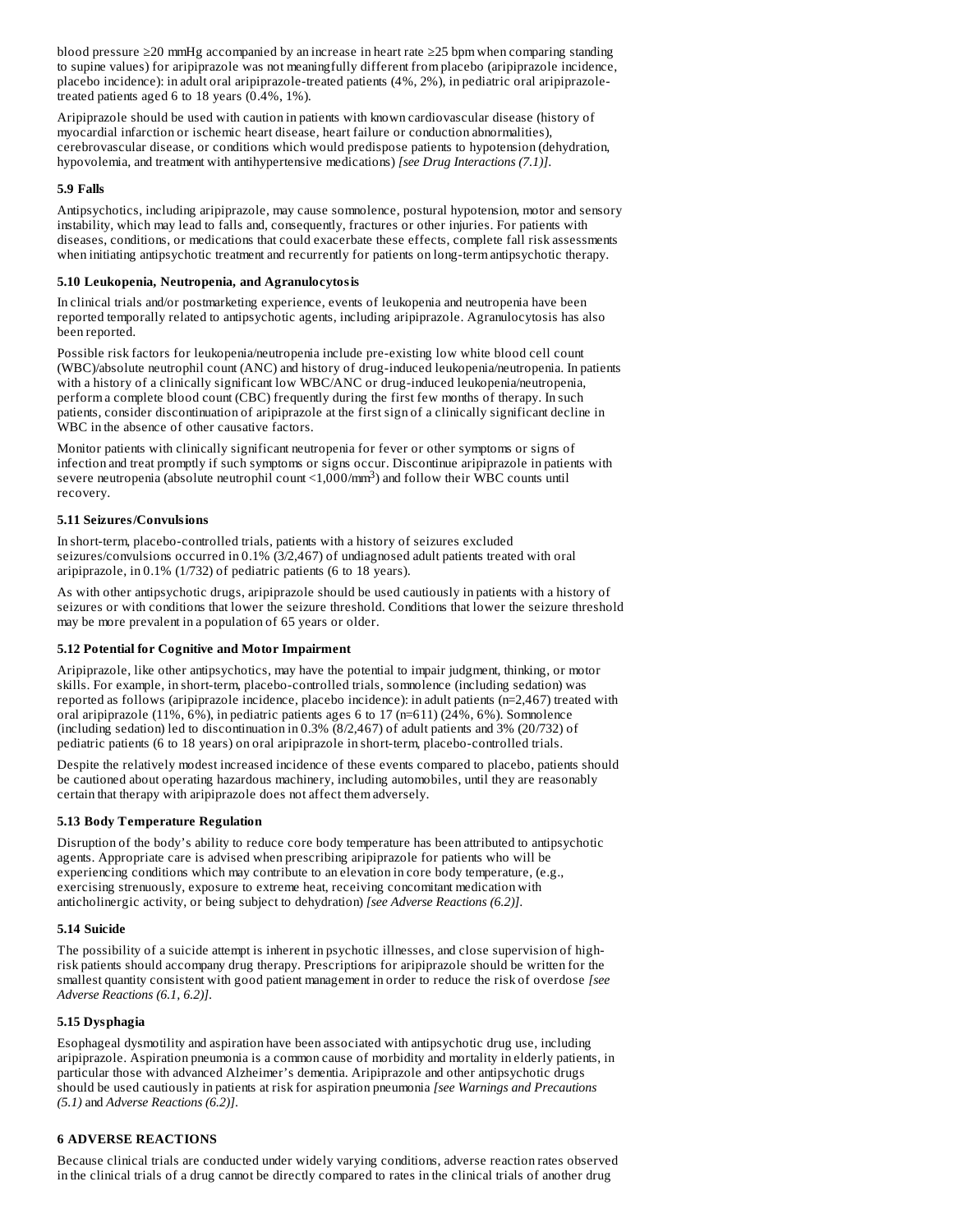and may not reflect the rates observed in practice.

The following adverse reactions are discussed in more detail in other sections of the labeling:

- 1. Increased Mortality in Elderly Patients with Dementia-Related Psychosis [see Boxed Warning and Warnings And Precautions (5.1)]
- 2. Cerebrovascular Adverse Events, Including Stroke [see Warnings and Precautions (5.2)]
- 3. Suicidal Thoughts and Behaviors in Children, Adolescents, and Young Adults [see Boxed Warning and Warnings And Precautions (5.3)]Neuroleptic Malignant Syndrome (NMS) [see Warnings and Precautions (5.4)]
- 4. Tardive Dyskinesia [see Warnings and Precautions (5.5)]
- 5. Metabolic Changes [see Warnings and Precautions (5.6)]
- 6. Pathological Gambling and Other Compulsive Behaviors [see Warnings and Precautions (5.7)]
- 7. Orthostatic Hypotension [see Warnings and Precautions (5.8)]
- 8. Falls [see Warnings and Precautions (5.9)]
- 9. Leukopenia, Neutropenia, and Agranulocytosis [see Warnings and Precautions (5.10)]
- 10. Seizures/Convulsions [see Warnings and Precautions (5.11)]
- 11. Potential for Cognitive and Motor Impairment [see Warnings and Precautions (5.12)]
- 12. Body Temperature Regulation [see Warnings and Precautions (5.13)]
- 13. Suicide [see Warnings and Precautions (5.14)]
- 14. Dysphagia [see Warnings and Precautions (5.15)]

The most common adverse reactions in adult patients in clinical trials  $(\geq 10\%)$  were nausea, vomiting, constipation, headache, dizziness, akathisia, anxiety, insomnia, and restlessness.

The most common adverse reactions in the pediatric clinical trials  $(\geq 10\%)$  were somnolence, headache, vomiting, extrapyramidal disorder, fatigue, increased appetite, insomnia, nausea, nasopharyngitis, and weight increased.

Aripiprazole has been evaluated for safety in 13,543 adult patients who participated in multiple-dose, clinical trials in schizophrenia, other indications, Dementia of the Alzheimer's type, Parkinson's disease, and alcoholism, and who had approximately 7619 patient-years of exposure to oral aripiprazole. A total of 3390 patients were treated with oral aripiprazole for at least 180 days and 1933 patients treated with oral aripiprazole had at least 1 year of exposure.

Aripiprazole has been evaluated for safety in 1,686 patients (6 to 18 years) who participated in multiple-dose, clinical trials in schizophrenia, or other indications and who had approximately 1,342 patient-years of exposure to oral aripiprazole. A total of 959 pediatric patients were treated with oral aripiprazole for at least 180 days and 556 pediatric patients treated with oral aripiprazole had at least 1 year of exposure.

The conditions and duration of treatment with aripiprazole included (in overlapping categories) doubleblind, comparative and noncomparative open-label studies, inpatient and outpatient studies, fixed- and flexible-dose studies, and short- and longer-term exposure.

**Additional pediatric us e information is approved for Otsuka America Pharmaceutical, Inc.'s ABILIFY (aripiprazole) product. However, due to Otsuka America Pharmaceutical, Inc.'s ®marketing exclusivity rights, this drug product is not labeled with that information.**

#### **6.1 Clinical Trials Experience**

#### **Adult Patients with Schizophrenia**

The following findings are based on a pool of five placebo-controlled trials (four 4-week and one 6 week) in which oral aripiprazole was administered in doses ranging from 2 to 30 mg/day.

#### *Commonly Observed Adverse Reactions*

The only commonly observed adverse reaction associated with the use of aripiprazole in patients with schizophrenia (incidence of 5% or greater and aripiprazole incidence at least twice that for placebo) was akathisia (aripiprazole 8%; placebo 4%).

#### **Less Common Advers e Reactions in Adults**

Table 17 enumerates the pooled incidence, rounded to the nearest percent, of adverse reactions that occurred during acute therapy (up to 6 weeks in schizophrenia and up to 3 weeks in another indication), including only those reactions that occurred in 2% or more of patients treated with aripiprazole (doses  $\geq$ 2 mg/day) and for which the incidence in patients treated with aripiprazole was greater than the incidence in patients treated with placebo in the combined dataset.

#### **Table 17: Advers e Reactions in Short-Term, Placebo-Controlled Trials in Adult Patients Treated with Oral Aripiprazole**

|                                                    | <b>Percentage of Patients Reporting</b><br>Reaction* |                       |  |  |  |
|----------------------------------------------------|------------------------------------------------------|-----------------------|--|--|--|
| <b>System Organ Class</b><br><b>Preferred Term</b> | Aripiprazole<br>$(n=1843)$                           | Placebo<br>$(n=1166)$ |  |  |  |
| <b>Eye Disorders</b>                               |                                                      |                       |  |  |  |
| <b>Blurred Vision</b>                              | З                                                    |                       |  |  |  |
| <b>Gastrointestinal Disorders</b>                  |                                                      |                       |  |  |  |
| Nausea                                             |                                                      |                       |  |  |  |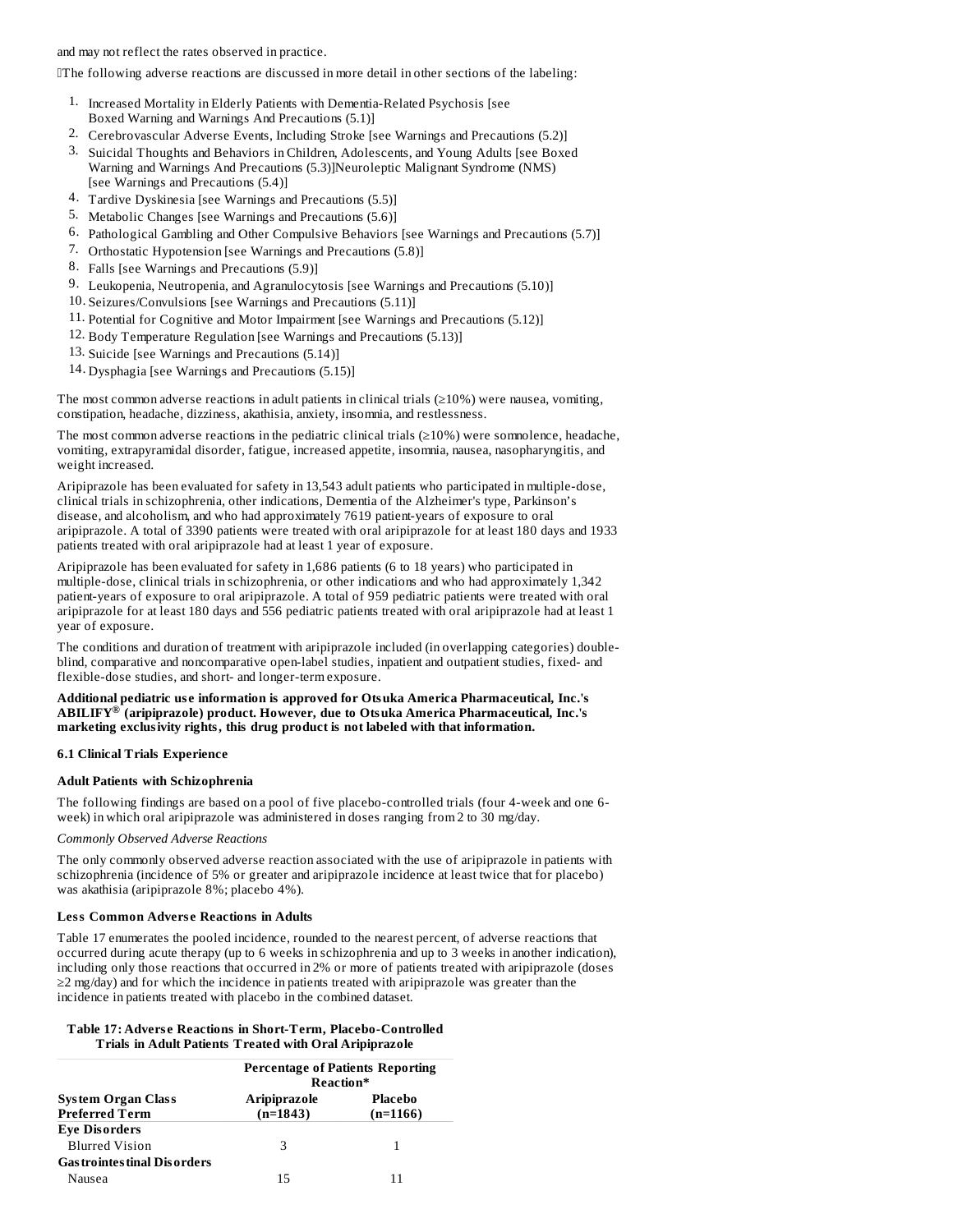| Constipation                      | 11             | 7                       |
|-----------------------------------|----------------|-------------------------|
| Vomiting                          | 11             | 6                       |
| Dyspepsia                         | 9              | 7                       |
| Dry Mouth                         | 5              | $\overline{\mathbf{4}}$ |
| Toothache                         | 4              | 3                       |
| Abdominal Discomfort              | 3              | 2                       |
| Stomach Discomfort                | 3              | $\overline{z}$          |
| <b>General Disorders and</b>      |                |                         |
| <b>Adminis tration Site</b>       |                |                         |
| <b>Conditions</b>                 |                |                         |
| Fatigue                           | 6              | 4                       |
| Pain                              | 3              | 2                       |
| Musculos keletal and              |                |                         |
| <b>Connective Tissue</b>          |                |                         |
| <b>Disorders</b>                  |                |                         |
| Musculoskeletal Stiffness         | 4              | 3                       |
| Pain in Extremity                 | 4              | 2                       |
| Myalgia                           | $\overline{2}$ | $\mathbf{1}$            |
| Muscle Spasms                     | $\overline{2}$ | 1                       |
| <b>Nervous System Disorders</b>   |                |                         |
| Headache                          | 27             | 23                      |
| <b>Dizziness</b>                  | 10             | 7                       |
| Akathisia                         | 10             | $\overline{4}$          |
| Sedation                          | 7              | $\overline{4}$          |
| Extrapyramidal Disorder           | 5              | 3                       |
| Tremor                            | 5              | 3                       |
| Somnolence                        | 5              | 3                       |
| <b>Psychiatric Disorders</b>      |                |                         |
| Agitation                         | 19             | 17                      |
| Insomnia                          | 18             | 13                      |
| Anxiety                           | 17             | 13                      |
| <b>Restlessness</b>               | 5              | 3                       |
| <b>Respiratory, Thoracic, and</b> |                |                         |
| <b>Mediastinal Disorders</b>      |                |                         |
| Pharyngolaryngeal Pain            | 3              | 2                       |
| Cough                             | 3              | $\overline{2}$          |

Adverse reactions reported by at least 2% of patients treated with oral aripiprazole, except adverse \*reactions which had an incidence equal to or less than placebo.

An examination of population subgroups did not reveal any clear evidence of differential adverse reaction incidence on the basis of age, gender, or race.

### **Pediatric Patients (13 to 17 years) with Schizophrenia**

The following findings are based on one 6-week, placebo-controlled trial in which oral aripiprazole was administered in doses ranging from 2 to 30 mg/day.

*Adverse Reactions Associated with Discontinuation of Treatment*

The incidence of discontinuation due to adverse reactions between aripiprazole-treated and placebotreated pediatric patients (13 to 17 years) was 5% and 2%, respectively.

*Commonly Observed Adverse Reactions*

Commonly observed adverse reactions associated with the use of aripiprazole in adolescent patients with schizophrenia (incidence of 5% or greater and aripiprazole incidence at least twice that for placebo) were extrapyramidal disorder, somnolence, and tremor.

#### **Less Common Advers e Reactions in Pediatric Patients (6 to 18 years) with Schizophrenia, or Other Indications**

Table 22 enumerates the pooled incidence, rounded to the nearest percent, of adverse reactions that occurred during acute therapy (up to 6 weeks in schizophrenia, up to 4 weeks in one indication, up to 8 weeks in another indication, and up to 10 weeks in another indication), including only those reactions that occurred in 2% or more of pediatric patients treated with aripiprazole (doses ≥2 mg/day) and for which the incidence in patients treated with aripiprazole was greater than the incidence in patients treated with placebo.

#### **Table 22: Advers e Reactions in Short-Term, Placebo-Controlled Trials of Pediatric Patients (6 to 18 years) Treated with Oral Aripiprazole**

| <b>Percentage of Patients Reporting</b> |           |  |  |
|-----------------------------------------|-----------|--|--|
| Reaction*                               |           |  |  |
| Aripiprazole                            | Placebo   |  |  |
| $(n=732)$                               | $(n=370)$ |  |  |
|                                         |           |  |  |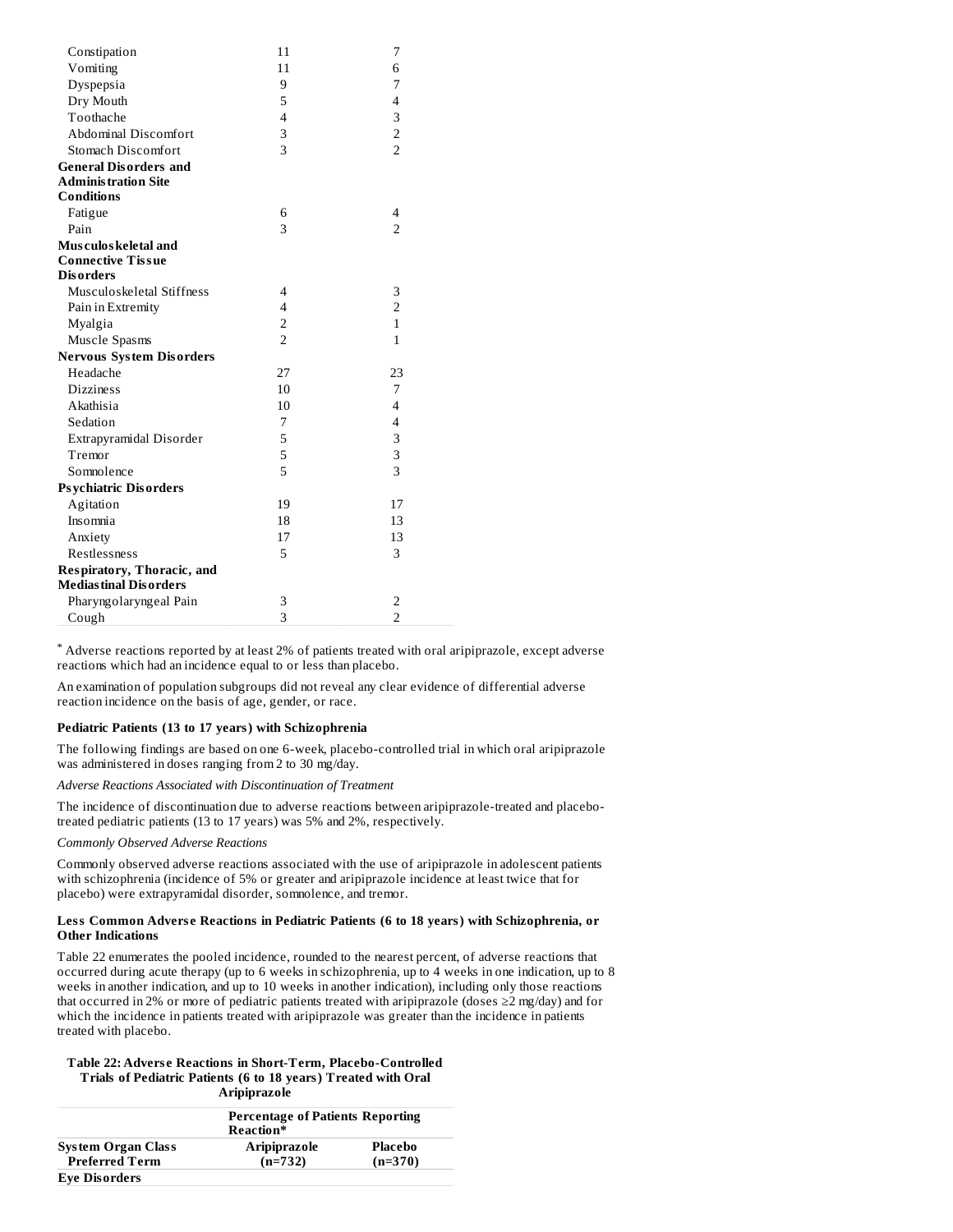| <b>Blurred Vision</b>                                       | 3              | 0        |
|-------------------------------------------------------------|----------------|----------|
| <b>Gas trointes tinal Disorders</b>                         |                |          |
| Abdominal Discomfort                                        | $\overline{2}$ | 1        |
| Vomiting                                                    | 8              | 7        |
| Nausea                                                      | 8              | 4        |
| Diarrhea                                                    | 4              | 3        |
| Salivary Hypersecretion                                     | 4              | 1        |
| Abdominal Pain Upper                                        | 3              | 2        |
| Constipation                                                | フ              | 2        |
| <b>General Disorders and Administration Site Conditions</b> |                |          |
| Fatigue                                                     | 10             | 2        |
| Pyrexia                                                     | 4              | 1        |
| Irritability                                                | 2              | 1        |
| Asthenia                                                    | 2              | 1        |
| <b>Infections and Infestations</b>                          |                |          |
| Nasopharyngitis                                             | 6              | 3        |
| <b>Investigations</b>                                       |                |          |
| Weight Increased                                            | 3              | 1        |
| <b>Metabolism and Nutrition Disorders</b>                   |                |          |
| <b>Increased Appetite</b>                                   | 7              | 3        |
| Decreased Appetite                                          | 5              | 4        |
| <b>Musculoskeletal and Connective Tissue Disorders</b>      |                |          |
| Musculoskeletal Stiffness                                   | 2              | 1        |
| Muscle Rigidity                                             | 2              | 1        |
| <b>Nervous System Disorders</b>                             |                |          |
| Somnolence                                                  | 16             | 4        |
| Headache                                                    | 12             | 10       |
| Sedation                                                    | 9              | 2        |
| Tremor                                                      | 9              | 1        |
| Extrapyramidal Disorder                                     | 6              | 1        |
| Akathisia                                                   | 6              | 4        |
| Drooling                                                    | 3              | $\theta$ |
| Lethargy                                                    | 3              | $\theta$ |
| <b>Dizziness</b>                                            | 3              | 2        |
| Dystonia                                                    | 2              | 1        |
| <b>Respiratory, Thoracic, and Mediastinal Disorders</b>     |                |          |
| Epistaxis                                                   |                | 1        |
| <b>Skin and Subcutaneous Tissue Disorders</b>               |                |          |
| Rash                                                        | 2              | 1        |

Adverse reactions reported by at least 2% of pediatric patients treated with oral aripiprazole, except \*adverse reactions which had an incidence equal to or less than placebo.

# **Dos e-Related Advers e Reactions**

#### **Schizophrenia**

Dose response relationships for the incidence of treatment-emergent adverse events were evaluated from four trials in adult patients with schizophrenia comparing various fixed doses (2, 5, 10, 15, 20, and 30 mg/day) of oral aripiprazole to placebo. This analysis, stratified by study, indicated that the only adverse reaction to have a possible dose response relationship, and then most prominent only with 30 mg, was somnolence [including sedation]; (incidences were placebo, 7.1%; 10 mg, 8.5%; 15 mg, 8.7%; 20 mg, 7.5%; 30 mg, 12.6%).

In the study of pediatric patients (13 to 17 years of age) with schizophrenia, three common adverse reactions appeared to have a possible dose response relationship: extrapyramidal disorder (incidences were placebo, 5.0%; 10 mg, 13.0%; 30 mg, 21.6%); somnolence (incidences were placebo, 6.0%; 10 mg, 11.0%; 30 mg, 21.6%); and tremor (incidences were placebo, 2.0%; 10 mg, 2.0%; 30 mg, 11.8%).

### **Extrapyramidal Symptoms**

#### **Schizophrenia**

In short-term, placebo-controlled trials in schizophrenia in adults, the incidence of reported EPS-related events, excluding events related to akathisia, for aripiprazole-treated patients was 13% vs. 12% for placebo; and the incidence of akathisia-related events for aripiprazole-treated patients was 8% vs. 4% for placebo. In the short-term, placebo-controlled trial of schizophrenia in pediatric patients (13 to 17 years), the incidence of reported EPS-related events, excluding events related to akathisia, for aripiprazole-treated patients was 25% vs. 7% for placebo; and the incidence of akathisia-related events for aripiprazole-treated patients was 9% vs. 6% for placebo.

Objectively collected data from those trials was collected on the Simpson Angus Rating Scale (for EPS), the Barnes Akathisia Scale (for akathisia), and the Assessments of Involuntary Movement Scales (for dyskinesias). In the adult schizophrenia trials, the objectively collected data did not show a difference between aripiprazole and placebo, with the exception of the Barnes Akathisia Scale (aripiprazole, 0.08; placebo, -0.05). In the pediatric (13 to 17 years) schizophrenia trial, the objectively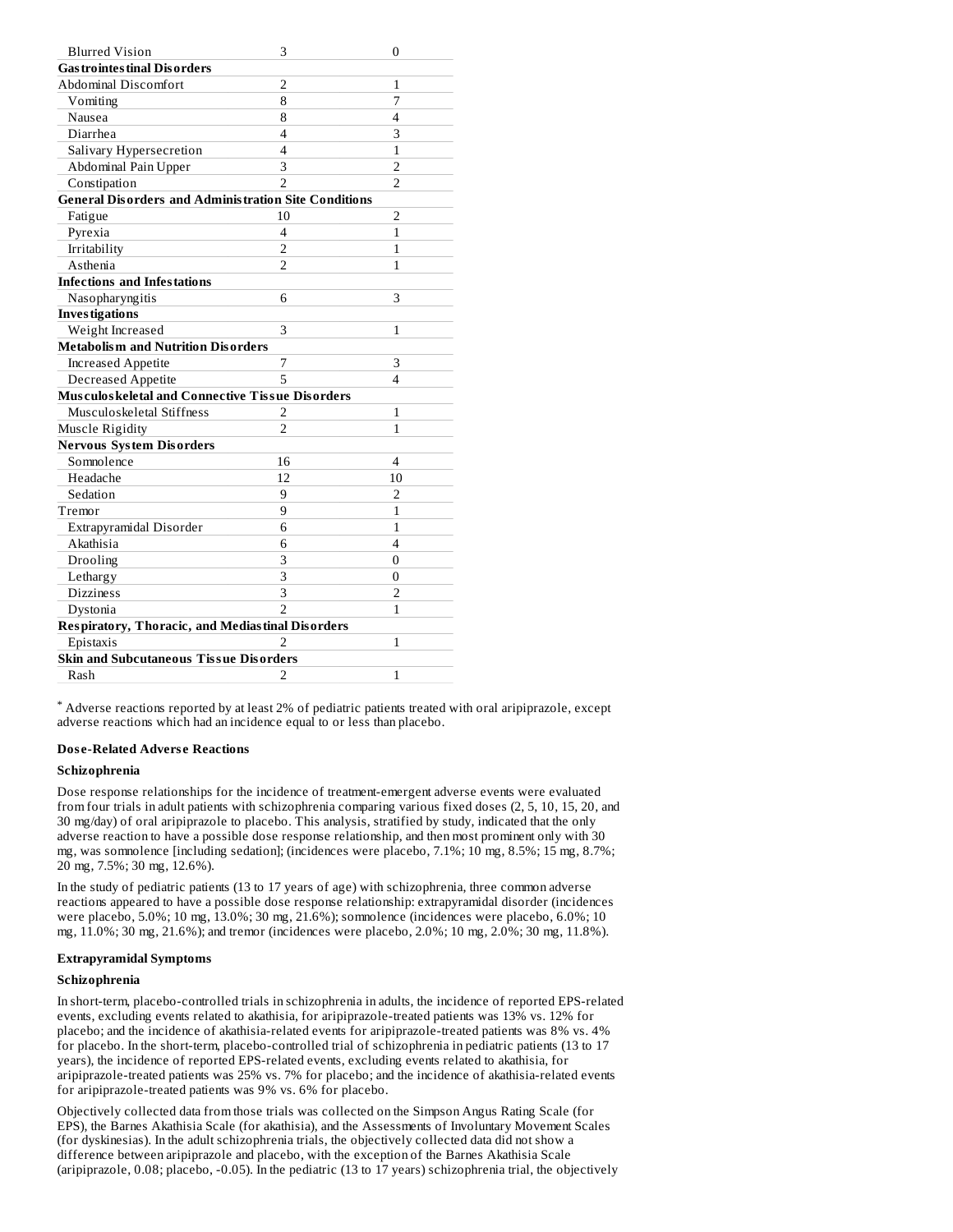collected data did not show a difference between aripiprazole and placebo, with the exception of the Simpson Angus Rating Scale (aripiprazole, 0.24; placebo, -0.29).

Similarly, in a long-term (26-week), placebo-controlled trial of schizophrenia in adults, objectively collected data on the Simpson Angus Rating Scale (for EPS), the Barnes Akathisia Scale (for akathisia), and the Assessments of Involuntary Movement Scales (for dyskinesias) did not show a difference between aripiprazole and placebo.

#### **Dystonia**

Symptoms of dystonia, prolonged abnormal contractions of muscle groups, may occur in susceptible individuals during the first few days of treatment. Dystonic symptoms include: spasm of the neck muscles, sometimes progressing to tightness of the throat, swallowing difficulty, difficulty breathing, and/or protrusion of the tongue. While these symptoms can occur at low doses, they occur more frequently and with greater severity with high potency and at higher doses of first generation antipsychotic drugs. An elevated risk of acute dystonia is observed in males and younger age groups.

### **Additional Findings Obs erved in Clinical Trials**

#### **Advers e Reactions in Long-Term, Double-Blind, Placebo-Controlled Trials**

The adverse reactions reported in a 26-week, double-blind trial comparing oral aripiprazole and placebo in patients with schizophrenia were generally consistent with those reported in the short-term, placebo-controlled trials, except for a higher incidence of tremor [8% (12/153) for aripiprazole vs. 2% (3/153) for placebo]. In this study, the majority of the cases of tremor were of mild intensity (8/12 mild and 4/12 moderate), occurred early in therapy (9/12 ≤49 days), and were of limited duration (7/12 ≤10 days). Tremor infrequently led to discontinuation (<1%) of aripiprazole. In addition, in a long-term (520) week), active-controlled study, the incidence of tremor was 5% (40/859) for aripiprazole.

#### **Other Advers e Reactions Obs erved During the Premarketing Evaluation of Aripiprazole**

The following listing does not include reactions: 1) already listed in previous tables or elsewhere in labeling, 2) for which a drug cause was remote, 3) which were so general as to be uninformative, 4) which were not considered to have significant clinical implications, or 5) which occurred at a rate equal to or less than placebo.

Reactions are categorized by body system according to the following definitions: *frequent* adverse reactions are those occurring in at least 1/100 patients; *infrequent* adverse reactions are those occurring in 1/100 to 1/1,000 patients; *rare* reactions are those occurring in fewer than 1/1,000 patients:

#### **Adults - Oral Administration**

*Blood and Lymphatic System Disorders:*

*rare* - thrombocytopenia

*Cardiac Disorders:*

*infrequent* – bradycardia, palpitations, *rare* – atrial flutter, cardio-respiratory arrest, atrioventricular block, atrial fibrillation, angina pectoris, myocardial ischemia, myocardial infarction, cardiopulmonary failure

*Eye Disorders:*

*infrequent* – photophobia; *rare* - diplopia

*Gastrointestinal Disorders:*

*infrequent -* gastroesophageal reflux disease

*General Disorders and Administration Site Conditions:*

*frequent -* asthenia; *infrequent –* peripheral edema, chest pain; *rare –* face edema

*Hepatobiliary Disorders:*

*rare -* hepatitis, jaundice

Immune System Disorders:

*rare -* hypersensitivity

*Injury, Poisoning, and Procedural Complications:*

*infrequent –* fall*;* rare *–* heat stroke

*Investigations:*

*frequent -* weight decreased*, infrequent -* hepatic enzyme increased, blood glucose increased, blood lactate dehydrogenase increased, gamma glutamyl transferase increased; *rare –* blood prolactin increased, blood urea increased, blood creatinine increased, blood bilirubin increased, electrocardiogram QT prolonged, glycosylated hemoglobin increased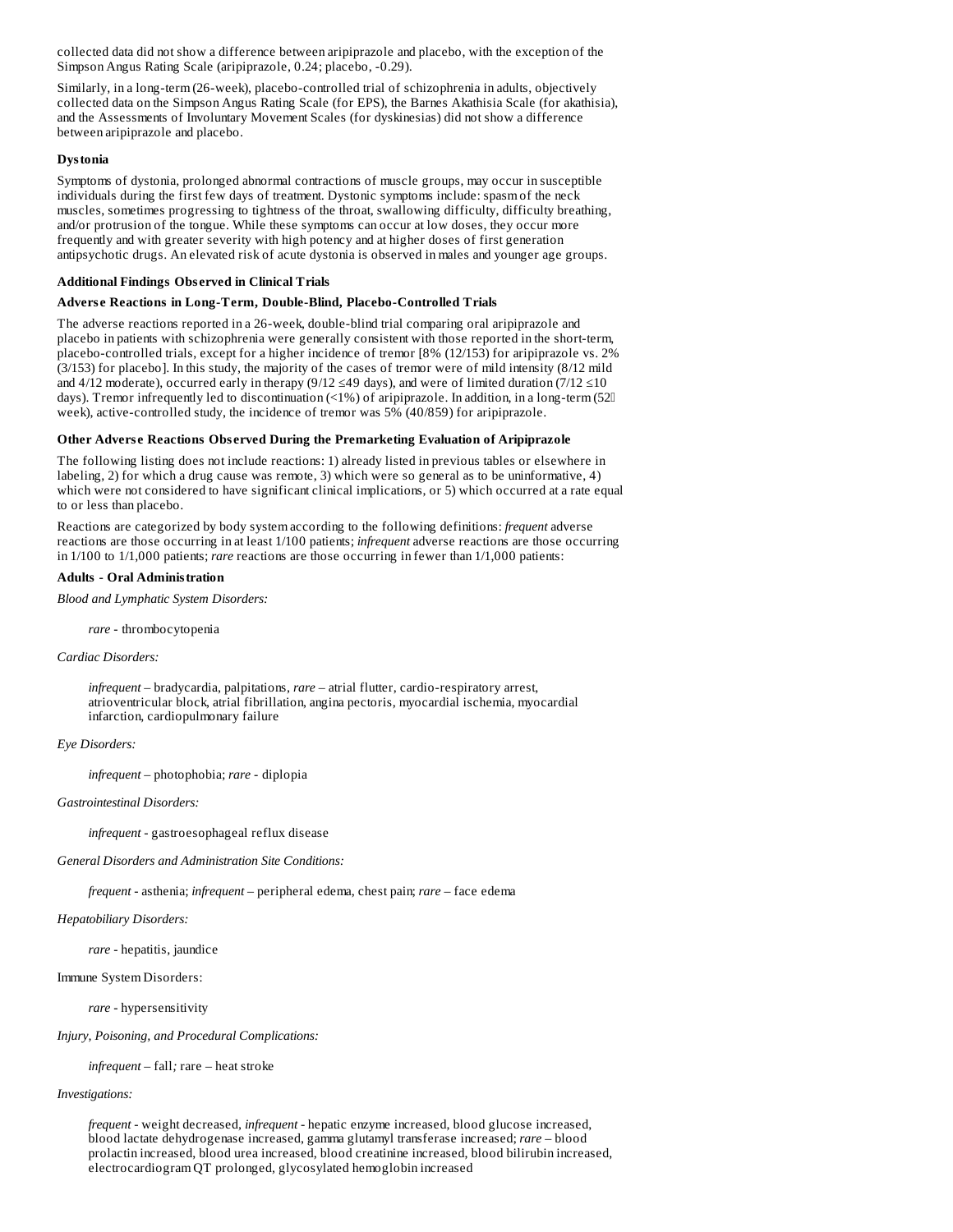*Metabolism and Nutrition Disorders:*

*frequent* – anorexia; *rare -* hypokalemia, hyponatremia, hypoglycemia

*Musculoskeletal and Connective Tissue Disorders:*

*infrequent* - muscular weakness, muscle tightness; *rare* – rhabdomyolysis, mobility decreased

*Nervous System Disorders:*

*infrequent -* parkinsonism, memory impairment, cogwheel rigidity, hypokinesia, myoclonus, bradykinesia; *rare –* akinesia, coordination abnormal, speech disorder, Grand Mal convulsion; *<1/10,000 patients* - choreoathetosis

*Psychiatric Disorders:*

*infrequent –* aggression, loss of libido, delirium; *rare –* libido increased, anorgasmia, tic, homicidal ideation, catatonia, sleep walking

*Renal and Urinary Disorders:*

*rare -* urinary retention, nocturia

*Reproductive System and Breast Disorders:*

*infrequent -* erectile dysfunction; *rare –* gynaecomastia, menstruation irregular, amenorrhea, breast pain, priapism

*Respiratory, Thoracic, and Mediastinal Disorders:*

*infrequent -* nasal congestion, dyspnea

*Skin and Subcutaneous Tissue Disorders:*

*infrequent -* rash, hyperhidrosis, pruritus, photosensitivity reaction, alopecia; *rare* - urticaria

*Vascular Disorders:*

*infrequent –* hypotension, hypertension

#### **Pediatric Patients - Oral Administration**

Most adverse events observed in the pooled database of 1,686 pediatric patients, aged 6 to 18 years, were also observed in the adult population. Additional adverse reactions observed in the pediatric population are listed below.

*Eye Disorders*

*infrequent* - oculogyric crisis

*Gastrointestinal Disorders:*

*infrequent -*tongue dry, tongue spasm *Investigations:*

*frequent* - blood insulin increased

*Nervous System Disorders:*

*infrequent* - sleep talking

*Renal and Urinary Disorders:*

*frequent –* enuresis

*Skin and Subcutaneous Tissue Disorders:*

*infrequent* - hirsutism

#### **Additional pediatric us e information is approved for Otsuka America Pharmaceutical, Inc.'s ABILIFY (aripiprazole) product. However, due to Otsuka America Pharmaceutical, Inc.'s ®marketing exclusivity rights, this drug product is not labeled with that information.**

### **6.2 Postmarketing Experience**

The following adverse reactions have been identified during post-approval use of aripiprazole. Because these reactions are reported voluntarily from a population of uncertain size, it is not always possible to establish a causal relationship to drug exposure: occurrences of allergic reaction (anaphylactic reaction, angioedema, laryngospasm, pruritus/urticaria, or oropharyngeal spasm), pathological gambling, hiccups, blood glucose fluctuation, oculogyric crisis, and drug reaction with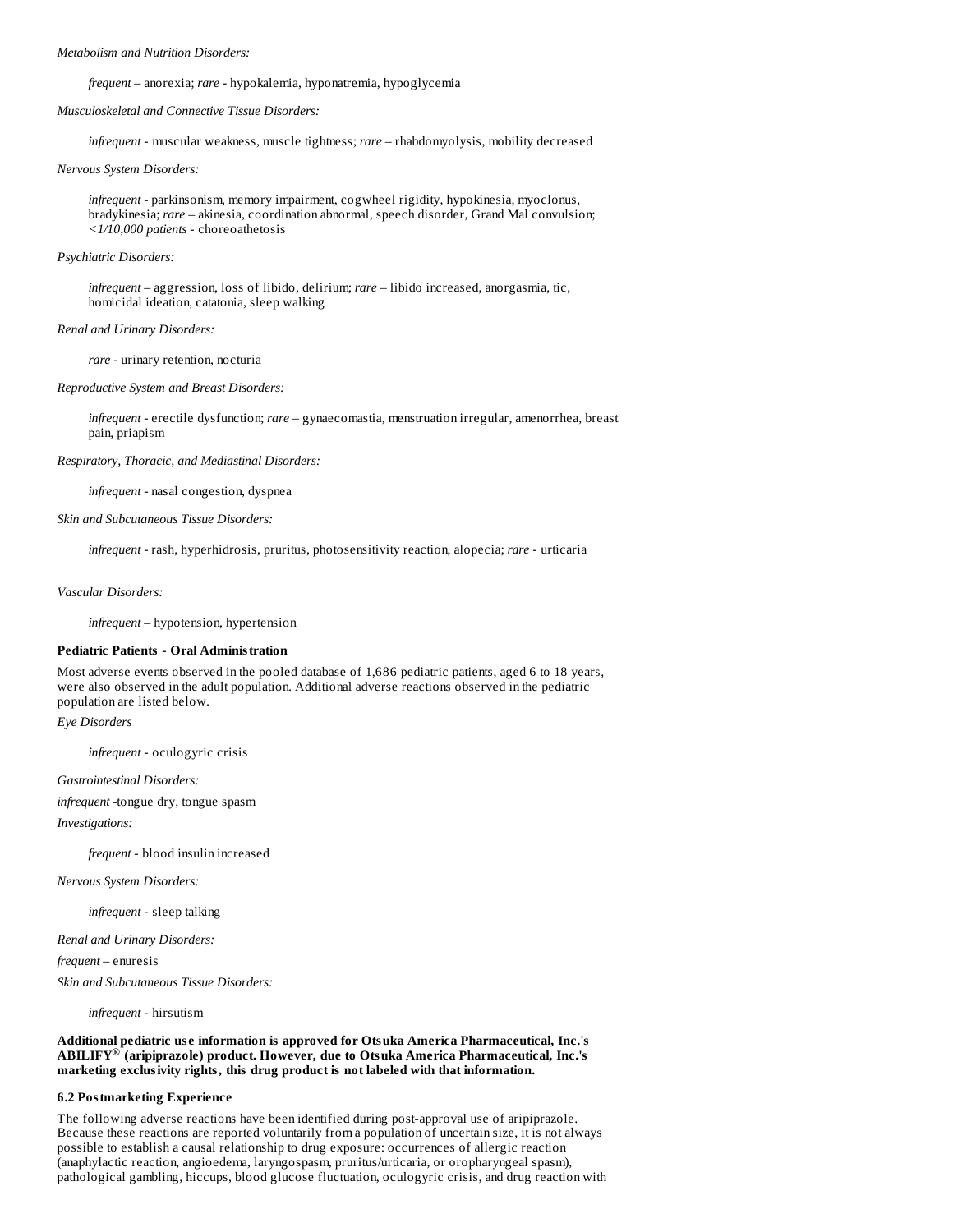### **7 DRUG INTERACTIONS**

# **7.1 Drugs Having Clinically Important Interactions with Aripiprazole Table 25: Clinically Important Drug Interactions with Aripiprazole:**

| <b>Concomitant Drug Name or</b><br><b>Drug Class</b>                                                                                         | <b>Clinical Rationale</b>                                                                                                                                                                                                                                                                                                                                 | <b>Clinical Recommendation</b>                                                                                                                  |
|----------------------------------------------------------------------------------------------------------------------------------------------|-----------------------------------------------------------------------------------------------------------------------------------------------------------------------------------------------------------------------------------------------------------------------------------------------------------------------------------------------------------|-------------------------------------------------------------------------------------------------------------------------------------------------|
| Strong CYP3A4 Inhibitors (e.g.,<br>itraconazole, clarithromycin) or<br>strong CYP2D6 inhibitors (e.g.,<br>quinidine, fluoxetine, paroxetine) | The concomitant use of<br>aripiprazole with strong CYP3A4 aripiprazole with a strong<br>or CYP2D6 inhibitors increased<br>the exposure of aripiprazole<br>compared to the use of<br>aripiprazole alone [see Clinical<br>Pharmacology (12.3)].                                                                                                             | With concomitant use of<br>CYP3A4 inhibitor or CYP2D6<br>inhibitor, reduce the aripiprazole<br>dosage [see Dosage and<br>Administration (2.7)]. |
| Strong CYP3A4 Inducers (e.g.,<br>carbamazepine, rifampin)                                                                                    | The concomitant use of<br>aripiprazole and carbamazepine<br>decreased the exposure of<br>aripiprazole compared to the use<br>of aripiprazole alone [see Clinical dosage [see Dosage and<br>Pharmacology (12.3)].                                                                                                                                          | With concomitant use of<br>aripiprazole with a strong<br>CYP3A4 inducer, consider<br>increasing the aripiprazole<br>Administration (2.7)].      |
| <b>Antihypertensive Drugs</b>                                                                                                                | Due to its alpha adrenergic<br>antagonism, aripiprazole has the<br>potential to enhance the effect of<br>certain antihypertensive agents.                                                                                                                                                                                                                 | Monitor blood pressure and adjust<br>dose accordingly [see Warnings<br>and Precautions (5.8)].                                                  |
| Benzodiazepines(e.g., lorazepam)                                                                                                             | The intensity of sedation was<br>greater with the combination of<br>oral aripiprazole and lorazepam as accordingly.<br>compared to that observed with<br>aripiprazole alone. The<br>orthostatic hypotension observed<br>was greater with the combination<br>as compared to that observed with<br>lorazepam alone [see Warnings<br>and Precautions (5.8)]. | Monitor sedation and blood<br>pressure. Adjust dose                                                                                             |

### **7.2 Drugs Having No Clinically Important Interactions with Aripiprazole**

Based on pharmacokinetic studies, no dosage adjustment of aripiprazole is required when administered concomitantly with famotidine, valproate, lithium, lorazepam.

In addition, no dosage adjustment is necessary for substrates of CYP2D6 (e.g., dextromethorphan, fluoxetine, paroxetine, or venlafaxine), CYP2C9 (e.g., warfarin), CYP2C19 (e.g., omeprazole, warfarin, escitalopram), or CYP3A4 (e.g., dextromethorphan) when co-administered with aripiprazole. Additionally, no dosage adjustment is necessary for valproate, lithium, lamotrigine, lorazepam, or sertraline when co-administered with aripiprazole. *[see Clinical Pharmacology (12.3)]*.

### **8 USE IN SPECIFIC POPULATIONS**

### **8.1 Pregnancy**

# **Pregnancy Exposure Registry**

There is a pregnancy exposure registry that monitors pregnancy outcomes in women exposed to atypical antipsychotics, including aripiprazole, during pregnancy. Healthcare providers are encouraged to register patients by contacting the National Pregnancy Registry for Atypical Antipsychotics at 1-866- 961-2388 or visit http://womensmentalhealth.org/clinical-and-researchprograms/pregnancyregistry/.

#### **Risk Summary**

Neonates exposed to antipsychotic drugs, including aripiprazole, during the third trimester of pregnancy are at risk for extrapyramidal and/or withdrawal symptoms following delivery (see Clinical Considerations). Overall available data from published epidemiologic studies of pregnant women exposed to aripiprazole have not established a drug-associated risk of major birth defects, miscarriage, or adverse maternal or fetal outcomes (see Data). There are risks to the mother associated with untreated schizophrenia, bipolar I disorder, or major depressive disorder, and with exposure to antipsychotics, including aripiprazole, during pregnancy (see Clinical Considerations).

In animal reproduction studies, oral and intravenous aripiprazole administration during organogenesis in rats and/or rabbits at doses 10 and 19 times, respectively, the maximum recommended human dose (MRHD) of 30 mg/day based on mg/m2 body surface area, produced fetal death, decreased fetal weight, undescended testicles, delayed skeletal ossification, skeletal abnormalities, and diaphragmatic hernia. Oral and intravenous aripiprazole administration during the pre- and postnatal period in rats at doses 10 times the MRHD based on mg/m2 body surface area, produced prolonged gestation, stillbirths, decreased pup weight, and decreased pup survival (see Data).

The estimated background risk of major birth defects and miscarriage for the indicated population is unknown. All pregnancies have a background risk of birth defect, loss, or other adverse outcomes. In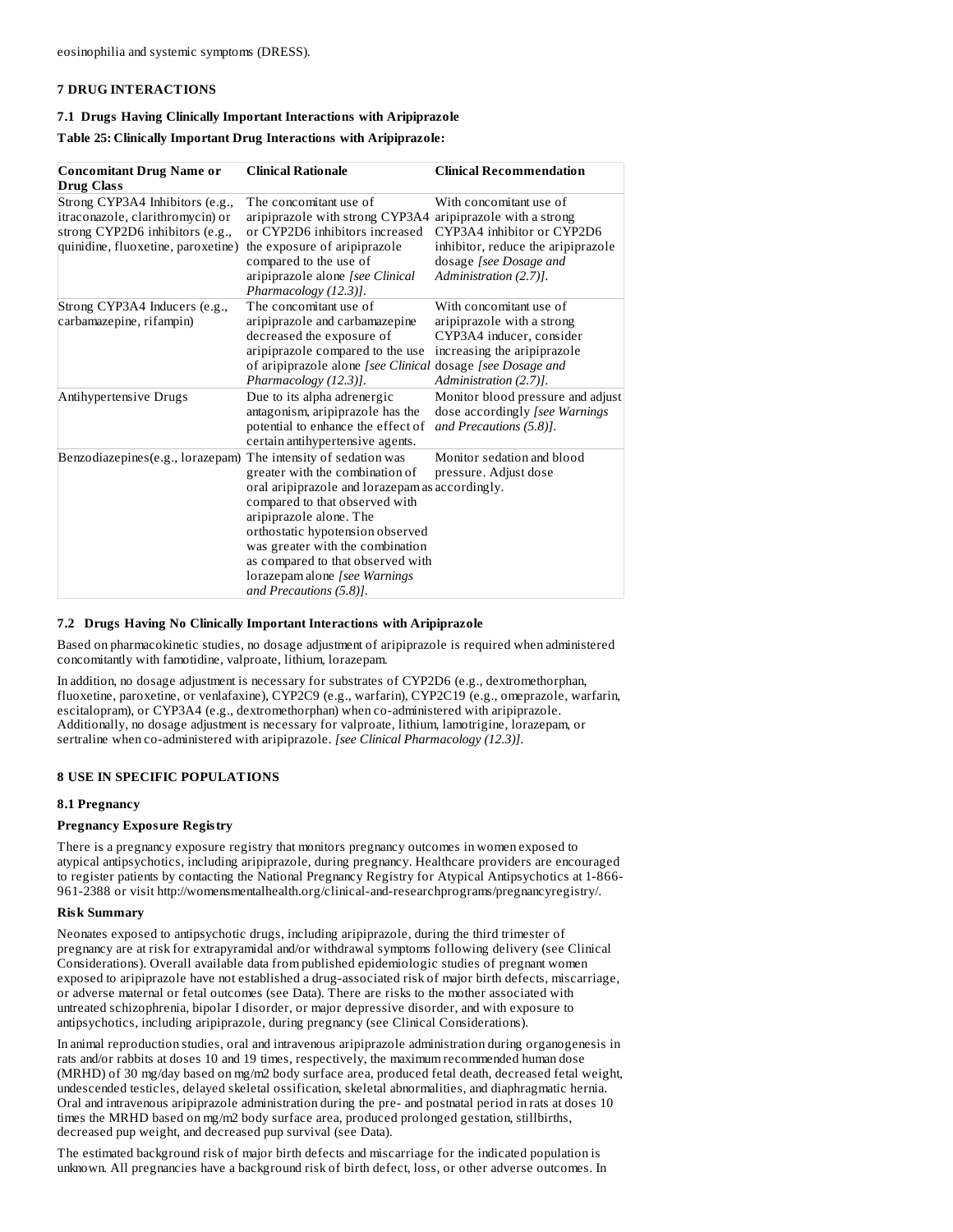the U.S. general population, the estimated background risk of major birth defects and miscarriage in clinically recognized pregnancies is 2-4% and 15-20%, respectively.

### **Clinical Considerations**

Disease-associated maternal and/or embryo/fetal risk

There is a risk to the mother from untreated schizophrenia or bipolar I disorder, including increased risk of relapse, hospitalization, and suicide. Schizophrenia and bipolar I disorder are associated with increased adverse perinatal outcomes, including preterm birth. It is not known if this is a direct result of the illness or other comorbid factors.

A prospective, longitudinal study followed 201 pregnant women with a history of major depressive disorder who were euthymic and taking antidepressants at the beginning of pregnancy. The women who discontinued antidepressants during pregnancy were more likely to experience a relapse of major depression than women who continued antidepressants. Consider the risk of untreated depression when discontinuing or changing treatment with antidepressant medication during pregnancy and postpartum.

#### Fetal/Neonatal Adverse Reactions

Extrapyramidal and/or withdrawal symptoms, including agitation, hypertonia, hypotonia, tremor, somnolence, respiratory distress, and feeding disorder have been reported in neonates who were exposed to antipsychotic drugs (including aripiprazole) during the third trimester of pregnancy. These symptoms have varied in severity. Monitor neonates for extrapyramidal and/or withdrawal symptoms, and manage symptoms appropriately. Some neonates recovered within hours or days without specific treatment; others required prolonged hospitalization.

#### **Data**

#### Human Data

Published data from observational studies, birth registries, and case reports on the use of atypical antipsychotics during pregnancy do not report a clear association with antipsychotics and major birth defects. A retrospective study from a Medicaid database of 9258 women exposed to antipsychotics during pregnancy did not indicate an overall increased risk for major birth defects.

#### Animal Data

In animal studies, aripiprazole demonstrated developmental toxicity, including possible teratogenic effects in rats and rabbits.

In pregnant rats treated orally with aripiprazole during organogenesis at doses of 3, 10, and 30 mg/kg/day, which are approximately 1, 3 and 10 times the MRHD of 30 mg/day based on mg/m2 body surface area, a slight prolongation of gestation and delay in fetal development, as evidenced by decreased fetal weight and undescended testes, were observed at 10 times the MRHD. Delayed skeletal ossification was observed at 3 and 10 times the MRHD. Delivered offspring had increased incidences of hepatodiaphragmatic nodules and diaphragmatic hernia were observed at 10 times the MRHD (the other dose groups were not examined for these findings). Postnatally, delayed vaginal opening was seen at 3 and 10 times the MRHD. Impaired reproductive performance (decreased fertility rate, corpora lutea, implants, live fetuses, and increased post-implantation loss, likely mediated through effects on female offspring) were observed at 10 times the MRHD; however, there was no evidence to suggest that these developmental effects were secondary to maternal toxicity.

In pregnant rabbits treated orally with aripiprazole during organogenesis at doses of 10, 30, and 100 mg/kg/day which are 6, 19, and 65 times the MRHD of 30 mg/day based on mg/m2 body surface area, decreased maternal food consumption, and increased abortions as well as increased fetal mortality were observed at 65 times the MHRD. Decreased fetal weight and increased incidence of fused sternebrae were observed at 19 and 65 times the MRHD.

In rats treated orally with aripiprazole peri- and post-natally from gestation day 17 through postpartum day 21 at doses of 3, 10, and 30 mg/kg/day which are 1, 3, and 10 times the MRHD of 30 mg/day based on mg/m2 body surface area slight maternal toxicity and slightly prolonged gestation were observed at 10 times the MHRD. An increase in stillbirths and, decreases in pup weight (persisting into adulthood) and survival were also seen at this dose.

#### **8.2 Lactation**

#### Risk Summary

Limited data from published literature report the presence of aripiprazole in human breast milk, at relative infant doses ranging between 0.7% to 8.3% of the maternal weight-adjusted dosage. There are reports of poor weight gain in breastfed infants exposed to aripiprazole and reports of inadequate milk supply in lactating women taking aripiprazole.

The development and health benefits of breastfeeding should be considered along with the mother's clinical need for aripiprazole and any potential adverse effects on the breastfed infant from aripiprazole or from the underlying maternal condition.

### **8.4 Pediatric Us e**

The pharmacokinetics of aripiprazole and dehydro-aripiprazole in pediatric patients, 10 to 17 years of age, were similar to those in adults after correcting for the differences in body weight *[see Clinical Pharmacology (12.3)]*.

### *Schizophrenia*

Safety and effectiveness in pediatric patients with schizophrenia were established in a 6-week, placebocontrolled clinical trial in 202 pediatric patients aged 13 to 17 years *[see Dosage and Administration (2.1), Adverse Reactions (6.1)*, and *Clinical Studies (14.1)]*. Although maintenance efficacy in pediatric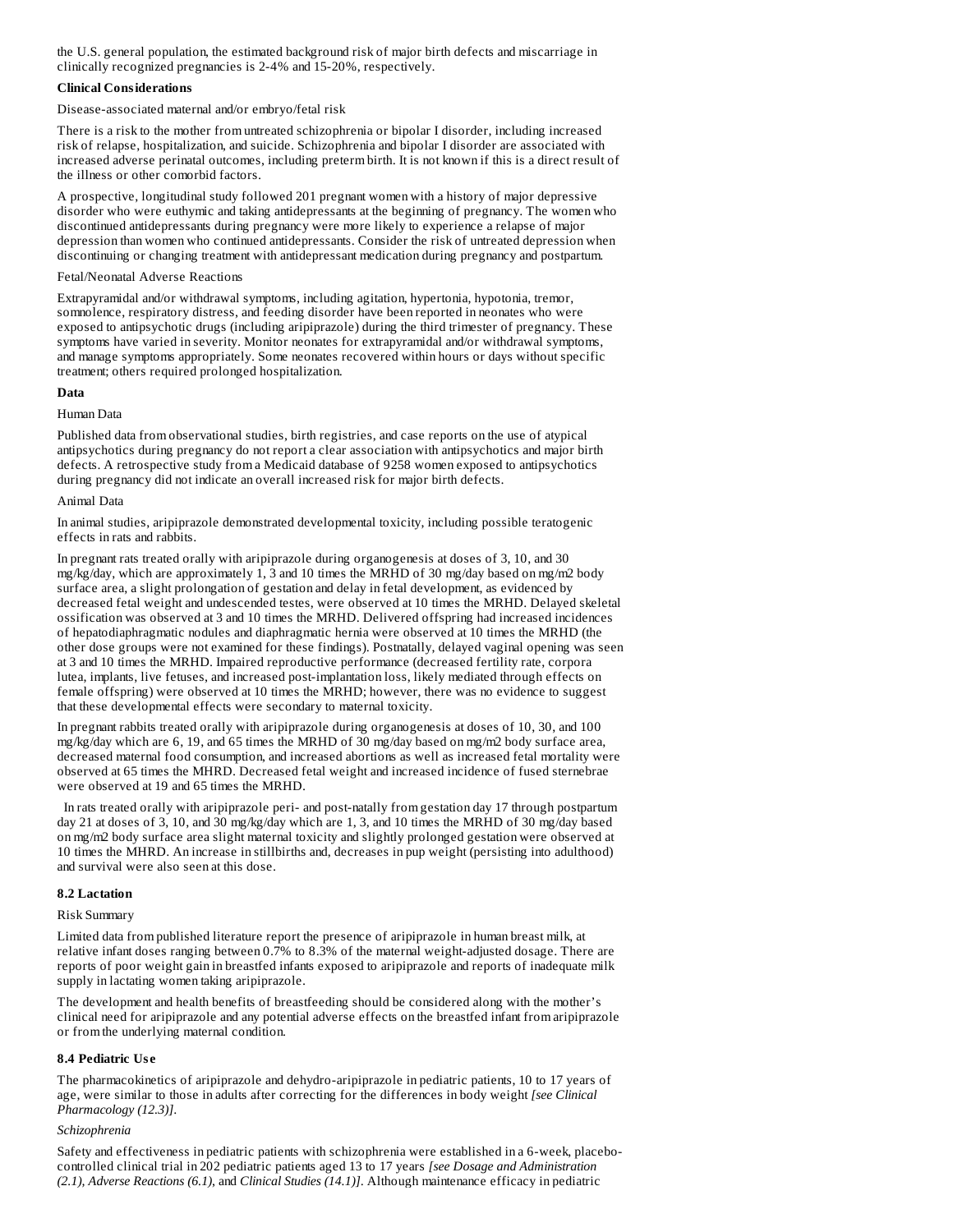*(2.1), Adverse Reactions (6.1)*, and *Clinical Studies (14.1)]*. Although maintenance efficacy in pediatric patients has not been systematically evaluated, maintenance efficacy can be extrapolated from adult data along with comparisons of aripiprazole pharmacokinetic parameters in adult and pediatric patients.

**Information des cribing a clinical study in which efficacy was not demonstrated in patients ages 6 to 17 years is approved for Otsuka America Pharmaceutical, Inc.'s ABILIFY (aripiprazole). ® Additional pediatric us e information in patients ages 6 to 18 years is approved for Otsuka America Pharmaceutical, Inc.'s ABILIFY (aripiprazole) product. However, due to Otsuka ® America Pharmaceutical, Inc.'s marketing exclusivity rights, this drug product is not labeled with that pediatric information.**

#### **Juvenile Animal Studies**

Aripiprazole in juvenile rats caused mortality, CNS clinical signs, impaired memory and learning, and delayed sexual maturation when administered at oral doses of 10, 20, 40 mg/kg/day from weaning (21 days old) through maturity (80 days old). At 40 mg/kg/day, mortality, decreased activity, splayed hind limbs, hunched posture, ataxia, tremors and other CNS signs were observed in both genders. In addition, delayed sexual maturation was observed in males. At all doses and in a dose-dependent manner, impaired memory and learning, increased motor activity, and histopathology changes in the pituitary (atrophy), adrenals (adrenocortical hypertrophy), mammary glands (hyperplasia and increased secretion), and female reproductive organs (vaginal mucification, endometrial atrophy, decrease in ovarian corpora lutea) were observed. The changes in female reproductive organs were considered secondary to the increase in prolactin serum levels. A No Observed Adverse Effect Level (NOAEL) could not be determined and, at the lowest tested dose of 10 mg/kg/day, there is no safety margin relative to the systemic exposures  $(AUC_{0-24})$  for aripiprazole or its major active metabolite in adolescents at the maximum recommended pediatric dose of 15 mg/day. All drug-related effects were reversible after a 2 month recovery period, and most of the drug effects in juvenile rats were also observed in adult rats from previously conducted studies.

Aripiprazole in juvenile dogs (2 months old) caused CNS clinical signs of tremors, hypoactivity, ataxia, recumbency and limited use of hind limbs when administered orally for 6 months at 3, 10, 30 mg/kg/day. Mean body weight and weight gain were decreased up to 18% in females in all drug groups relative to control values. A NOAEL could not be determined and, at the lowest tested dose of 3 mg/kg/day, there is no safety margin relative to the systemic exposures  $(AUC_{0-24})$  for aripiprazole or its major active metabolite in adolescents at the maximum recommended pediatric dose of 15 mg/day. All drug-related effects were reversible after a 2-month recovery period.

### **8.5 Geriatric Us e**

No dosage adjustment is recommended for elderly patients *[see Boxed Warning, Warnings and Precautions (5.1), and Clinical Pharmacology (12.3)]*.

Of the 13,543 patients treated with oral aripiprazole in clinical trials, 1073 (8%) were ≥65 years old and 799 (6%) were ≥75 years old. Placebo-controlled studies of oral aripiprazole in schizophrenia, or other indications did not include sufficient numbers of subjects aged 65 and over to determine whether they respond differently from younger subjects.

Aripiprazole is not approved for the treatment of patients with psychosis associated with Alzheimer's disease *[see Boxed Warning and Warnings and Precautions (5.1)]*.

#### **8.6 CYP2D6 Poor Metabolizers**

Dosage adjustment is recommended in known CYP2D6 poor metabolizers due to high aripiprazole concentrations. Approximately 8% of Caucasians and 3–8% of Black/African Americans cannot metabolize CYP2D6 substrates and are classified as poor metabolizers (PM) [see Dosage And Administration (2.7) and Clinical Pharmacology (12.3)].

### **8.7 Hepatic and Renal Impairment**

No dosage adjustment for aripiprazole is required on the basis of a patient's hepatic function (mild to severe hepatic impairment, Child-Pugh score between 5 and 15), or renal function (mild to severe renal impairment, glomerular filtration rate between 15 and 90 mL/minute) [see Clinical Pharmacology (12.3)].

### **8.8 Other Specific Populations**

No dosage adjustment for aripiprazole is required on the basis of a patient's sex, race, or smoking status [see Clinical Pharmacology (12.3)].

### **9 DRUG ABUSE AND DEPENDENCE**

### **9.1 Controlled Substance**

Aripiprazole is not a controlled substance.

### **9.2 Abus e**

Aripiprazole has not been systematically studied in humans for its potential for abuse, tolerance, or physical dependence. Consequently, patients should be evaluated carefully for a history of drug abuse, and such patients should be observed closely for signs of aripiprazole misuse or abuse (e.g., development of tolerance, increases in dose, drug-seeking behavior).

### **9.3 Dependence**

In physical dependence studies in monkeys, withdrawal symptoms were observed upon abrupt cessation of dosing. While the clinical trials did not reveal any tendency for any drug-seeking behavior, these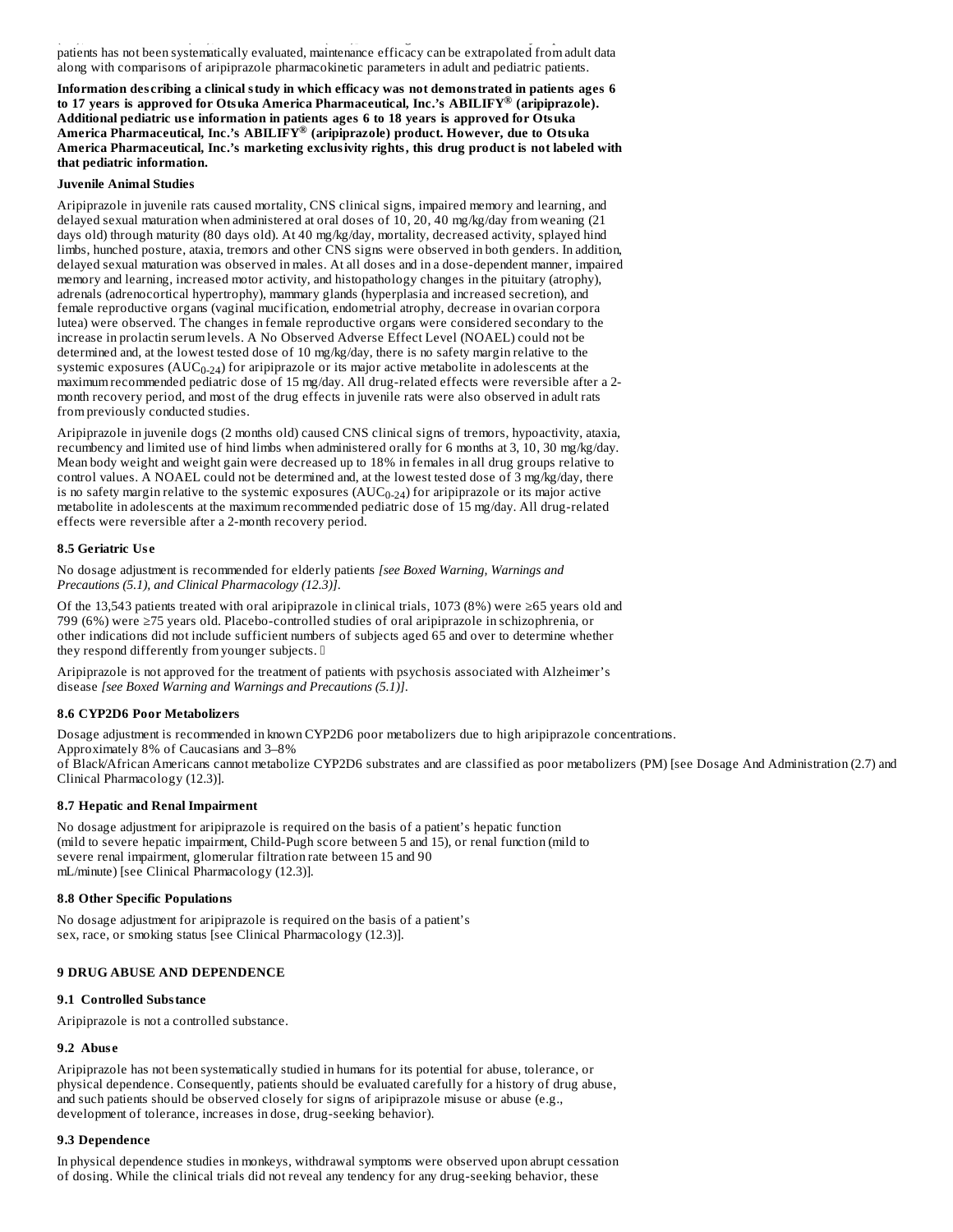observations were not systematic and it is not possible to predict on the basis of this limited experience the extent to which a CNS-active drug will be misused, diverted, and/or abused once marketed.

# **10 OVERDOSAGE**

MedDRA terminology has been used to classify the adverse reactions.

### **10.1 Human Experience**

In clinical trials and in postmarketing experience, adverse reactions of deliberate or accidental overdosage with oral aripiprazole have been reported worldwide. These include overdoses with oral aripiprazole alone and in combination with other substances. No fatality was reported with aripiprazole alone. The largest known dose with a known outcome involved acute ingestion of 1260 mg of oral aripiprazole (42 times the maximum recommended daily dose) by a patient who fully recovered. Deliberate or accidental overdosage was also reported in children (age 12 and younger) involving oral aripiprazole ingestions up to 195 mg with no fatalities.

Common adverse reactions (reported in at least 5% of all overdose cases) reported with oral aripiprazole overdosage (alone or in combination with other substances) include vomiting, somnolence, and tremor. Other clinically important signs and symptoms observed in one or more patients with aripiprazole overdoses (alone or with other substances) include acidosis, aggression, aspartate aminotransferase increased, atrial fibrillation, bradycardia, coma, confusional state, convulsion, blood creatine phosphokinase increased, depressed level of consciousness, hypertension, hypokalemia, hypotension, lethargy, loss of consciousness, QRS complex prolonged, QT prolonged, pneumonia aspiration, respiratory arrest, status epilepticus, and tachycardia.

### **10.2 Management of Overdosage**

No specific information is available on the treatment of overdose with aripiprazole. An electrocardiogram should be obtained in case of overdosage and if QT interval prolongation is present, cardiac monitoring should be instituted. Otherwise, management of overdose should concentrate on supportive therapy, maintaining an adequate airway, oxygenation and ventilation, and management of symptoms. Close medical supervision and monitoring should continue until the patient recovers.

*Charcoal:* In the event of an overdose of aripiprazole, an early charcoal administration may be useful in partially preventing the absorption of aripiprazole. Administration of 50 g of activated charcoal, one hour after a single 15 mg oral dose of aripiprazole, decreased the mean AUC and  $\rm C_{max}$  of aripiprazole by 50%.

*Hemodialysis:* Although there is no information on the effect of hemodialysis in treating an overdose with aripiprazole, hemodialysis is unlikely to be useful in overdose management since aripiprazole is highly bound to plasma proteins.

### **11 DESCRIPTION**

Aripiprazole is a psychotropic drug that is available as a tablet. Aripiprazole is 7-[4-[4-(2,3 dichlorophenyl)-1-<sup>[</sup>piperazinyl]butoxy]-3,4-dihydrocarbostyril. The empirical formula is  $C_{23}H_{27}Cl_{2}N_{3}O_{2}$  and its molecular weight is 448.39. The chemical structure is:



Aripiprazole tablets, USP are available in 2 mg, 5 mg, 10 mg, 15 mg, 20 mg, and 30 mg strengths. Inactive ingredients include croscarmellose sodium, microcrystalline cellulose, magnesium stearate, and tartaric acid. Colorants include Indigotine Aluminum Lake (FD&C Blue no. 2) (for 2 mg and 5 mg), iron oxide red (for 10 mg and 30 mg) and iron oxide yellow (for 2 mg and 15 mg).

## **12 CLINICAL PHARMACOLOGY**

#### **12.1 Mechanism of Action**

The mechanism of action of aripiprazole in schizophrenia is unclear. However, the efficacy of aripiprazole in the listed indications could be mediated through a combination of partial agonist activity at  $D_2$  and 5-HT<sub>1A</sub> receptors and antagonist activity at 5-HT<sub>2A</sub> receptors.

### **12.2 Pharmacodynamics**

Aripiprazole exhibits high affinity for dopamine  $\mathrm{D}_2$  and  $\mathrm{D}_3$ , serotonin 5-HT1A and 5-HT2A receptors (Ki values of 0.34 nM, 0.8 nM, 1.7 nM, and 3.4 nM, respectively), moderate affinity for dopamine  $\rm D_4$ , serotonin 5-HT2C and 5-HT7, alpha1 adrenergic and histamine H1 receptors (Ki values of 44 nM, 15 nM, 39 nM, 57 nM, and 61 nM, respectively), and moderate affinity for the serotonin

reuptake site (Ki=98 nM). Aripiprazole has no appreciable affinity for cholinergic muscarinic receptors (IC $_{50}$ >1,000 nM).

### **12.3 Pharmacokinetics**

Aripiprazole activity is presumably primarily due to the parent drug, aripiprazole, and to a lesser extent,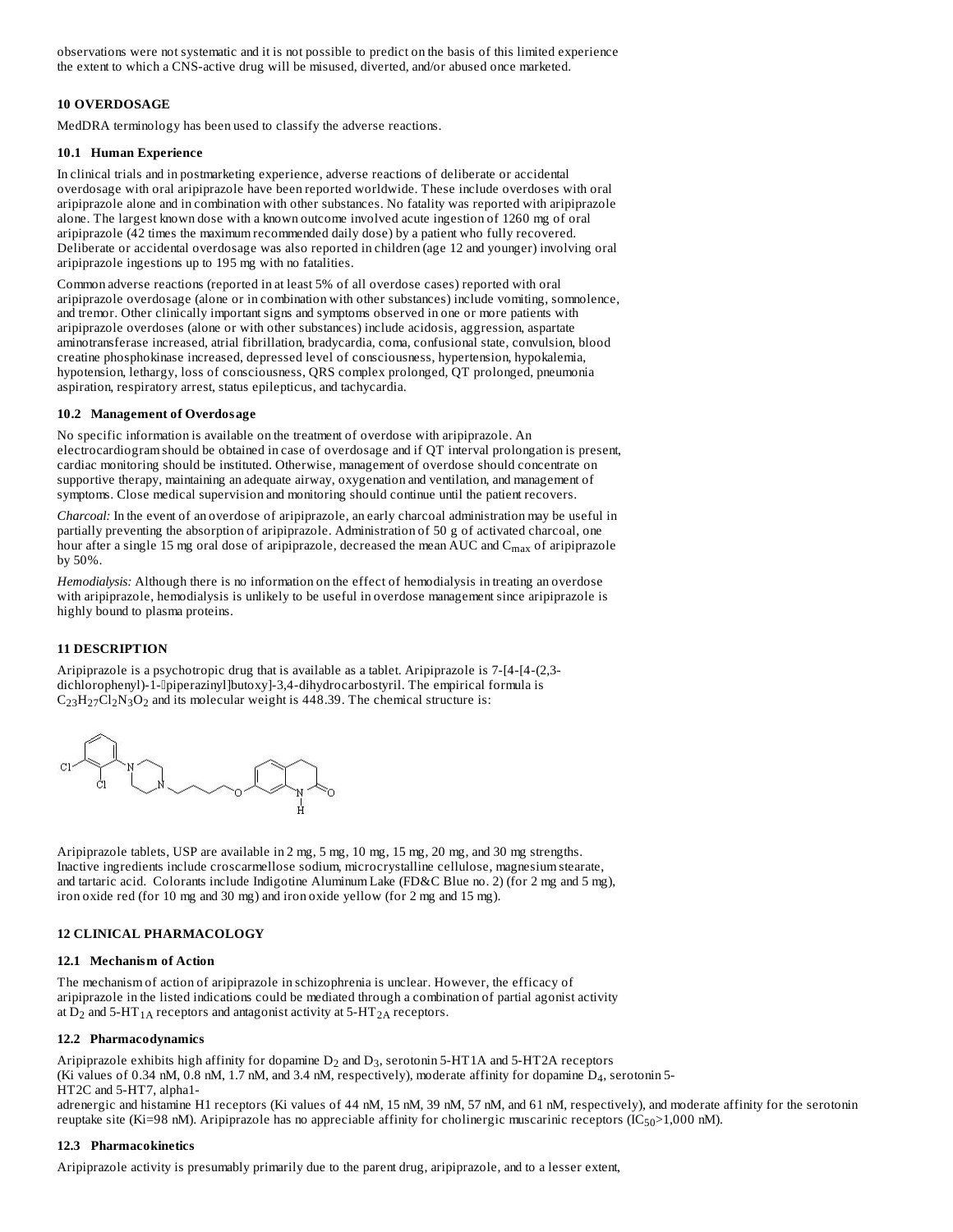to its major metabolite, dehydro-aripiprazole, which has been shown to have affinities for  $\mathrm{D}_2$  receptors similar to the parent drug and represents 40% of the parent drug exposure in plasma. The mean elimination half-lives are about 75 hours and 94 hours for aripiprazole and dehydro-aripiprazole, respectively. Steady-state concentrations are attained within 14 days of dosing for both active moieties. Aripiprazole accumulation is predictable from single-dose pharmacokinetics. At steady-state, the pharmacokinetics of aripiprazole is dose-proportional. Elimination of aripiprazole is mainly through hepatic metabolism involving two P450 isozymes, CYP2D6 and CYP3A4. For CYP2D6 poor metabolizers, the mean elimination half-life for aripiprazole is about 146 hours.

Pharmacokinetic studies showed that aripiprazole orally disintegrating tablets are bioequivalent to aripiprazole tablets.

### **ORAL ADMINISTRATION**

### **Absorption**

*Tablet*: Aripiprazole is well absorbed after administration of the tablet, with peak plasma concentrations occurring within 3 hours to 5 hours; the absolute oral bioavailability of the tablet formulation is 87%. Aripiprazole tablets can be administered with or without food. Administration of a 15 mg aripiprazole tablet with a standard high-fat meal did not significantly affect the  $\rm C_{max}$  or AUC of aripiprazole or its active metabolite, dehydro $\mathbb I$ -aripiprazole, but delayed  $\mathtt{T_{max}}$  by 3 hours for aripiprazole and 12 hours for dehydro<sup>[]</sup>-aripiprazole.

*Oral Solution*: Aripiprazole is well absorbed when administered orally as the solution. At equivalent doses, the plasma concentrations of aripiprazole from the solution were higher than that from the tablet formulation. In a relative bioavailability study comparing the pharmacokinetics of 30 mg aripiprazole as the oral solution to 30 mg aripiprazole tablets in healthy subjects, the solution to tablet ratios of geometric mean C<sub>max</sub> and AUC values were 122% and 114%, respectively [*see Dosage and Administration (2.6)*]. The single-dose pharmacokinetics of aripiprazole were linear and doseproportional between the doses of 5 mg to 30 mg.

### **Distribution**

The steady-state volume of distribution of aripiprazole following intravenous administration is high (404 L or 4.9 L/kg), indicating extensive extravascular distribution. At therapeutic concentrations, aripiprazole and its major metabolite are greater than 99% bound to serum proteins, primarily to albumin. In healthy human volunteers administered 0.5 to 30 mg/day aripiprazole for 14 days, there was dose-dependent  $D_2$  receptor occupancy indicating brain penetration of aripiprazole in humans.

### **Metabolism and Elimination**

Aripiprazole is metabolized primarily by three biotransformation pathways: dehydrogenation, hydroxylation, and N-dealkylation. Based on *in vitro* studies, CYP3A4 and CYP2D6 enzymes are responsible for dehydrogenation and hydroxylation of aripiprazole, and N-dealkylation is catalyzed by CYP3A4. Aripiprazole is the predominant drug moiety in the systemic circulation. At steady-state, dehydro<sup>[]</sup>-aripiprazole, the active metabolite, represents about 40% of aripiprazole AUC in plasma.

Following a single oral dose of  $[$ <sup>14</sup>C]-labeled aripiprazole, approximately 25% and 55% of the administered radioactivity was recovered in the urine and feces, respectively. Less than 1% of unchanged aripiprazole was excreted in the urine and approximately 18% of the oral dose was recovered unchanged in the feces.

### **Drug Interaction Studies**

Effects of other drugs on the exposures of aripiprazole and dehydro-aripiprazole are summarized in Figure 1 and Figure 2, respectively. Based on simulation, a 4.5-fold increase in mean  $\rm C_{max}$  and  $\rm AUC$ values at steady-state is expected when extensive metabolizers of CYP2D6 are administered with both strong CYP2D6 and CYP3A4 inhibitors. A 3-fold increase in mean  $C_{\max}$  and AUC values at steady-state is expected in poor metabolizers of CYP2D6 administered with strong CYP3A4 inhibitors.

# **Figure 1: The effects of other drugs on aripiprazole pharmacokinetics**

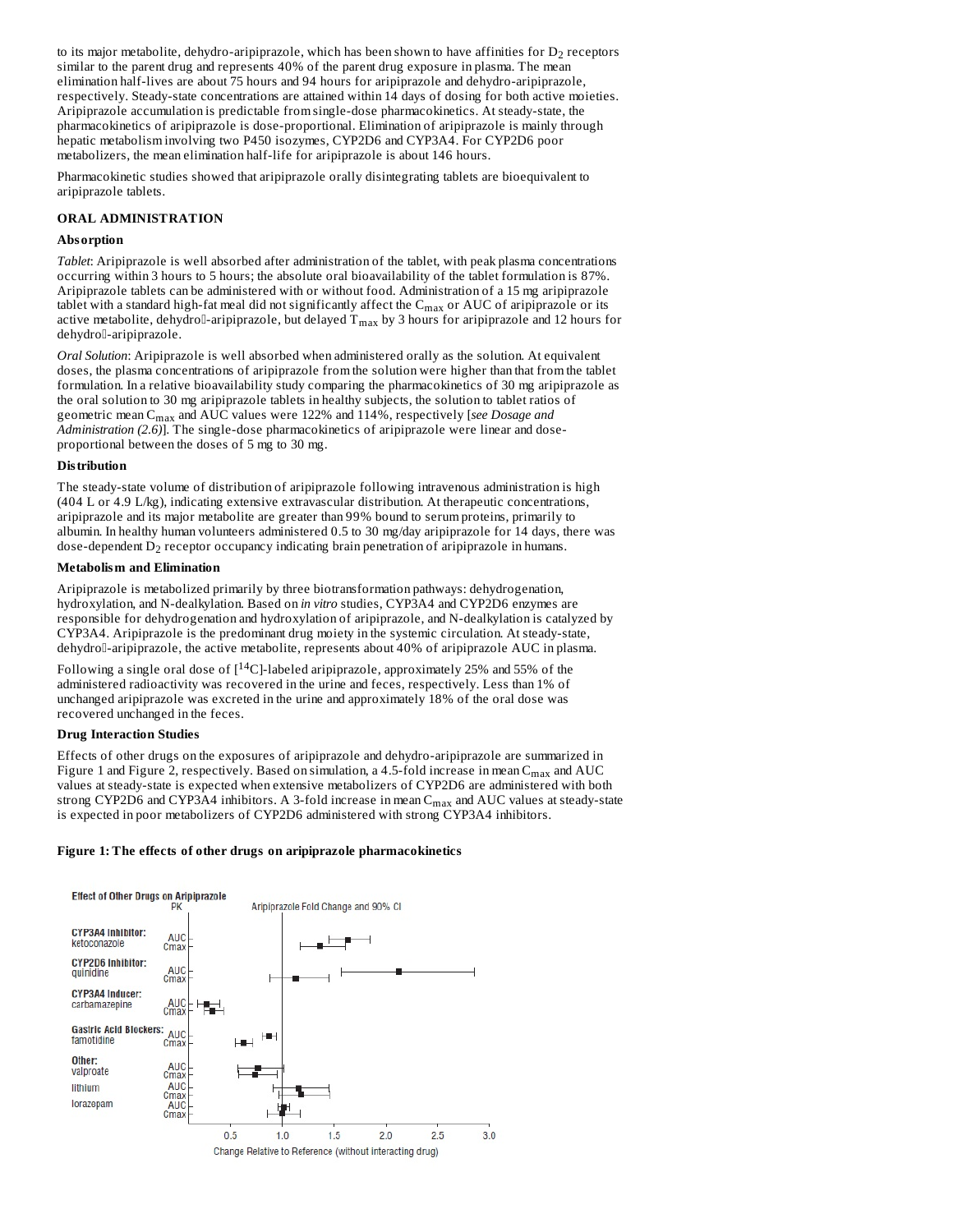# **Figure 2: The effects of other drugs on dehydro-aripiprazole pharmacokinetics**



The effects of aripiprazole on the exposures of other drugs are summarized in Figure 3.

# **Figure 3: The effects of aripiprazole on pharmacokinetics of other drugs**



### **Studies in Specific Populations**

Exposures of aripiprazole and dehydro-aripiprazole in specific populations are summarized in Figure 4 and Figure 5, respectively. In addition, in pediatric patients (10 to 17 years of age) administered with aripiprazole (20 mg to 30 mg), the body weight corrected aripiprazole clearance was similar to the adults.

### **Figure 4: Effects of intrinsic factors on aripiprazole pharmacokinetics**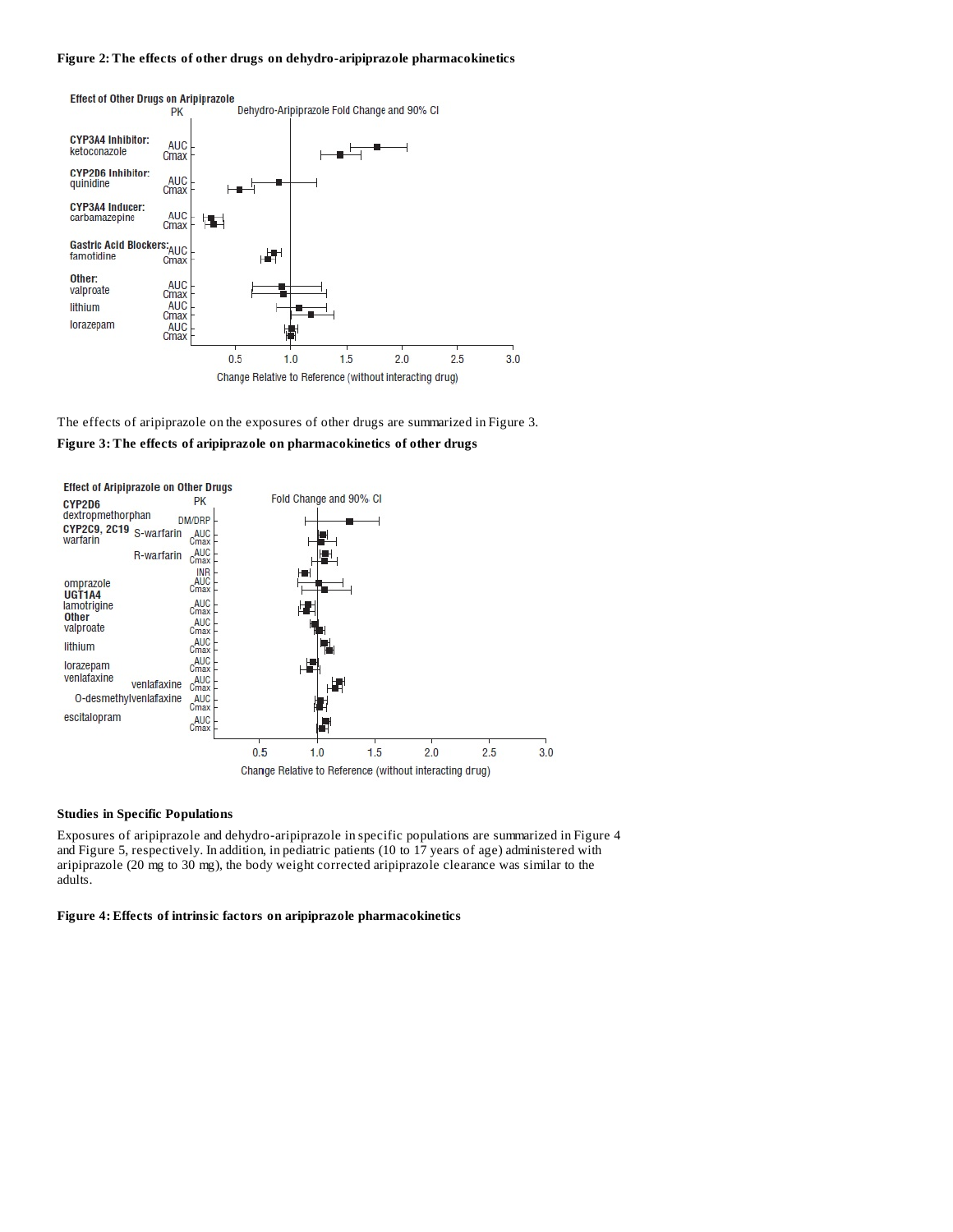#### **Special Populations**



### **Figure 5: Effects of intrinsic factors on dehydro-aripiprazole pharmacokinetics**



#### **13 NONCLINICAL TOXICOLOGY**

#### **13.1 Carcinogenesis, Mutagenesis, Impairment of Fertility**

#### **Carcinogenesis**

Lifetime carcinogenicity studies were conducted in ICR mice, F344 rats, and Sprague-Dawley (SD) rats. Aripiprazole was administered for 2 years in the diet at doses of 1, 3, 10, and 30 mg/kg/day to ICR mice and 1, 3, and 10 mg/kg/day to F344 rats (0.2, 0.5, 2 and 5 times and 0.3, 1 and 3 times the MRHD of 30 mg/day based on mg/m2 body surface area, respectively). In addition, SD rats were dosed orally for 2 years at 10, 20, 40, and 60 mg/kg/day, which are 3, 6, 13 and 19 times the MRHD based on mg/m2 body surface area. Aripiprazole did not induce tumors in male mice or male rats. In female mice, the incidences of pituitary gland adenomas and mammary gland adenocarcinomas and adenoacanthomas were increased at dietary doses of 3 to 30 mg/kg/day (0.5 to 5 times the MRHD).

In female rats, the incidence of mammary gland fibroadenomas was increased at a dietary dose of 10 mg/kg/day (3 times the MRHD); and the incidences of adrenocortical carcinomas and combined adrenocortical adenomas/carcinomas were increased at an oral dose of 60 mg/kg/day (19 times the MRHD). An increase in mammary, pituitary, and endocrine pancreas neoplasms has been found in rodents after chronic administration of other antipsychotic drugs and is considered to be mediated by prolonged dopamine D2-receptor antagonism and hyperprolactinemia. Serum prolactin was not measured in the aripiprazole carcinogenicity studies. However, increases in serum prolactin levels were observed in female mice in a 13-week dietary study at the doses associated with mammary gland and pituitary tumors. Serum prolactin was not increased in female rats in 4-week and 13-week dietary studies at the dose associated with mammary gland tumors. The relevance for human risk of the findings of prolactin-mediated endocrine tumors in rodents is unclear.

#### **Mutagenesis**

The mutagenic potential of aripiprazole was tested in the *in vitro* bacterial reverse-mutation assay, the *in vitro* bacterial DNA repair assay, the *in vitro* forward gene mutation assay in mouse lymphoma cells, the *in vitro* chromosomal aberration assay in Chinese hamster lung (CHL) cells, the *in vivo* micronucleus assay in mice, and the unscheduled DNA synthesis assay in rats. Aripiprazole and a metabolite (2,3- DCPP) were clastogenic in the *in vitro* chromosomal aberration assay in CHL cells with and without metabolic activation. The metabolite, 2,3-DCPP, numerical aberrations in the *in vitro* assay in CHL cells in the absence of metabolic activation. A positive response was obtained in the *in vivo* micronucleus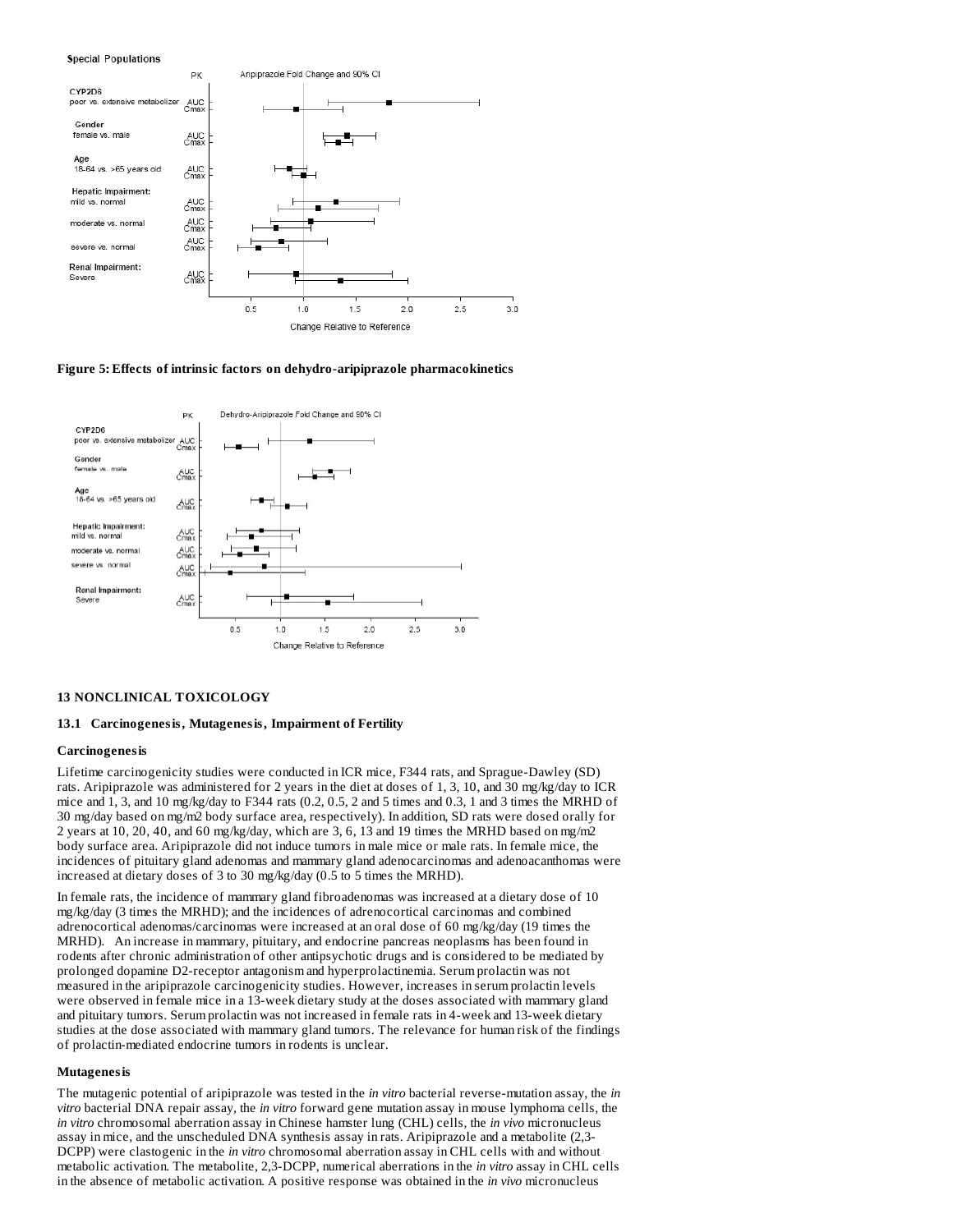in the absence of metabolic activation. A positive response was obtained in the *in vivo* micronucleus assay in mice; however, the response was due to a mechanism not considered relevant to humans.

#### **Impairment of Fertility**

Female rats were treated orally with aripiprazole from 2 weeks prior to mating through gestation day 7 at doses of 2, 6, and 20 mg/kg/day, which are 0.6, 2, and 6 times the MRHD of 30 mg/day based on mg/m2 body surface area. Estrus cycle irregularities and increased corpora lutea were seen at all doses, but no impairment of fertility was seen. Increased pre-implantation loss was seen at 2 and 6 times the MRHD, and decreased fetal weight was seen at 6 times the MRHD.

Male rats were treated orally with aripiprazole from 9 weeks prior to mating through mating at doses of 20, 40, and 60 mg/kg/day, which are 6, 13, and 19 times the MRHD of 30 mg/day based on mg/m2 body surface area. Disturbances in spermatogenesis were seen at 19 times the MRHD and prostate atrophy was seen at 13 and 19 times the MRHD without impairment of fertility.

#### **13.2 Animal Toxicology and/or Pharmacology**

Aripiprazole produced retinal degeneration in albino rats in a 26-week chronic toxicity study at a dose of 60 mg/kg/day and in a 2-year carcinogenicity study at doses of 40 and 60 mg/kg/day which are 13 and 19 times the MRHD of 30 mg/day based on mg/m2 body surface area. Evaluation of the retinas of albino mice and of monkeys did not reveal evidence of retinal degeneration. Additional studies to further evaluate the mechanism have not been performed. The relevance of this finding to human risk is unknown.

### **14 CLINICAL STUDIES**

Efficacy of the oral formulations of aripiprazole was established in the following adequate and wellcontrolled trials:

1. Four short-term trials and one maintenance trial in adult patients and one short-term trial in adolescents (ages 13 to 17) with schizophrenia *[see Clinical Studies (14.1)]*

**Additional pediatric us e information is approved for Otsuka America Pharmaceutical, Inc.'s ABILIFY (aripiprazole) product. However, due to Otsuka America Pharmaceutical, Inc.'s ®marketing exclusivity rights, this drug product is not labeled with that information.**

### **14.1 Schizophrenia**

### **Adults**

The efficacy of aripiprazole in the treatment of schizophrenia was evaluated in five short-term (4-week and 6-week), placebo-controlled trials of acutely relapsed inpatients who predominantly met DSM-III/IV criteria for schizophrenia. Four of the five trials were able to distinguish aripiprazole from placebo, but one study, the smallest, did not. Three of these studies also included an active control group consisting of either risperidone (one trial) or haloperidol (two trials), but they were not designed to allow for a comparison of aripiprazole and the active comparators.

In the four positive trials for aripiprazole, four primary measures were used for assessing psychiatric signs and symptoms. Efficacy was evaluated using the total score on the Positive and Negative Syndrome Scale (PANSS). The PANSS is a 30 item scale that measures positive

symptoms of schizophrenia (7 items), negative symptoms of schizophrenia (7 items), and general psychopathology (16 items), each rated on a scale of 1 (absent) to 7 (extreme); total PANSS scores range from 30 to 210. The Clinical Global Impression (CGI) assessment reflects the impression of a skilled observer, fully familiar with the manifestations of schizophrenia, about the overall clinical state of the patient.

In a 4-week trial (n=414) comparing two fixed doses of aripiprazole (15 or 30 mg/day) to placebo, both doses of aripiprazole were superior to placebo in the PANSS total score (Study 1 in Table 26), PANSS positive subscale, and CGI-severity score. In addition, the 15 mg dose was superior to placebo in the PANSS negative subscale.

In a 4-week trial (n=404) comparing two fixed doses of aripiprazole (20 or 30 mg/day) to placebo, both doses of aripiprazole were superior to placebo in the PANSS total score (Study 2 in Table 26), PANSS positive subscale, PANSS negative subscale, and CGI-severity score.

In a 6-week trial (n=420) comparing three fixed doses of aripiprazole (10, 15, or 20 mg/day) to placebo, all three doses of aripiprazole were superior to placebo in the PANSS total score (Study 3 in Table 26), PANSS positive subscale, and the PANSS negative subscale.

In a 6-week trial (n=367) comparing three fixed doses of aripiprazole (2, 5, or 10 mg/day) to placebo, the 10 mg dose of aripiprazole was superior to placebo in the PANSS total score (Study 4 in Table 26), the primary outcome measure of the study. The 2 and 5 mg doses did not demonstrate superiority to placebo on the primary outcome measure.

Thus, the efficacy of 10, 15, 20, and 30 mg daily doses was established in two studies for each dose. Among these doses, there was no evidence that the higher dose groups offered any advantage over the lowest dose group of these studies.

An examination of population subgroups did not reveal any clear evidence of differential responsiveness on the basis of age, gender, or race.

A longer-term trial enrolled 310 inpatients or outpatients meeting DSM-IV criteria for schizophrenia who were, by history, symptomatically stable on other antipsychotic medications for periods of 3 months or longer. These patients were discontinued from their antipsychotic medications and randomized to aripiprazole 15 mg/day or placebo for up to 26 weeks of observation for relapse.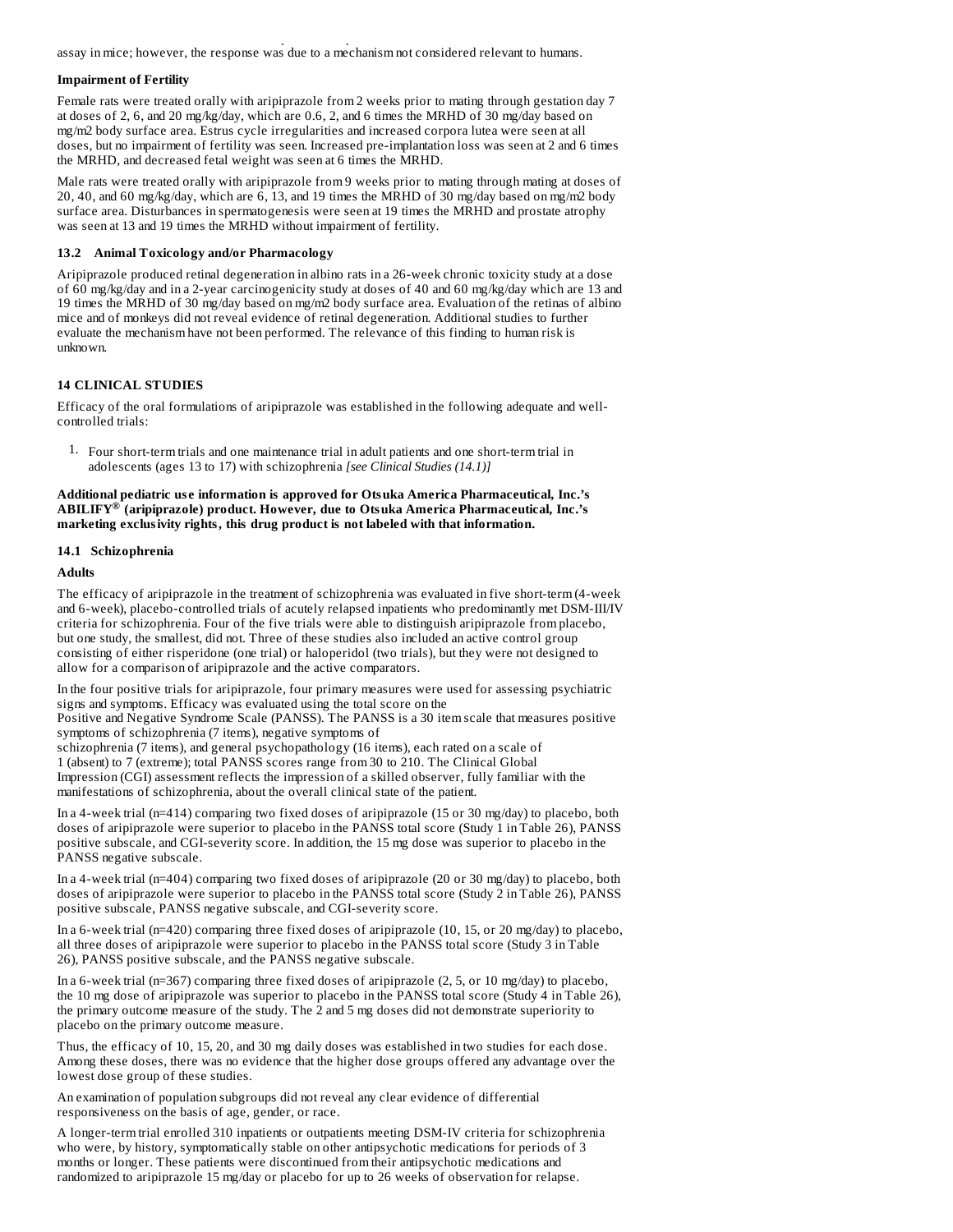Relapse during the double-blind phase was defined as CGI-Improvement score of ≥5 (minimally worse), scores  $\geq$ 5 (moderately severe) on the hostility or uncooperativeness items of the PANSS, or  $\geq$ 20% increase in the PANSS total score. Patients receiving aripiprazole 15 mg/day experienced a significantly longer time to relapse over the subsequent 26 weeks compared to those receiving placebo (Study 5 in Figure 6).

### **Pediatric Patients**

The efficacy of aripiprazole in the treatment of schizophrenia in pediatric patients (13 to 17 years of age) was evaluated in one 6-week, placebo-controlled trial of outpatients who met DSM-IV criteria for schizophrenia and had a PANSS score ≥70 at baseline. In this trial (n=302) comparing two fixed doses of aripiprazole (10 or 30 mg/day) to placebo, aripiprazole was titrated starting from 2 mg/day to the target dose in 5 days in the 10 mg/day treatment arm and in 11 days in the 30 mg/day treatment arm. Both doses of aripiprazole were superior to placebo in the PANSS total score (Study 6 in Table 26), the primary outcome measure of the study. The 30 mg/day dosage was not shown to be more efficacious than the 10 mg/day dose. Although maintenance efficacy in pediatric patients has not been systematically evaluated, maintenance efficacy can be extrapolated from adult data along with comparisons of aripiprazole pharmacokinetic parameters in adult and pediatric patients.

### **Table 26: Schizophrenia Studies**

| <b>Study Number</b>          | <b>Primary Efficacy Measure: PANSS</b><br>Treatment<br>Group |                         |                                      |                                         |  |  |
|------------------------------|--------------------------------------------------------------|-------------------------|--------------------------------------|-----------------------------------------|--|--|
|                              |                                                              | Mean<br><b>Baseline</b> | <b>LS Mean</b><br><b>Change from</b> | <b>Placebo-</b><br>subtracted           |  |  |
|                              |                                                              | Score (SD)              | <b>Baseline</b>                      | Difference*                             |  |  |
| Study 1                      | Aripiprazole<br>$(15 \text{ mg/day})^{\dagger}$              | 98.5 (17.2)             | (SE)<br>$-15.5(2.40)$                | (95% CI)<br>$-12.6$ $(-18.9, -$<br>6.2) |  |  |
|                              | Aripiprazole<br>$(30 \text{ mg/day})^{\dagger}$              | 99.0 (19.2)             | $-11.4(2.39)$                        | $-8.5(-14.8,-$<br>2.1)                  |  |  |
|                              | Placebo                                                      | 100.2 (16.5)            | $-2.9(2.36)$                         |                                         |  |  |
| Study 2                      | Aripiprazole<br>$(20 \text{ mg/day})^{\dagger}$              | 92.6 (19.5)             | $-14.5(2.23)$                        | $-9.6$ $(-15.4, -$<br>3.8)              |  |  |
|                              | Aripiprazole<br>$(30 \text{ mg/day})^{\dagger}$              | 94.2 (18.5)             | $-13.9(2.24)$                        | $-9.0$ $(-14.8, -$<br>3.1)              |  |  |
|                              | Placebo                                                      | 94.3 (18.5)             | $-5.0(2.17)$                         |                                         |  |  |
| Study 3                      | Aripiprazole<br>$(10 \text{ mg/day})^{\dagger}$              | 92.7 (19.5)             | $-15.0(2.38)$                        | $-12.7$ ( $-19.00$ , $-$<br>6.41)       |  |  |
|                              | Aripiprazole<br>$(15 \text{ mg/day})^{\dagger}$              | 93.2 (21.6)             | $-11.7(2.38)$                        | $-9.4$ $(-15.71, -$<br>3.08)            |  |  |
|                              | Aripiprazole<br>$(20 \text{ mg/day})^{\dagger}$              | 92.5(20.9)              | $-14.4(2.45)$                        | $-12.1$ ( $-18.53$ , $-$<br>5.68)       |  |  |
|                              | Placebo                                                      | 92.3 (21.8)             | $-2.3(2.35)$                         |                                         |  |  |
| Study 4                      | Aripiprazole<br>$(2 \text{ mg/day})^{\dagger}$               | 90.7 (14.5)             | $-8.2(1.90)$                         | $-2.9$ $(-8.29,$<br>2.47)               |  |  |
|                              | Aripiprazole<br>$(5 \text{ mg/day})^{\dagger}$               | 92.0 (12.6)             | $-10.6(1.93)$                        | $-5.2$ $(-10.7,$<br>0.19)               |  |  |
|                              | Aripiprazole<br>$(10 \text{ mg/day})^{\dagger}$              | 90.0 (11.9)             | $-11.3(1.88)$                        | $-5.9$ $(-11.3, -$<br>0.58)             |  |  |
|                              | Placebo                                                      | 90.8 (13.3)             | -5.3 (1.97)                          |                                         |  |  |
| Study 6<br>(Pediatric, 13-17 | Aripiprazole<br>$(10 \text{ mg/day})^{\dagger}$              | 93.6 (15.7)             | $-26.7(1.91)$                        | $-5.5$ ( $-10.7$ , $-$<br>0.21)         |  |  |
| years)                       | Aripiprazole<br>$(30 \text{ mg/day})^{\dagger}$              | 94.0 (16.1)             | $-28.6(1.92)$                        | $-7.4$ ( $-12.7$ , $-$<br>2.13)         |  |  |
|                              | Placebo                                                      | 94.6 (15.6)             | $-21.2(1.93)$                        |                                         |  |  |

SD: standard deviation; SE: standard error; LS Mean: least-squares mean; CI: unadjusted confidence interval.

\* Difference (drug minus placebo) in least-squares mean change from baseline.

Doses statistically significantly superior to placebo. †

**Figure 6: Kaplan-Meier Estimation of Cumulative Proportion of Patients with Relaps e (Schizophrenia Study 5)**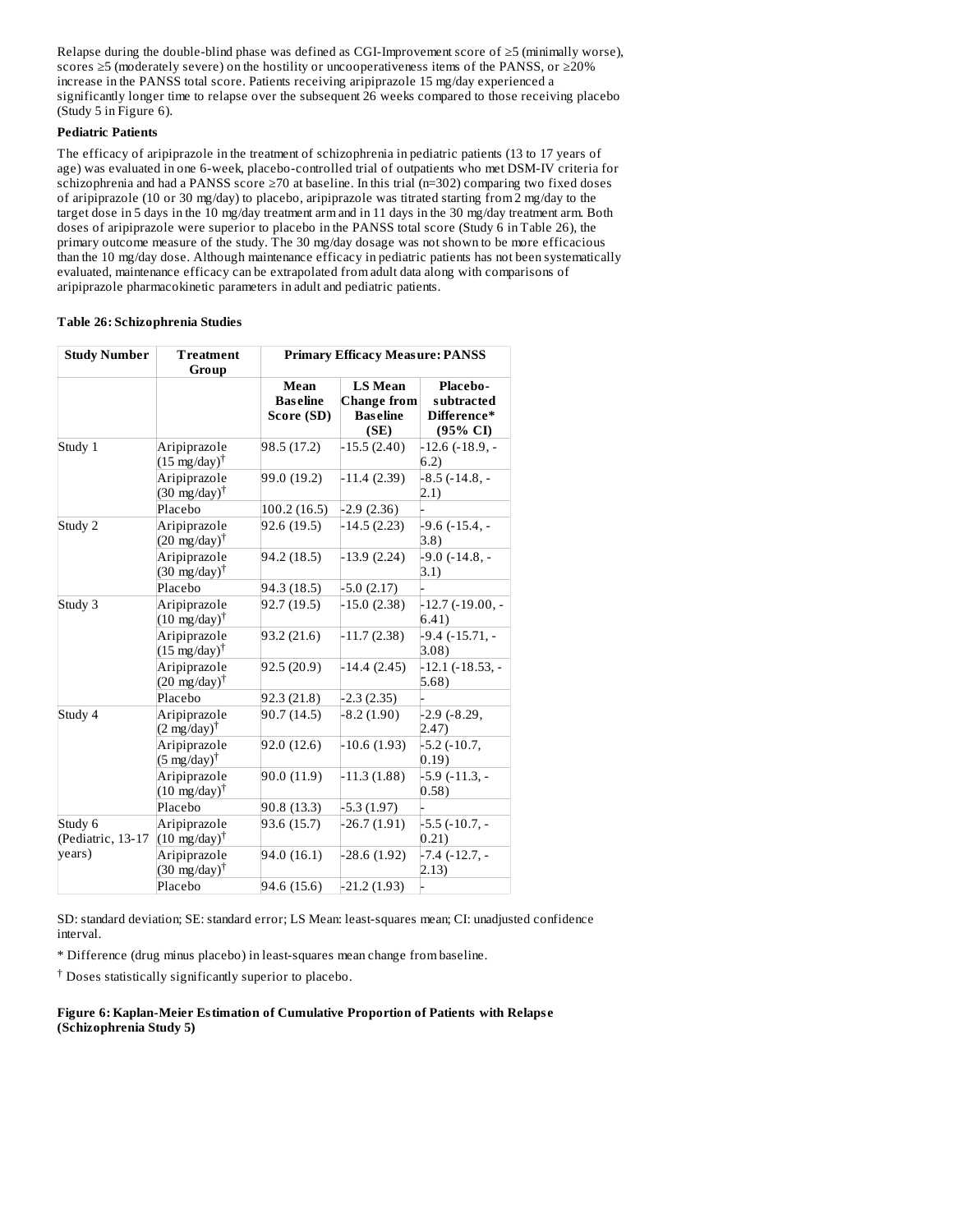

**Additional pediatric us e information is approved for Otsuka America Pharmaceutical, Inc.'s ABILIFY (aripiprazole) product. However, due to Otsuka America Pharmaceutical, Inc.'s ®marketing exclusivity rights, this drug product is not labeled with that information.**

#### **16 HOW SUPPLIED/STORAGE AND HANDLING**

#### **16.1 How Supplied**

Aripiprazole tablets, USP 2 mg are available for oral administration as green, rectangular, slightly biconvex tablets, engraved "2" on one side and "A" on the other side.

Carton of 30 (10 tablets each blister pack x 3) NDC 0904-6509-04

Aripiprazole tablets, USP 5 mg are available for oral administration as blue, rectangular, slightly biconvex tablets, engraved "5" on one side and "A" on the other side.

Carton of 100 (10 tablets each blister pack x 10) NDC 0904-6510-61

Carton of 50 (10 tablets each blister pack x 5) NDC 0904-6510-06

Aripiprazole tablets, USP 10 mg are available for oral administration as pink, rectangular, slightly biconvex tablets, engraved "10" on one side and "A" on the other side.

Carton of 100 (10 tablets each blister pack x 10) NDC 0904-6511-61

Carton of 50 (10 tablets each blister pack x 5) NDC 0904-6511-06

Aripiprazole tablets, USP 15 mg are available for oral administration as yellow, round, slightly biconvex tablets, engraved "ARI" over "15" on one side and "APO" on the other side.

Carton of 30 (10 tablets each blister pack x 3) NDC 0904-6512-04

Aripiprazole tablets, USP 20 mg are available for oral administration as white to off-white, round, slightly biconvex tablets, engraved "ARI" over "20" on one side and "APO" on the other side.

Carton of 30 (10 tablets each blister pack x 3) NDC 0904-6513-04

Aripiprazole tablets, USP 30 mg are available for oral administration as pink, round, slightly biconvex tablets, engraved "ARI" over "30" on one side and "APO" on the other side.

Carton of 30 (10 tablets each blister pack x 3) NDC 0904-6514-04

### **16.2 Storage**

#### **Tablets**

Store at 20ºC to 25ºC (68ºF to 77ºF); excursions permitted from 15ºC to 30ºC (59ºF to 86ºF) [see USP Controlled Room Temperature].

### **17 PATIENT COUNSELING INFORMATION**

*Advise the patient to read the FDA-approved patient labeling (Medication Guide).*

#### **Dis cuss the following issues with patients pres cribed aripiprazole:**

#### **Clinical Wors ening of Depression and Suicide Risk**

Patients, their families, and their caregivers should be encouraged to be alert to the emergence of anxiety, agitation, panic attacks, insomnia, irritability, hostility, aggressiveness, impulsivity, akathisia (psychomotor restlessness), hypomania, mania, other unusual changes in behavior, worsening of depression, and suicidal ideation, especially early during antidepressant treatment and when the dose is adjusted up or down. Families and caregivers of patients should be advised to look for the emergence of such symptoms on a day-to-day basis, since changes may be abrupt. Such symptoms should be reported to the patient's prescriber or health professional, especially if they are severe, abrupt in onset, or were not part of the patient's presenting symptoms. Symptoms such as these may be associated with an increased risk for suicidal thinking and behavior **and indicate a need for very clos e monitoring and possibly changes in the medication** *[see Warnings and Precautions (5.3)].*

Prescribers or other health professionals should inform patients, their families, and their caregivers about the benefits and risks associated with treatment with aripiprazole and should counsel them in its appropriate use. A patient Medication Guide including information about "Antidepressant Medicines,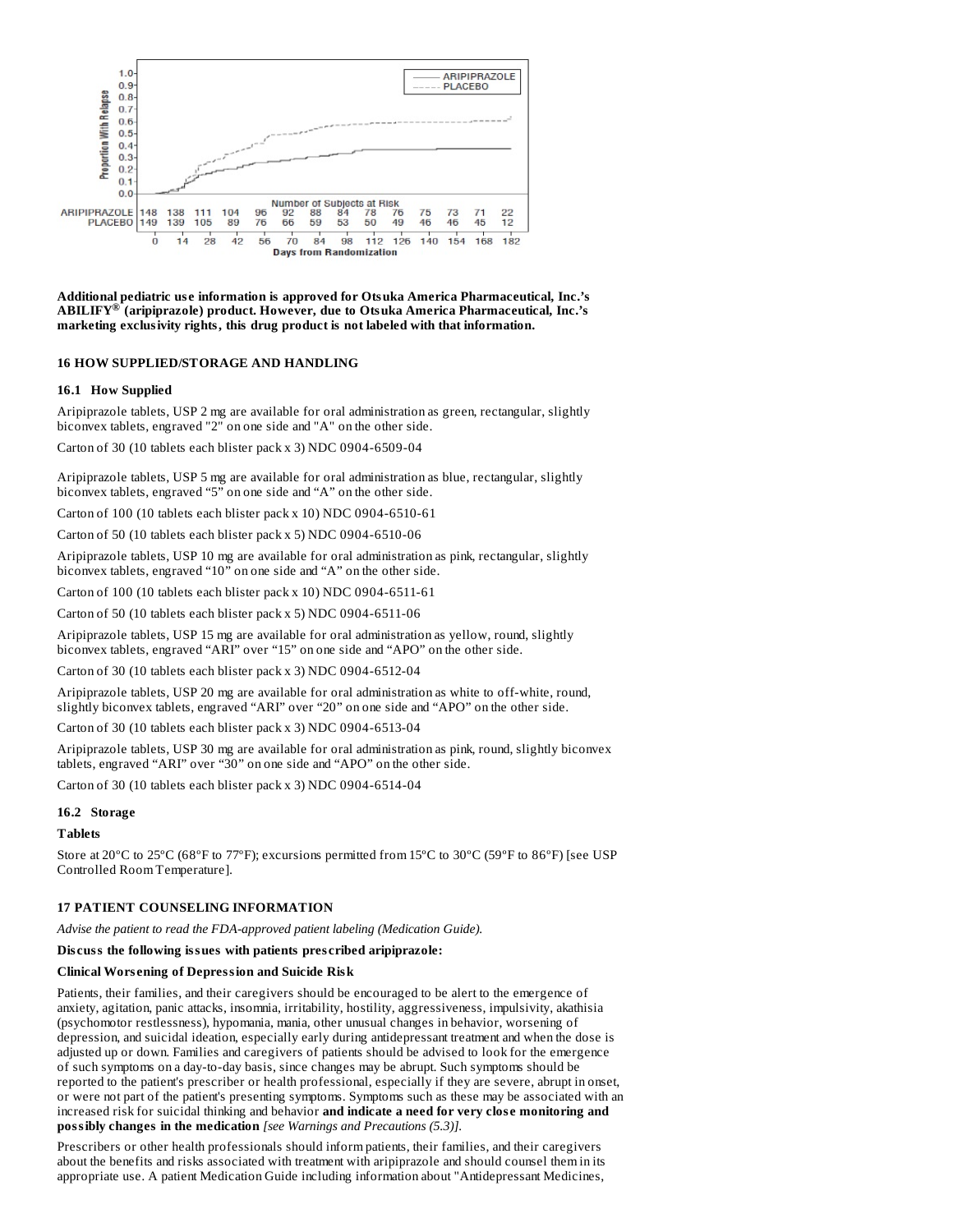Depression and other Serious Mental Illness, and Suicidal Thoughts or Actions" is available for aripiprazole. The prescriber or health professional should instruct patients, their families, and their caregivers to read the Medication Guide and should assist them in understanding its contents. Patients should be given the opportunity to discuss the contents of the Medication Guide and to obtain answers to any questions they may have. It should be noted that aripiprazole is not approved as a single agent for treatment of depression and has not been evaluated in pediatric major depressive disorder.

#### **Pathological Gambling and Other Compulsive Behaviors**

Advise patients and their caregivers of the possibility that they may experience compulsive urges to shop, intense urges to gamble, compulsive sexual urges, binge eating and/or other compulsive urges and the inability to control these urges while taking aripiprazole. In some cases, but not all, the urges were reported to have stopped when the dose was reduced or stopped *[see Warnings and Precautions (5.7)]*.

#### **Interference with Cognitive and Motor Performance**

Because aripiprazole may have the potential to impair judgment, thinking, or motor skills, patients should be cautioned about operating hazardous machinery, including automobiles, until they are reasonably certain that aripiprazole therapy does not affect them adversely *[see Warnings and Precautions (5.12)]* .

#### **Concomitant Medication**

Patients should be advised to inform their physicians if they are taking, or plan to take, any prescription or over-the-counter drugs, since there is a potential for interactions *[see Drug Interactions (7)]*.

### **Heat Exposure and Dehydration**

Patients should be advised regarding appropriate care in avoiding overheating and dehydration *[see Warnings and Precautions (5.13)]*.

### **Pregnancy**

Advise patients to notify their healthcare provider if they become pregnant or intend to become pregnant during treatment with aripiprazole. Advise patients that aripiprazole may cause extrapyramidal and/or withdrawal symptoms (agitation, hypertonia, hypotonia, tremor, somnolence, respiratory distress, and feeding disorder) in a neonate. Advise patients that there is a pregnancy registry that monitors pregnancy outcomes in women exposed to aripiprazole during pregnancy [see Use in Specific Populations (8.1)].

All registered trademarks are the property of their respective owners.

### **APOTEX INC. ARIPIPRAZOLE TABLETS, USP 2 mg, 5 mg, 10 mg, 15 mg, 20 mg and 30 mg**

### **Manufactured by Manufactured for**

Apotex Inc. Apotex Corp. Toronto, Ontario Weston, Florida Canada M9L 1T9 USA 33326

**Distributed By: MAJOR® PHARMACEUTICALS**

Livonia, MI 48152

Revised: February 2020

Revision: 19

### **MEDICATION GUIDE**

### **Aripiprazole Tablets, USP**

**(ar-i-pip-ra-zole)**

### **What is the most important information I should know about aripiprazole?**

(For other side effects, also see "**What are the possible side effects of aripiprazole?**").

Serious side effects may happen when you take aripiprazole, including:

**Increas ed risk of death in elderly patients with dementia-related psychosis:** Medicines like aripiprazole can raise the risk of death in elderly people who have lost touch with reality (psychosis) due to confusion and memory loss (dementia). Aripiprazole is not approved for the treatment of patients with dementia-related psychosis.

**Risk of suicidal thoughts or actions:** Antidepressant medicines, depression and other serious mental illnesses, and suicidal thoughts or actions:

- •1. **Antidepressant medicines may increas e suicidal thoughts or actions in some children, teenagers, and young adults within the first few months of treatment.**
- 2. **Depression and other s erious mental illness es are the most important caus es of suicidal thoughts and actions. Some people may have a particularly high risk of having suicidal thoughts or actions.** These include people who have (or have a family history of) bipolar illness (also called manic-depressive illness) or suicidal thoughts or actions.
- $3.$  How can I watch for and try to prevent suicidal thoughts and actions in myself or a family **member?**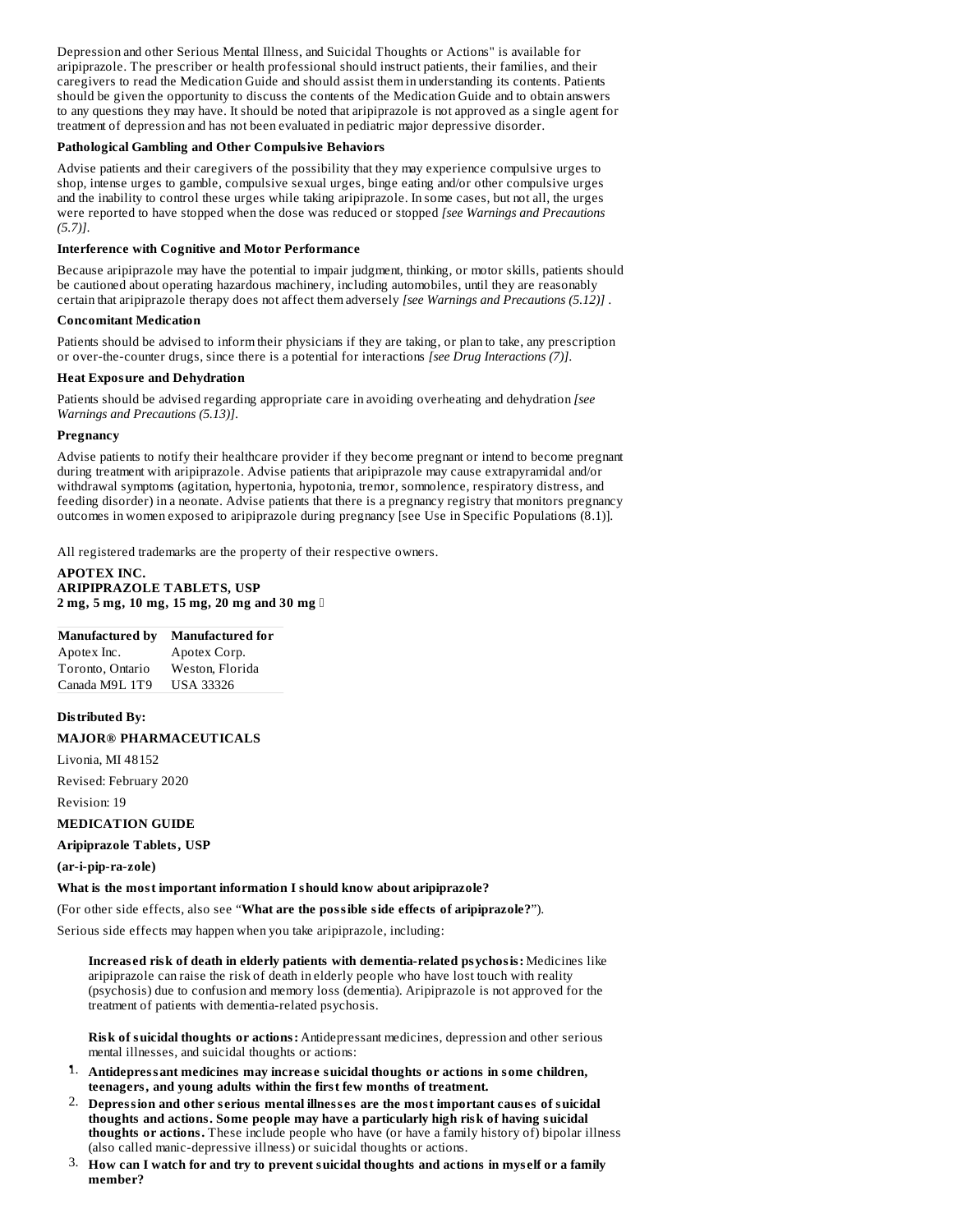- Pay close attention to any changes, especially sudden changes, in mood, behaviors, thoughts, or feelings. This is very important when an antidepressant medicine is started or when the dose is changed.
- Call the healthcare provider right away to report new or sudden changes in mood, behavior, thoughts, or feelings.
- Keep all follow-up visits with the healthcare provider as scheduled. Call the healthcare provider between visits as needed, especially if you have concerns about symptoms.

#### **Call a healthcare provider right away if you or your family member has any of the following symptoms, especially if they are new, wors e, or worry you:**

- thoughts about suicide or dying
- attempts to commit suicide
- new or worse depression
- new or worse anxiety
- feeling very agitated or restless
- panic attacks
- trouble sleeping (insomnia)
- new or worse irritability
- acting aggressive, being angry, or violent
- acting on dangerous impulses
- an extreme increase in activity and talking (mania)
- other unusual changes in behavior or mood

#### **What els e do I need to know about antidepressant medicines?**

- **Never stop an antidepressant medicine without first talking to a healthcare provider.** Stopping an antidepressant medicine suddenly can cause other symptoms.
- **Antidepressants are medicines us ed to treat depression and other illness es.** It is important to discuss all the risks of treating depression and also the risks of not treating it. Patients and their families or other caregivers should discuss all treatment choices with the healthcare provider, not just the use of antidepressants.
- **Antidepressant medicines have other side effects.** Talk to the healthcare provider about the side effects of the medicine prescribed for you or your family member.
- **Antidepressant medicines can interact with other medicines.** Know all of the medicines that you or your family member takes. Keep a list of all medicines to show the healthcare provider. Do not start new medicines without first checking with your healthcare provider.
- **Not all antidepressant medicines pres cribed for children are FDA approved for us e in children.** Talk to your child's healthcare provider for more information.

### **What is aripiprazole?**

- 1. **Aripiprazole is a** prescription medicine used to treat**:**
	- 1. Schizophrenia

It is not known if aripiprazole is safe or effective in children:

1. under 13 years of age with schizophrenia

**Do not take aripiprazole if you** are allergic to aripiprazole or any of the ingredients in aripiprazole. See the end of this Medication Guide for a complete list of ingredients in aripiprazole.

**Before taking aripiprazole, tell your healthcare provider** about all your medical conditions, including if you have or had:

- diabetes or high blood sugar in you or your family; your healthcare provider should check your blood sugar before you start aripiprazole and also during therapy.
- seizures (convulsions).
- low or high blood pressure.
- heart problems or stroke.
- pregnancy or plans to become pregnant. It is not known if aripiprazole will harm your unborn baby.
- If you become pregnant while receiving aripiprazole, talk to your healthcare provider about registering with the National Pregnancy Registry for Atypical Antipsychotics. You can register by calling 1-866-961-2388 or go to http://womensmentalhealth.org/clinical-and-researchprograms/pregnancyregistry/
- breast-feeding or plans to breast-feed. Aripiprazole passes into your breast milk. Talk to your healthcare provider about the best way to feed your baby if you receive aripiprazole.
- low white blood cell count.

**Tell your healthcare provider about all the medicines that you take,** including prescription and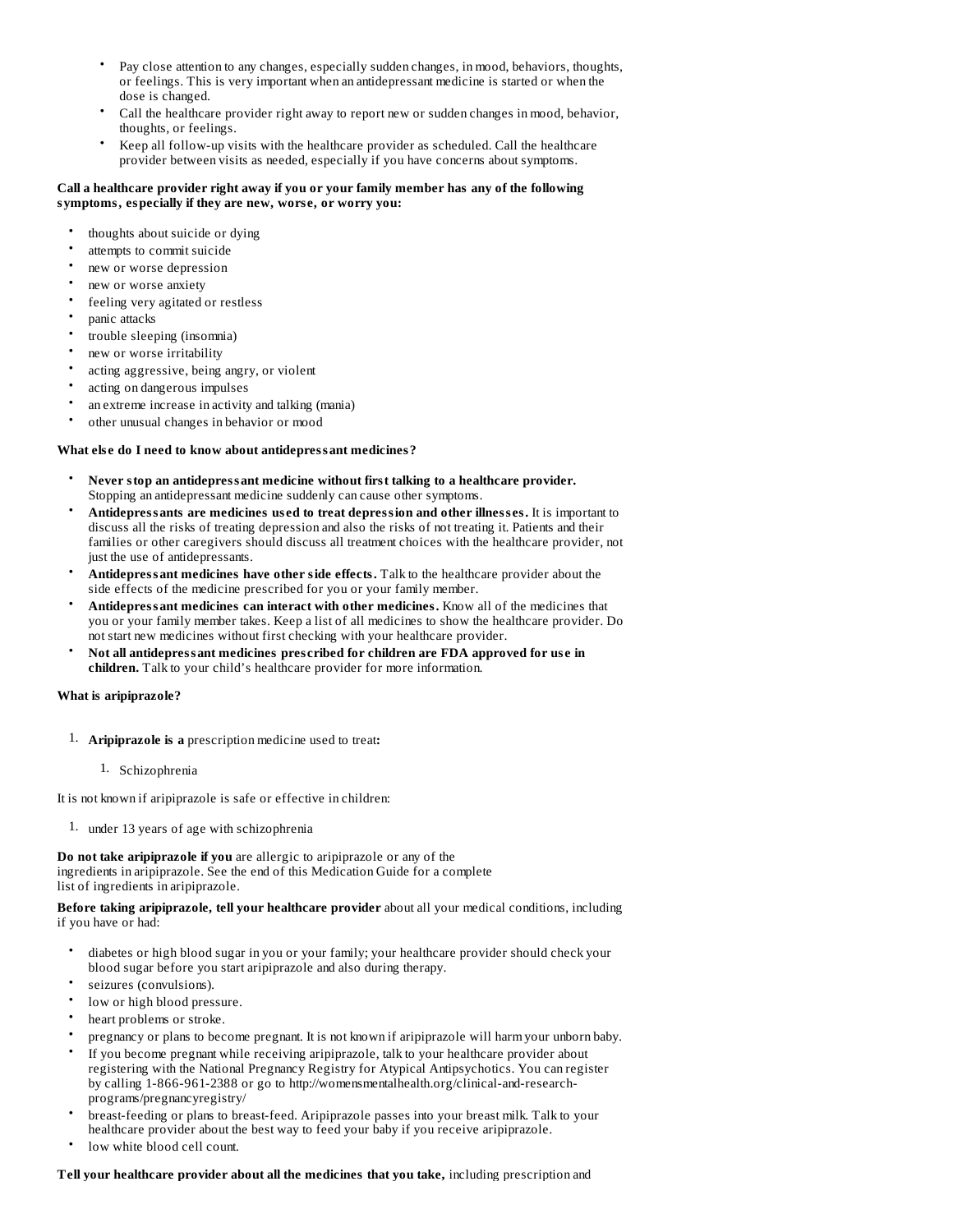over-the-counter medicines, vitamins, and herbal supplements.

Aripiprazole and other medicines may affect each other causing possible serious side effects. Aripiprazole may affect the way other medicines work, and other medicines may affect how aripiprazole works.

Your healthcare provider can tell you if it is safe to take aripiprazole with your other medicines. Do not start or stop any medicines while taking aripiprazole without talking to your healthcare provider first. Know the medicines you take. Keep a list of your medicines to show your healthcare provider and pharmacist when you get a new medicine.

### **How should I take aripiprazole?**

- Take aripiprazole exactly as your healthcare provider tells you to take it. Do not change the dose or stop taking aripiprazole yourself.
- Aripiprazole tablets can be taken with or without food.
- Aripiprazole tablets should be swallowed whole.
- If you miss a dose of aripiprazole tablets, take the missed dose as soon as you remember. If it is almost time for the next dose, just skip the missed dose and take your next dose at the regular time. Do not take two doses of aripiprazole at the same time.
- If you take too much aripiprazole, call your healthcare provider or poison control center at 1- 800-222-1222 right away, or go to the nearest hospital emergency room.

### **What should I avoid while taking aripiprazole?**

- Do not drive, operate heavy machinery, or do other dangerous activities until you know how aripiprazole affects you. Aripiprazole may make you drowsy.
- Avoid getting over-heated or dehydrated.
	- Do not over-exercise.
	- In hot weather, stay inside in a cool place if possible.
	- Stay out of the sun. Do not wear too much or heavy clothing.
	- Drink plenty of water.

# **What are the possible side effects of aripiprazole?**

### **Aripiprazole may caus e s erious side effects, including:**

# **See "What is the most important information I should know about aripiprazole?" Stroke in elderly people (cerebrovas cular problems) that can lead to death**

**Neuroleptic malignant syndrome (NMS).** Tell your healthcare provider right away if you have some or all of the following symptoms: high fever, stiff muscles, confusion, sweating, changes in pulse, heart rate, and blood pressure. These may be symptoms of a rare and serious condition that can lead to death. Call your healthcare provider right away if you have any of these symptoms. **Uncontrolled body movements (tardive dyskinesia).** Aripiprazole may cause movements that you cannot control in your face, tongue, or other body parts. Tardive dyskinesia may not go away, even if you stop receiving aripiprazole. Tardive dyskinesia may also start after you stop receiving aripiprazole.

### **Problems with your metabolism such as:**

•

•

**High blood sugar (hyperglycemia) and diabetes.** Increases in blood sugar can happen in some people who take aripiprazole. Extremely high blood sugar can lead to coma or death. If you have diabetes or risk factors for diabetes (such as being overweight or a family history of diabetes), your healthcare provider should check your blood sugar before you start aripiprazole and during your treatment.

#### **Call your healthcare provider if you have any of thes e symptoms of high blood sugar while receiving aripiprazole:**

- feel very thirsty
- need to urinate more than usual
- feel very hungry
- feel weak or tired
- feel sick to your stomach
- feel confused, or your breath smells fruity

# 1. **Increas ed fat levels (cholesterol and triglycerides) in your blood.**

2. **Weight gain.** You and your healthcare provider should check your weight regularly.

**Unusual urges.** Some people taking aripiprazole tablets have had unusual urges, such as gambling, binge eating or eating that you cannot control (compulsive), compulsive shopping and sexual urges.

If you or your family members notice that you are having unusual urges or behaviors, talk to your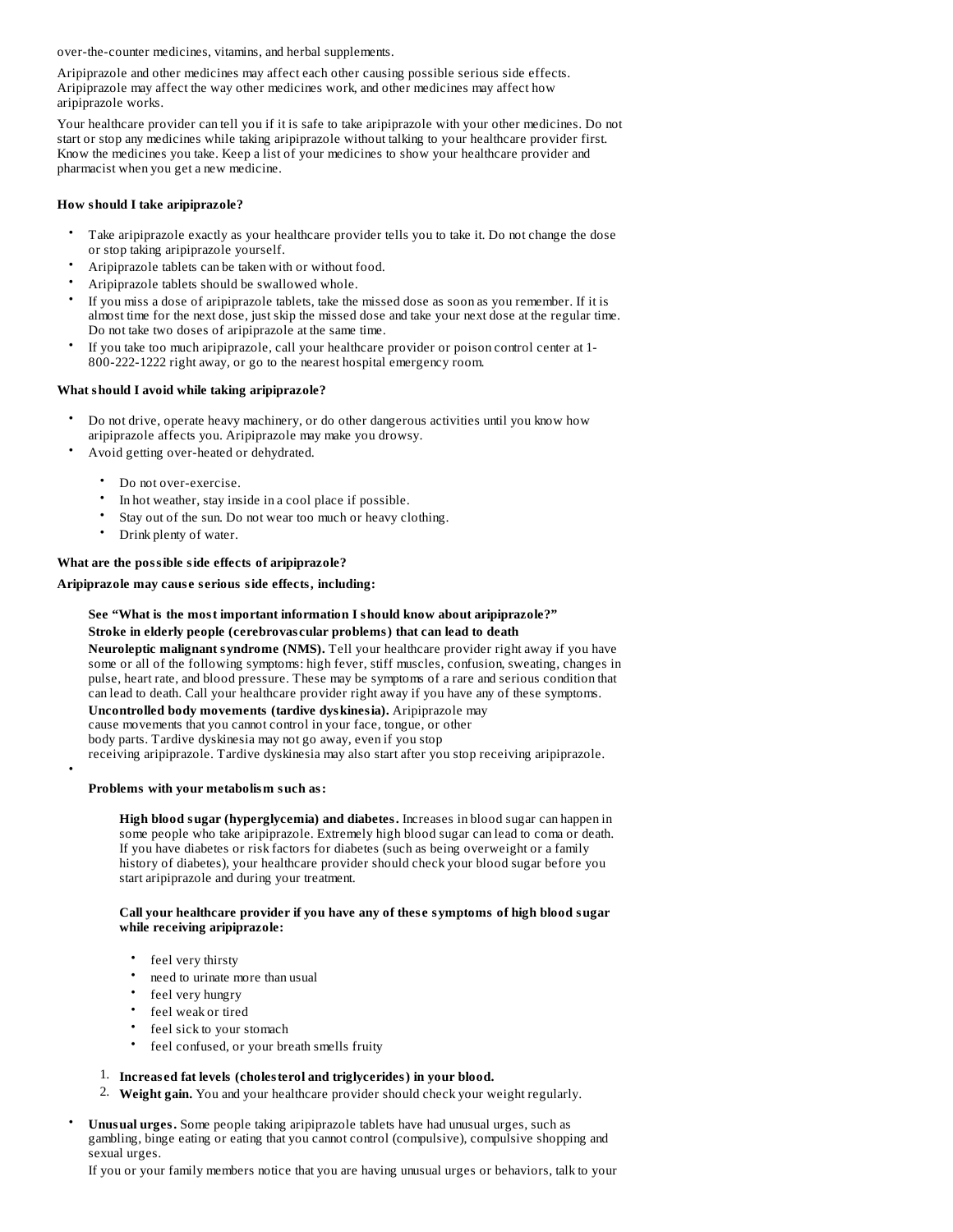healthcare provider.

- **Orthostatic hypotension (decreas ed blood pressure).** Lightheadedness or fainting may happen when rising too quickly from a sitting or lying position.
- **Falls**. Aripiprazole may make you sleepy or dizzy, may cause a decrease in your blood pressure when changing position and can slow your thinking and motor skills which may lead to falls that can cause fractures or other injuries.
- **Low white blood cell count**
- **Seizures (convulsions)**
- **Problems with control of your body temperature especially when** you exercise a lot or are in an area that is very hot. It is important for you to drink water to **avoid dehydration.** See "What should I avoid while receiving aripiprazole?"
- **Difficulty swallowing that can caus e food or liquid to get into your lungs.**

### **The most common side effects of aripiprazole in adults include:**

- nausea
- dizziness
- vomiting
- anxiety
- constipation
- insomnia
- headache
- restlessness
- blurred vision
- upper respiratory illness
- inner sense of restlessness/need to move (akathisia)

#### **The most common side effects of aripiprazole in children include:**

- feeling sleepy
- headache
- vomiting
- fatigue
- increased or decreased appetite
- increased saliva or drooling
- insomnia
- nausea
- stuffy nose
- weight gain
- uncontrolled movement such as restlessness, tremor,
- muscle stiffness

These are not all the possible side effects of aripiprazole.

Call your doctor for medical advice about side effects. You may report side effects to FDA at 1-800- FDA-1088.

#### **How should I store aripiprazole tablets?**

• Store at 20ºC to 25ºC (68ºF to 77ºF).

#### **Keep aripiprazole tablets and all medicines out of the reach of children.**

### **General information about the safe and effective us e of aripiprazole.**

Medicines are sometimes prescribed for purposes other than those listed in a Medication Guide. Do not use aripiprazole for a condition for which it was not prescribed. Do not give aripiprazole to other people, even if they have the same symptoms you have. It may harm them. You can ask your healthcare provider or pharmacist for information about aripiprazole tablets that was written for healthcare professionals.

### **What are the ingredients in aripiprazole tablets?**

**Active ingredient:** aripiprazole

#### **Inactive ingredients:**

croscarmellose sodium, microcrystalline cellulose, magnesium stearate, and tartaric acid. Colorants include Indigotine Aluminum Lake (FD&C Blue no. 2) (for 2 mg and 5 mg), iron oxide red (for 10 mg and 30 mg) and iron oxide yellow (for 2 mg and 15 mg).

**Additional pediatric us e information is approved for Otsuka America Pharmaceutical, Inc.'s ABILIFY (aripiprazole) product. However, due to Otsuka America Pharmaceutical, Inc.'s ®marketing exclusivity rights, this drug product is not labeled with that information.**

This Medication Guide has been approved by the U.S. Food and Drug Administration.

Call your doctor for medical advice about side effects. You may report side effects to Apotex Corp. at 1-800-706-5575 or to FDA at 1-800-FDA-1088.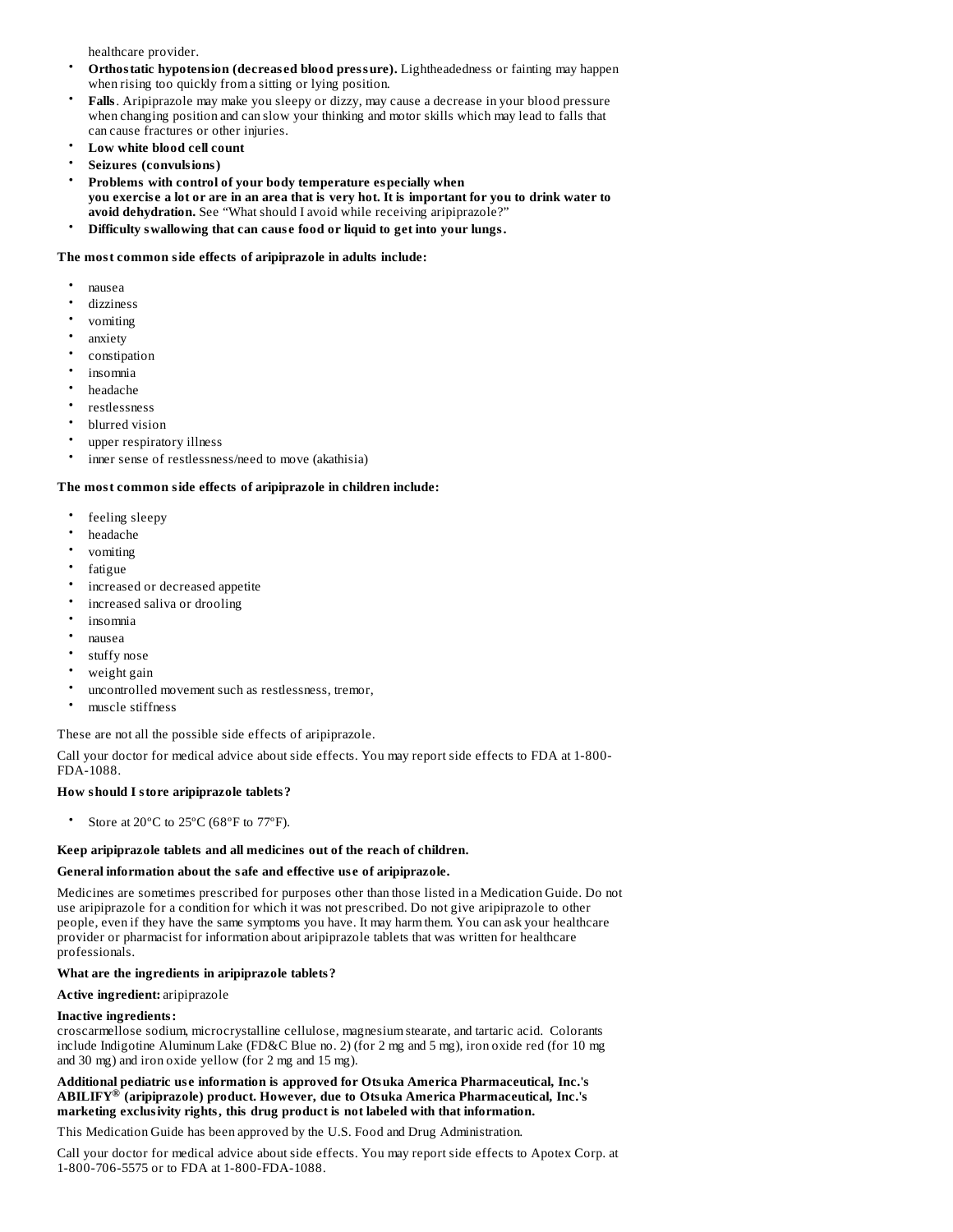All registered trademarks are the property of their respective owners.

#### **APOTEX INC. ARIPIPRAZOLE TABLETS, USP 2 mg, 5 mg, 10 mg, 15 mg, 20 mg and 30 mg**

# **Manufactured Manufactured**

**by for** Apotex Inc. Apotex Corp. Toronto, Ontario Weston, Florida Canada M9L USA 33326 1T9

# **Distributed By:**

# **MAJOR® PHARMACEUTICALS**

#### Livonia, MI 48152

Revised: February 2020 Revision: 19

# **Package/Label Display Panel**

Aripiprazole Tablets

2mg

30 Tablets



**Package/Label Display Panel**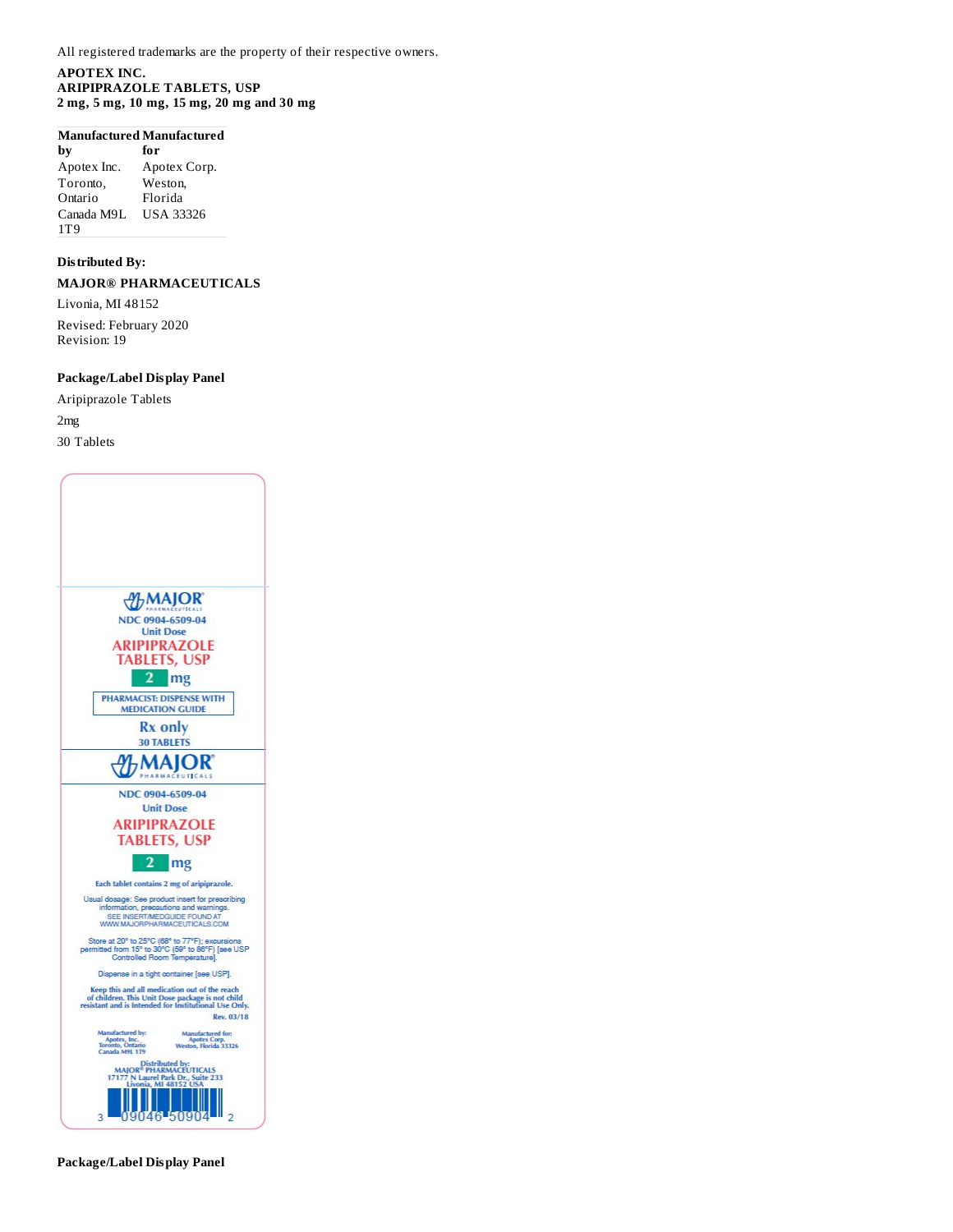Aripiprazole Tablets 5 mg 100 Tablets



**Package/Label Display Panel**

Aripiprazole Tablets 10 mg 100 Tablets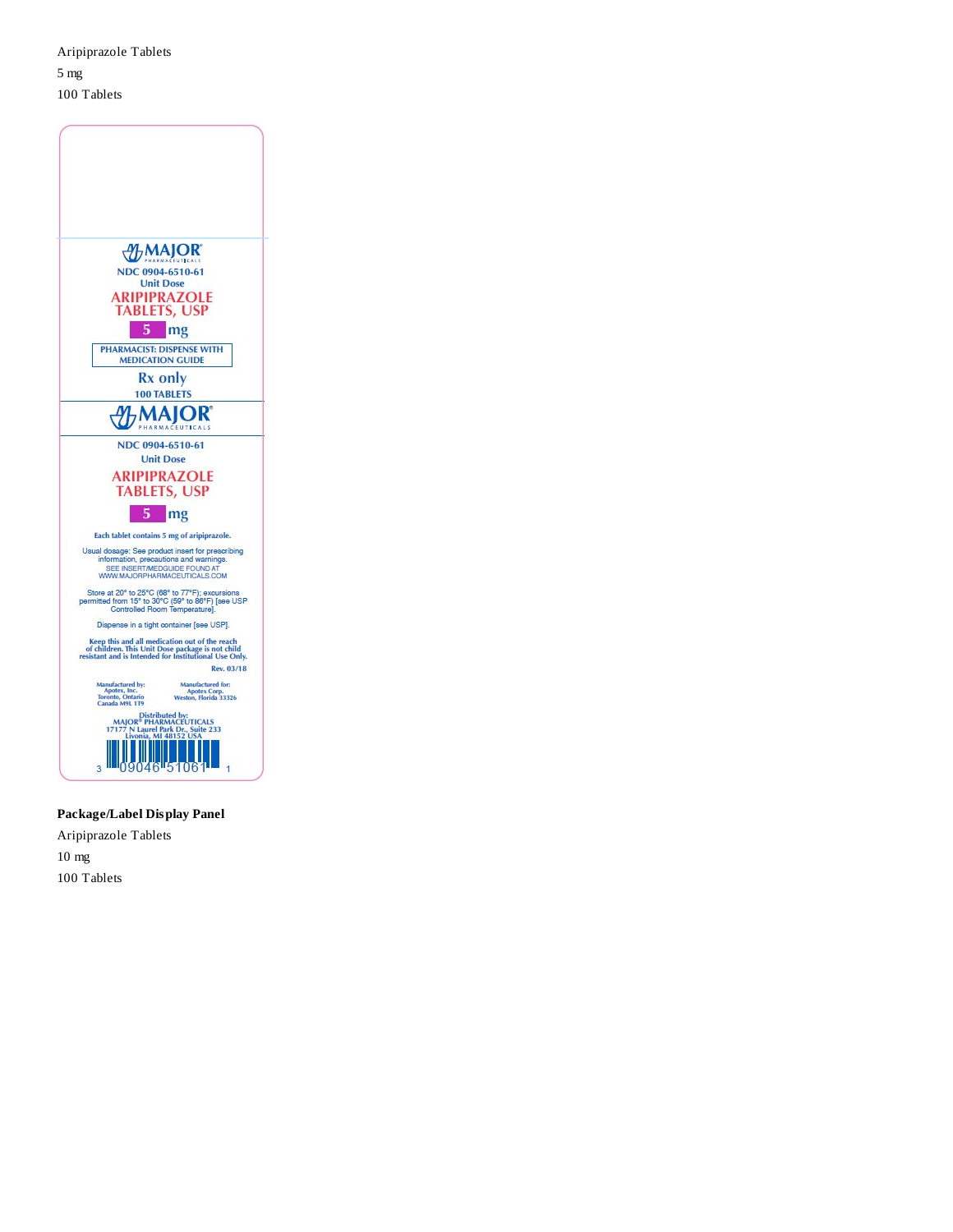

### **Package/Label Display Panel**

Aripiprazole Tablets 15 mg 30 Tablets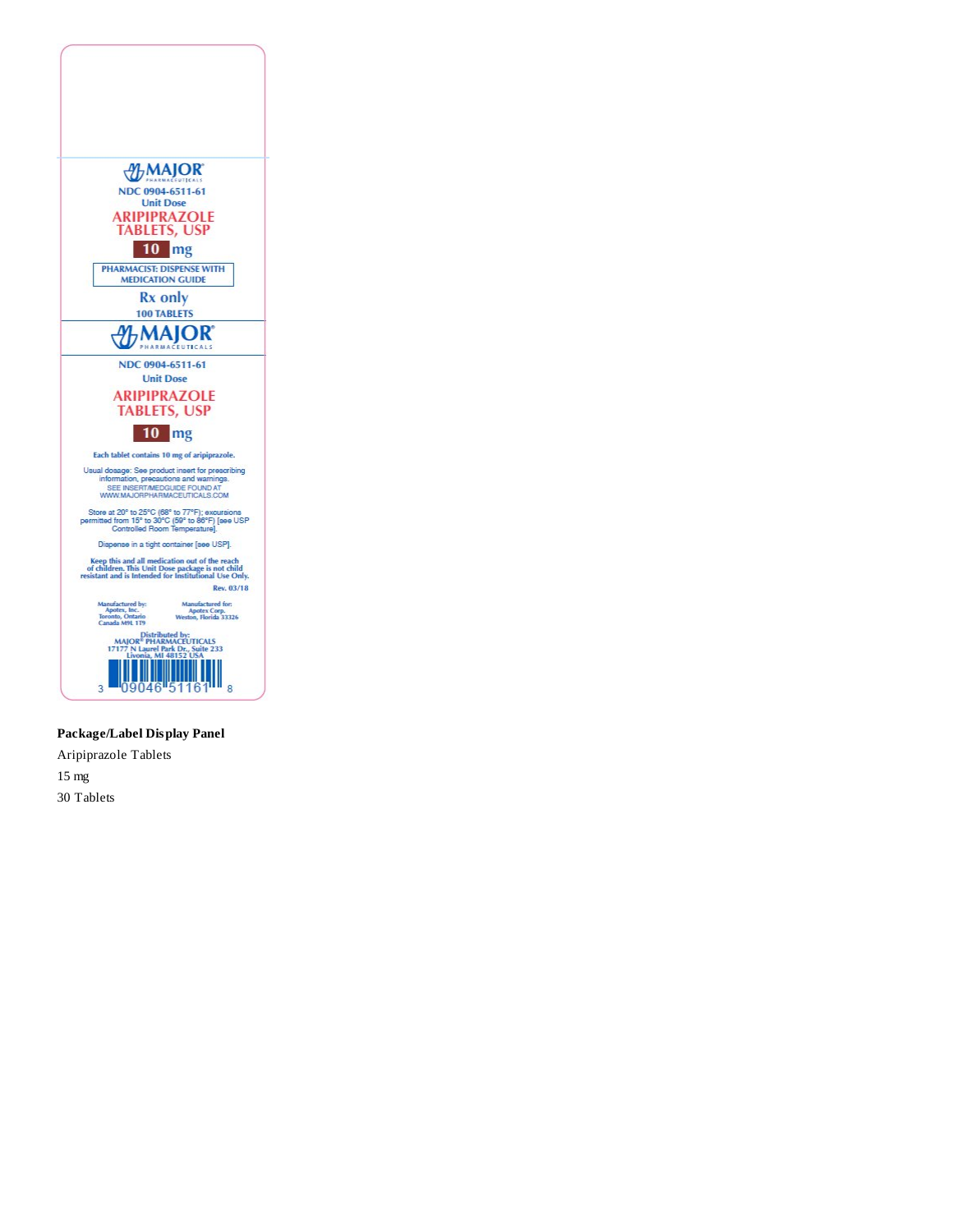

# **Package/Label Display Panel**

Aripiprazole Tablets 20 mg 30 Tablets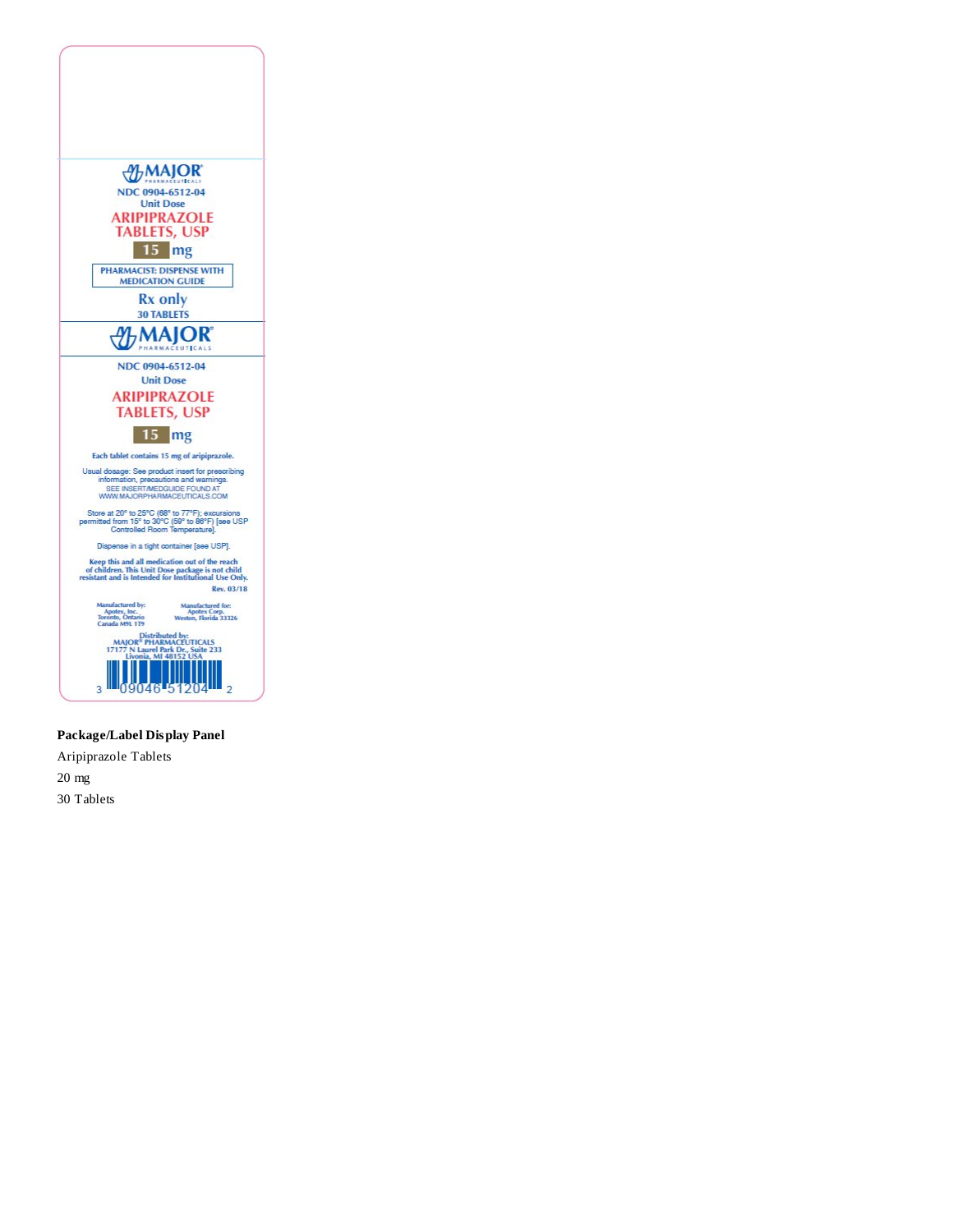

# **Package/Label Display Panel**

Aripiprazole Tablets 30 mg 30 Tablets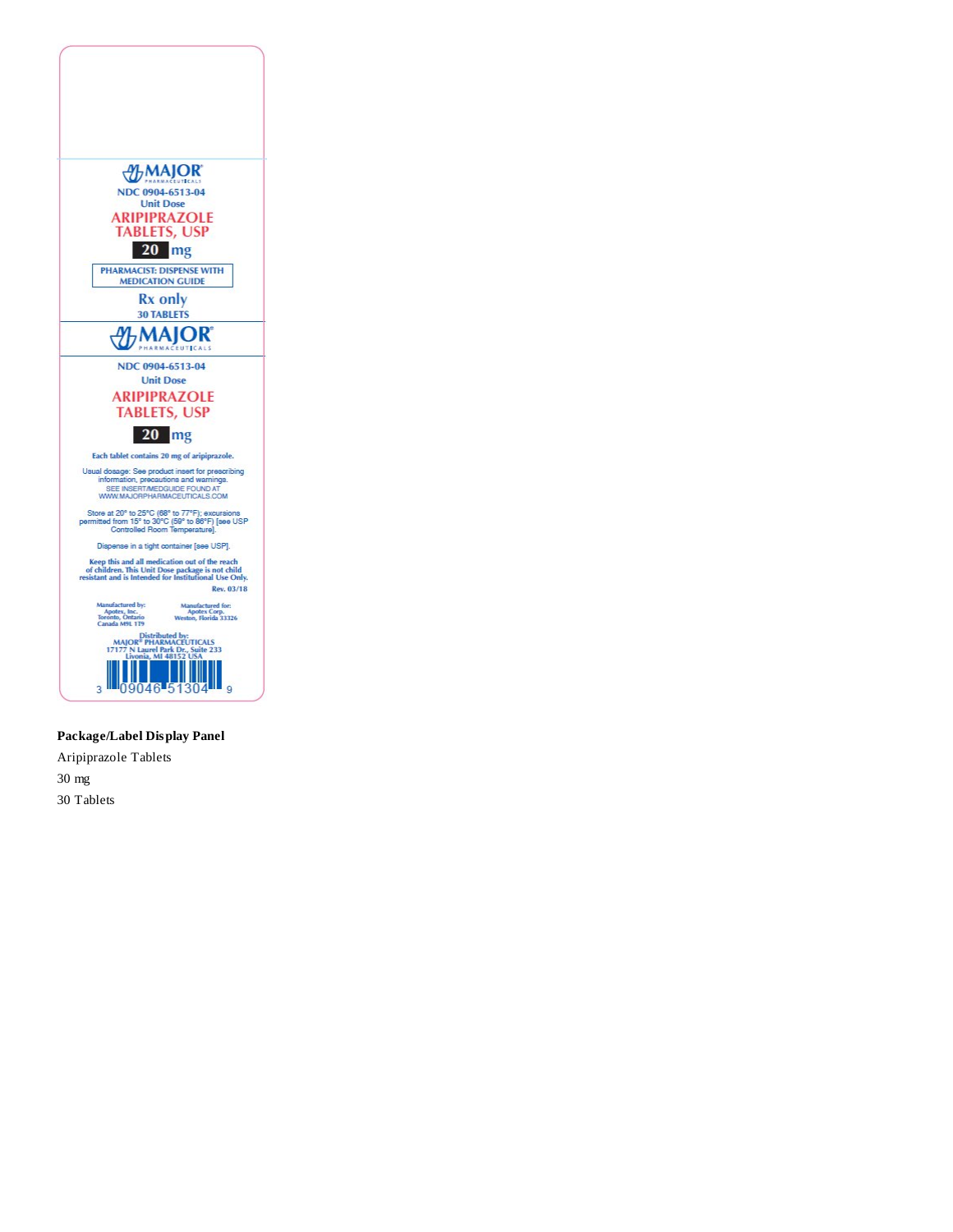

| <b>ARIPIPRAZOLE</b>                                              |                  |                                   |                              |                          |                 |                               |
|------------------------------------------------------------------|------------------|-----------------------------------|------------------------------|--------------------------|-----------------|-------------------------------|
| aripiprazole tablet                                              |                  |                                   |                              |                          |                 |                               |
|                                                                  |                  |                                   |                              |                          |                 |                               |
| <b>Product Information</b>                                       |                  |                                   |                              |                          |                 |                               |
| Product Type                                                     |                  | HUMAN PRESCRIPTION<br><b>DRUG</b> | <b>Item Code</b><br>(Source) |                          |                 | NDC:0904-6509(NDC:60505-3075) |
| <b>Route of Administration</b>                                   |                  | ORAL.                             |                              |                          |                 |                               |
|                                                                  |                  |                                   |                              |                          |                 |                               |
|                                                                  |                  |                                   |                              |                          |                 |                               |
| <b>Active Ingredient/Active Moiety</b>                           |                  |                                   |                              |                          |                 |                               |
|                                                                  |                  | <b>Ingredient Name</b>            |                              | <b>Basis of Strength</b> |                 | Strength                      |
| ARIPIPRAZOLE (UNII: 82VFR53I78) (ARIPIPRAZOLE - UNII:82VFR53I78) |                  |                                   |                              | <b>ARIPIPRAZOLE</b>      |                 | 2 <sub>mg</sub>               |
|                                                                  |                  |                                   |                              |                          |                 |                               |
|                                                                  |                  |                                   |                              |                          |                 |                               |
| <b>Inactive Ingredients</b>                                      |                  |                                   |                              |                          |                 |                               |
|                                                                  |                  | <b>Ingredient Name</b>            |                              |                          |                 | Strength                      |
| MICRO CRYSTALLINE CELLULO SE (UNII: OP1R32D61U)                  |                  |                                   |                              |                          |                 |                               |
| MAGNESIUM STEARATE (UNII: 70097M6I30)                            |                  |                                   |                              |                          |                 |                               |
| TARTARIC ACID (UNII: W48881119H)                                 |                  |                                   |                              |                          |                 |                               |
| CROSCARMELLOSE SODIUM (UNII: M28OL1HH48)                         |                  |                                   |                              |                          |                 |                               |
| FD&C BLUE NO. 2 (UNII: L06K8R7DQK)                               |                  |                                   |                              |                          |                 |                               |
| FERRIC OXIDE YELLOW (UNII: EX438O2MRT)                           |                  |                                   |                              |                          |                 |                               |
|                                                                  |                  |                                   |                              |                          |                 |                               |
| <b>Product Characteristics</b>                                   |                  |                                   |                              |                          |                 |                               |
| Color                                                            | <b>GREEN</b>     |                                   | Score                        |                          | no score        |                               |
| <b>Shape</b>                                                     | <b>RECTANGLE</b> |                                   | Size                         |                          | 6 <sub>mm</sub> |                               |
|                                                                  |                  |                                   |                              |                          |                 |                               |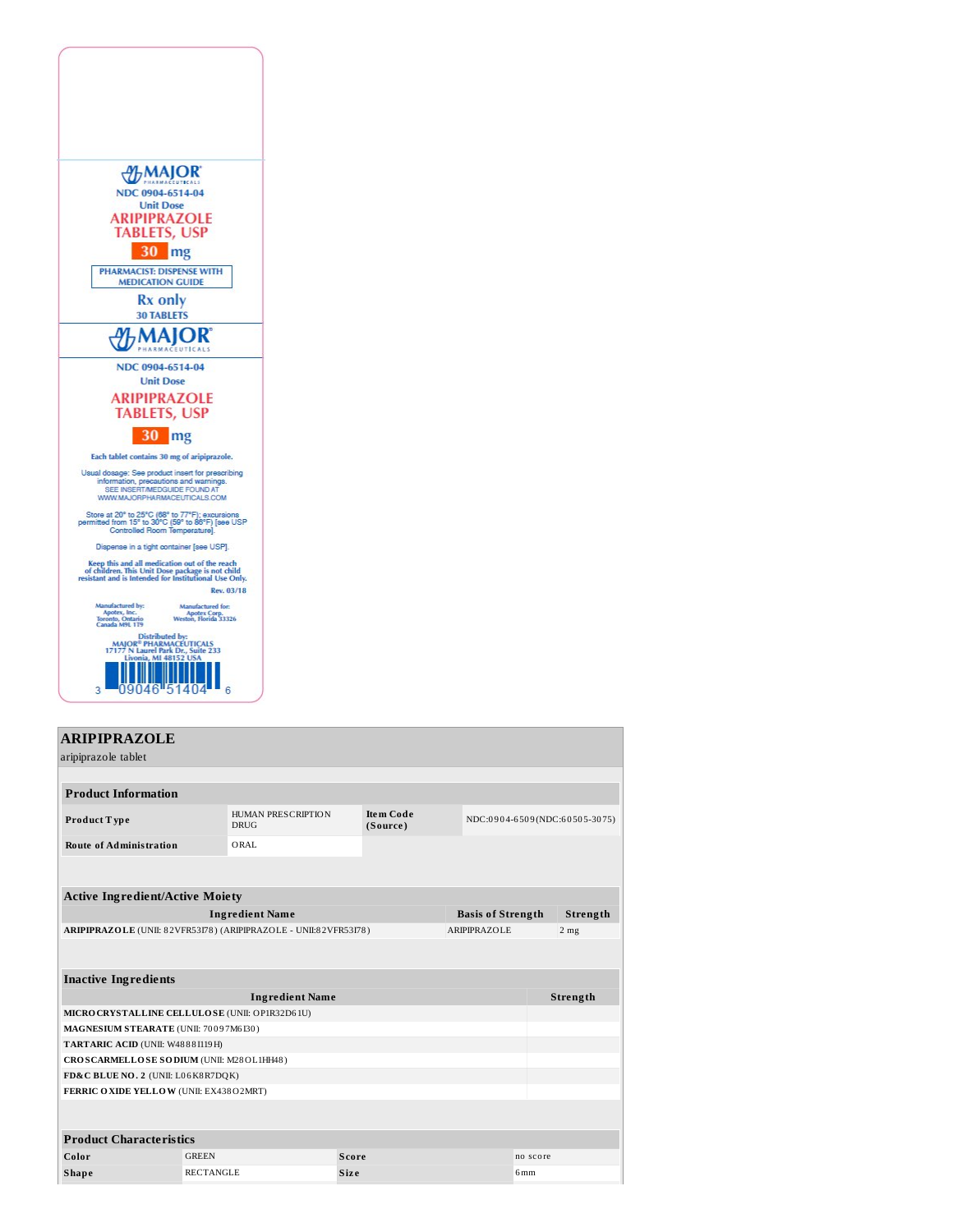| <b>Flavor</b>                                                                                                                                                                                                                                                                                                                                                                                                                                   |            | <b>Imprint Code</b>                                                      |            |                                                | 2;A      |                           |
|-------------------------------------------------------------------------------------------------------------------------------------------------------------------------------------------------------------------------------------------------------------------------------------------------------------------------------------------------------------------------------------------------------------------------------------------------|------------|--------------------------------------------------------------------------|------------|------------------------------------------------|----------|---------------------------|
| <b>Contains</b>                                                                                                                                                                                                                                                                                                                                                                                                                                 |            |                                                                          |            |                                                |          |                           |
|                                                                                                                                                                                                                                                                                                                                                                                                                                                 |            |                                                                          |            |                                                |          |                           |
|                                                                                                                                                                                                                                                                                                                                                                                                                                                 |            |                                                                          |            |                                                |          |                           |
| <b>Packaging</b>                                                                                                                                                                                                                                                                                                                                                                                                                                |            |                                                                          |            |                                                |          |                           |
| <b>Item Code</b><br>#                                                                                                                                                                                                                                                                                                                                                                                                                           |            | <b>Package Description</b>                                               |            | <b>Marketing Start Date Marketing End Date</b> |          |                           |
| 1 NDC:0904-6509-04 30 in 1 CARTON<br>$\mathbf 1$                                                                                                                                                                                                                                                                                                                                                                                                |            |                                                                          | 08/25/2015 |                                                |          |                           |
|                                                                                                                                                                                                                                                                                                                                                                                                                                                 |            | 1 in 1 BLISTER PACK; Type 0: Not a Combination Product                   |            |                                                |          |                           |
|                                                                                                                                                                                                                                                                                                                                                                                                                                                 |            |                                                                          |            |                                                |          |                           |
| <b>Marketing Information</b>                                                                                                                                                                                                                                                                                                                                                                                                                    |            |                                                                          |            |                                                |          |                           |
| <b>Marketing Category</b>                                                                                                                                                                                                                                                                                                                                                                                                                       |            | <b>Application Number or Monograph Citation</b>                          |            | <b>Marketing Start Date</b>                    |          | <b>Marketing End Date</b> |
| <b>ANDA</b>                                                                                                                                                                                                                                                                                                                                                                                                                                     | ANDA078583 |                                                                          | 08/25/2015 |                                                |          |                           |
|                                                                                                                                                                                                                                                                                                                                                                                                                                                 |            |                                                                          |            |                                                |          |                           |
|                                                                                                                                                                                                                                                                                                                                                                                                                                                 |            |                                                                          |            |                                                |          |                           |
| <b>ARIPIPRAZOLE</b>                                                                                                                                                                                                                                                                                                                                                                                                                             |            |                                                                          |            |                                                |          |                           |
| aripiprazole tablet                                                                                                                                                                                                                                                                                                                                                                                                                             |            |                                                                          |            |                                                |          |                           |
|                                                                                                                                                                                                                                                                                                                                                                                                                                                 |            |                                                                          |            |                                                |          |                           |
| <b>Product Information</b>                                                                                                                                                                                                                                                                                                                                                                                                                      |            |                                                                          |            |                                                |          |                           |
| Product Type                                                                                                                                                                                                                                                                                                                                                                                                                                    |            | HUMAN PRESCRIPTION DRUG Item Code (Source) NDC:0904-6510(NDC:60505-2673) |            |                                                |          |                           |
| <b>Route of Administration</b>                                                                                                                                                                                                                                                                                                                                                                                                                  |            | ORAL                                                                     |            |                                                |          |                           |
|                                                                                                                                                                                                                                                                                                                                                                                                                                                 |            |                                                                          |            |                                                |          |                           |
|                                                                                                                                                                                                                                                                                                                                                                                                                                                 |            |                                                                          |            |                                                |          |                           |
| <b>Active Ingredient/Active Moiety</b>                                                                                                                                                                                                                                                                                                                                                                                                          |            | <b>Ingredient Name</b>                                                   |            | <b>Basis of Strength</b>                       |          | Strength                  |
|                                                                                                                                                                                                                                                                                                                                                                                                                                                 |            | ARIPIPRAZOLE (UNII: 82VFR53I78) (ARIPIPRAZOLE - UNII:82VFR53I78)         |            | ARIPIPRAZOLE                                   |          | 5 mg                      |
|                                                                                                                                                                                                                                                                                                                                                                                                                                                 |            |                                                                          |            |                                                |          |                           |
|                                                                                                                                                                                                                                                                                                                                                                                                                                                 |            |                                                                          |            |                                                |          |                           |
|                                                                                                                                                                                                                                                                                                                                                                                                                                                 |            | <b>Ingredient Name</b>                                                   |            |                                                |          | Strength                  |
|                                                                                                                                                                                                                                                                                                                                                                                                                                                 |            |                                                                          |            |                                                |          |                           |
|                                                                                                                                                                                                                                                                                                                                                                                                                                                 |            |                                                                          |            |                                                |          |                           |
|                                                                                                                                                                                                                                                                                                                                                                                                                                                 |            |                                                                          |            |                                                |          |                           |
|                                                                                                                                                                                                                                                                                                                                                                                                                                                 |            |                                                                          |            |                                                |          |                           |
|                                                                                                                                                                                                                                                                                                                                                                                                                                                 |            |                                                                          |            |                                                |          |                           |
|                                                                                                                                                                                                                                                                                                                                                                                                                                                 |            |                                                                          |            |                                                |          |                           |
|                                                                                                                                                                                                                                                                                                                                                                                                                                                 |            |                                                                          |            |                                                |          |                           |
|                                                                                                                                                                                                                                                                                                                                                                                                                                                 | BLUE       | Score                                                                    |            |                                                | no score |                           |
|                                                                                                                                                                                                                                                                                                                                                                                                                                                 | RECTANGLE  | Size                                                                     |            |                                                | 9mm      |                           |
|                                                                                                                                                                                                                                                                                                                                                                                                                                                 |            | <b>Imprint Code</b>                                                      |            |                                                | 5;A      |                           |
|                                                                                                                                                                                                                                                                                                                                                                                                                                                 |            |                                                                          |            |                                                |          |                           |
|                                                                                                                                                                                                                                                                                                                                                                                                                                                 |            |                                                                          |            |                                                |          |                           |
|                                                                                                                                                                                                                                                                                                                                                                                                                                                 |            |                                                                          |            |                                                |          |                           |
| <b>Item Code</b>                                                                                                                                                                                                                                                                                                                                                                                                                                |            | <b>Package Description</b>                                               |            | Marketing Start Date Marketing End Date        |          |                           |
|                                                                                                                                                                                                                                                                                                                                                                                                                                                 |            |                                                                          | 08/25/2015 |                                                |          |                           |
|                                                                                                                                                                                                                                                                                                                                                                                                                                                 |            | 1 in 1 BLISTER PACK; Type 0: Not a Combination Product                   |            |                                                |          |                           |
|                                                                                                                                                                                                                                                                                                                                                                                                                                                 |            |                                                                          | 08/25/2015 |                                                |          |                           |
| <b>Inactive Ingredients</b><br>MICRO CRYSTALLINE CELLULOSE (UNII: OP1R32D61U)<br>MAGNESIUM STEARATE (UNII: 70097M6I30)<br>TARTARIC ACID (UNII: W48881119H)<br>CROSCARMELLOSE SODIUM (UNII: M28OL1HH48)<br>FD&C BLUE NO. 2 (UNII: L06K8R7DQK)<br><b>Product Characteristics</b><br>Color<br><b>Shape</b><br>Flavor<br>Contains<br>Packaging<br>#<br>1 NDC:0904-6510-61 100 in 1 CARTON<br>$\mathbf{1}$<br>2 NDC:0904-6510-06 50 in 1 CARTON<br>2 |            | 1 in 1 BLISTER PACK; Type 0: Not a Combination Product                   |            |                                                |          |                           |
|                                                                                                                                                                                                                                                                                                                                                                                                                                                 |            |                                                                          |            |                                                |          |                           |
|                                                                                                                                                                                                                                                                                                                                                                                                                                                 |            |                                                                          |            |                                                |          |                           |
| <b>Marketing Information</b><br><b>Marketing Category</b>                                                                                                                                                                                                                                                                                                                                                                                       |            | <b>Application Number or Monograph Citation</b>                          |            | <b>Marketing Start Date</b>                    |          | <b>Marketing End Date</b> |

| <b>ARIPIPRAZOLE</b>                    |                         |                                                  |          |
|----------------------------------------|-------------------------|--------------------------------------------------|----------|
| aripiprazole tablet                    |                         |                                                  |          |
|                                        |                         |                                                  |          |
| <b>Product Information</b>             |                         |                                                  |          |
| Product Type                           | HUMAN PRESCRIPTION DRUG | Item Code (Source) NDC:0904-6511(NDC:60505-2674) |          |
| <b>Route of Administration</b>         | ORAL                    |                                                  |          |
|                                        |                         |                                                  |          |
|                                        |                         |                                                  |          |
| <b>Active Ingredient/Active Moiety</b> |                         |                                                  |          |
|                                        | <b>Ingredient Name</b>  | <b>Basis of Strength</b>                         | Strength |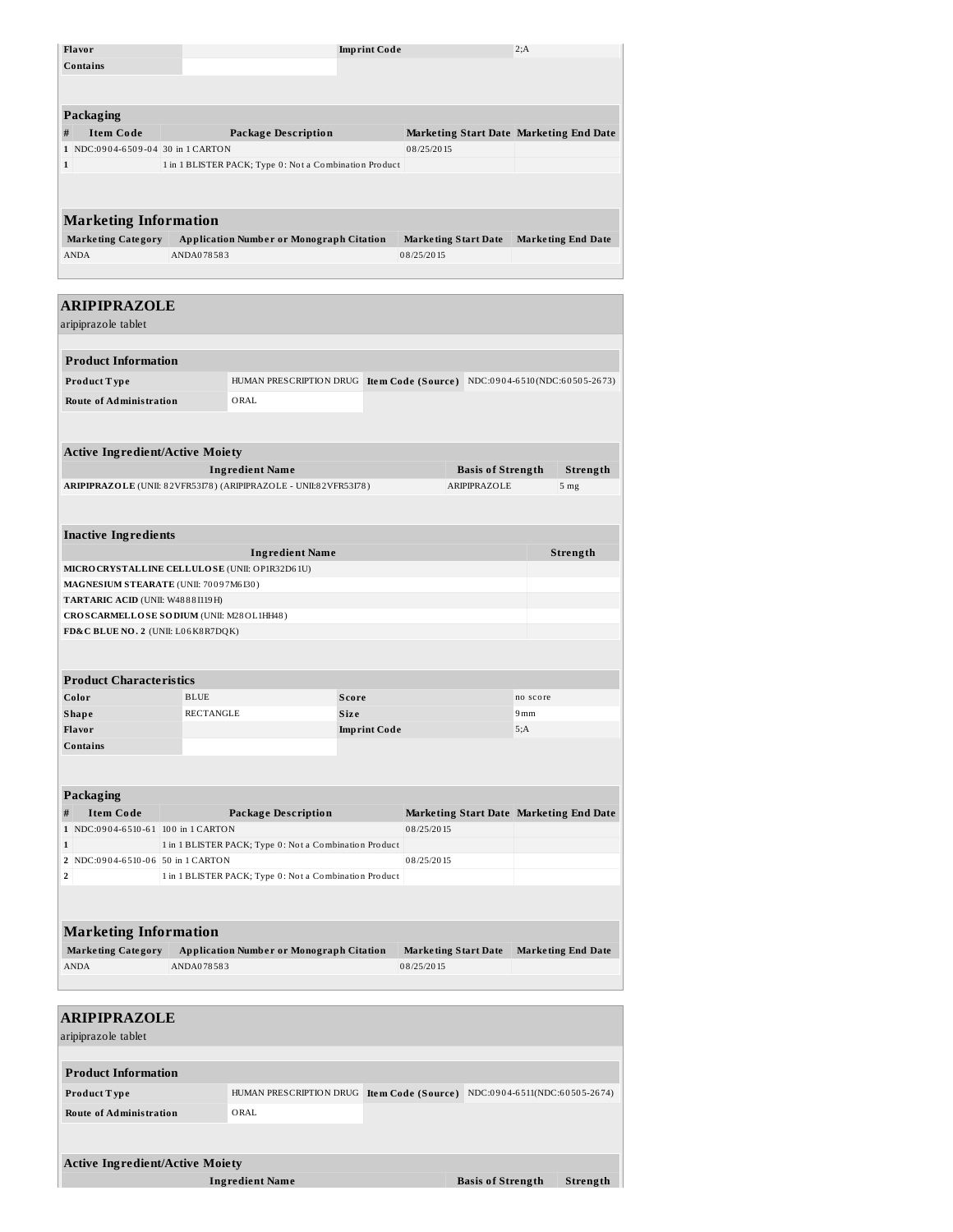| ARIPIPRAZOLE (UNII: 82VFR53I78) (ARIPIPRAZOLE - UNII:82VFR53I78) |             |                                                                          |                     |                     |                             | ARIPIPRAZOLE             |          | $10$ mg                                        |
|------------------------------------------------------------------|-------------|--------------------------------------------------------------------------|---------------------|---------------------|-----------------------------|--------------------------|----------|------------------------------------------------|
| <b>Inactive Ingredients</b>                                      |             |                                                                          |                     |                     |                             |                          |          |                                                |
|                                                                  |             | <b>Ingredient Name</b>                                                   |                     |                     |                             |                          |          | Strength                                       |
| MICRO CRYSTALLINE CELLULOSE (UNII: OP1R32D61U)                   |             |                                                                          |                     |                     |                             |                          |          |                                                |
| MAGNESIUM STEARATE (UNII: 70097M6I30)                            |             |                                                                          |                     |                     |                             |                          |          |                                                |
| TARTARIC ACID (UNII: W4888I119H)                                 |             |                                                                          |                     |                     |                             |                          |          |                                                |
| CROSCARMELLOSE SODIUM (UNII: M28OL1HH48)                         |             |                                                                          |                     |                     |                             |                          |          |                                                |
| FERRIC OXIDE RED (UNII: 1K09F3G675)                              |             |                                                                          |                     |                     |                             |                          |          |                                                |
|                                                                  |             |                                                                          |                     |                     |                             |                          |          |                                                |
| <b>Product Characteristics</b>                                   |             |                                                                          |                     |                     |                             |                          |          |                                                |
| Color                                                            | <b>PINK</b> |                                                                          |                     | Score               |                             |                          | no score |                                                |
| Shape                                                            | RECTANGLE   |                                                                          |                     | Size                |                             |                          | 9mm      |                                                |
| Flavor                                                           |             |                                                                          |                     | <b>Imprint Code</b> |                             |                          | 10: A    |                                                |
| <b>Contains</b>                                                  |             |                                                                          |                     |                     |                             |                          |          |                                                |
|                                                                  |             |                                                                          |                     |                     |                             |                          |          |                                                |
| <b>Packaging</b>                                                 |             |                                                                          |                     |                     |                             |                          |          |                                                |
| <b>Item Code</b><br>#                                            |             | <b>Package Description</b>                                               |                     |                     |                             |                          |          | Marketing Start Date Marketing End Date        |
| 1 NDC:0904-6511-61 100 in 1 CARTON                               |             |                                                                          |                     |                     | 08/25/2015                  |                          |          |                                                |
| $\mathbf{1}$                                                     |             | 1 in 1 BLISTER PACK; Type 0: Not a Combination Product                   |                     |                     |                             |                          |          |                                                |
| 2 NDC:0904-6511-06 50 in 1 CARTON                                |             |                                                                          |                     |                     | 08/25/2015                  |                          |          |                                                |
| 2                                                                |             | 1 in 1 BLISTER PACK; Type 0: Not a Combination Product                   |                     |                     |                             |                          |          |                                                |
|                                                                  |             |                                                                          |                     |                     |                             |                          |          |                                                |
|                                                                  |             |                                                                          |                     |                     |                             |                          |          |                                                |
| <b>Marketing Information</b>                                     |             |                                                                          |                     |                     |                             |                          |          |                                                |
| <b>Marketing Category</b>                                        |             | <b>Application Number or Monograph Citation</b>                          |                     |                     | <b>Marketing Start Date</b> |                          |          | <b>Marketing End Date</b>                      |
| <b>ANDA</b>                                                      | ANDA078583  |                                                                          |                     |                     | 08/25/2015                  |                          |          |                                                |
|                                                                  |             |                                                                          |                     |                     |                             |                          |          |                                                |
|                                                                  |             |                                                                          |                     |                     |                             |                          |          |                                                |
| <b>ARIPIPRAZOLE</b>                                              |             |                                                                          |                     |                     |                             |                          |          |                                                |
| aripiprazole tablet                                              |             |                                                                          |                     |                     |                             |                          |          |                                                |
|                                                                  |             |                                                                          |                     |                     |                             |                          |          |                                                |
| <b>Product Information</b>                                       |             |                                                                          |                     |                     |                             |                          |          |                                                |
| Product Type                                                     |             | HUMAN PRESCRIPTION DRUG Item Code (Source) NDC:0904-6512(NDC:60505-2675) |                     |                     |                             |                          |          |                                                |
| <b>Route of Administration</b>                                   |             | ORAL                                                                     |                     |                     |                             |                          |          |                                                |
|                                                                  |             |                                                                          |                     |                     |                             |                          |          |                                                |
|                                                                  |             |                                                                          |                     |                     |                             |                          |          |                                                |
| <b>Active Ingredient/Active Moiety</b>                           |             |                                                                          |                     |                     |                             |                          |          |                                                |
|                                                                  |             | <b>Ingredient Name</b>                                                   |                     |                     |                             | <b>Basis of Strength</b> |          | Strength                                       |
| ARIPIPRAZOLE (UNII: 82VFR53I78) (ARIPIPRAZOLE - UNII:82VFR53I78) |             |                                                                          |                     |                     |                             | ARIPIPRAZOLE             |          | 15 mg                                          |
|                                                                  |             |                                                                          |                     |                     |                             |                          |          |                                                |
|                                                                  |             |                                                                          |                     |                     |                             |                          |          |                                                |
| <b>Inactive Ingredients</b>                                      |             |                                                                          |                     |                     |                             |                          |          |                                                |
|                                                                  |             | <b>Ingredient Name</b>                                                   |                     |                     |                             |                          |          | Strength                                       |
| MICRO CRYSTALLINE CELLULOSE (UNII: OP1R32D61U)                   |             |                                                                          |                     |                     |                             |                          |          |                                                |
| MAGNESIUM STEARATE (UNII: 70097M6I30)                            |             |                                                                          |                     |                     |                             |                          |          |                                                |
| TARTARIC ACID (UNII: W48881119H)                                 |             |                                                                          |                     |                     |                             |                          |          |                                                |
| CROSCARMELLOSE SODIUM (UNII: M28OL1HH48)                         |             |                                                                          |                     |                     |                             |                          |          |                                                |
| FERRIC OXIDE YELLOW (UNII: EX438O2MRT)                           |             |                                                                          |                     |                     |                             |                          |          |                                                |
|                                                                  |             |                                                                          |                     |                     |                             |                          |          |                                                |
| <b>Product Characteristics</b>                                   |             |                                                                          |                     |                     |                             |                          |          |                                                |
| Color                                                            | YELLOW      |                                                                          | Score               |                     |                             | no score                 |          |                                                |
| Shape                                                            | ROUND       |                                                                          | Size                |                     |                             | 6mm                      |          |                                                |
| Flavor                                                           |             |                                                                          | <b>Imprint Code</b> |                     |                             | ARI;15;APO               |          |                                                |
| <b>Contains</b>                                                  |             |                                                                          |                     |                     |                             |                          |          |                                                |
|                                                                  |             |                                                                          |                     |                     |                             |                          |          |                                                |
|                                                                  |             |                                                                          |                     |                     |                             |                          |          |                                                |
| <b>Packaging</b>                                                 |             |                                                                          |                     |                     |                             |                          |          |                                                |
| <b>Item Code</b><br>#                                            |             | Package Description                                                      |                     |                     |                             |                          |          | <b>Marketing Start Date Marketing End Date</b> |
| 1 NDC:0904-6512-04 30 in 1 CARTON                                |             |                                                                          |                     |                     | 08/25/2015                  |                          |          |                                                |
| 1                                                                |             | 1 in 1 BLISTER PACK; Type 0: Not a Combination Product                   |                     |                     |                             |                          |          |                                                |
|                                                                  |             |                                                                          |                     |                     |                             |                          |          |                                                |
|                                                                  |             |                                                                          |                     |                     |                             |                          |          |                                                |
| <b>Marketing Information</b>                                     |             |                                                                          |                     |                     |                             |                          |          |                                                |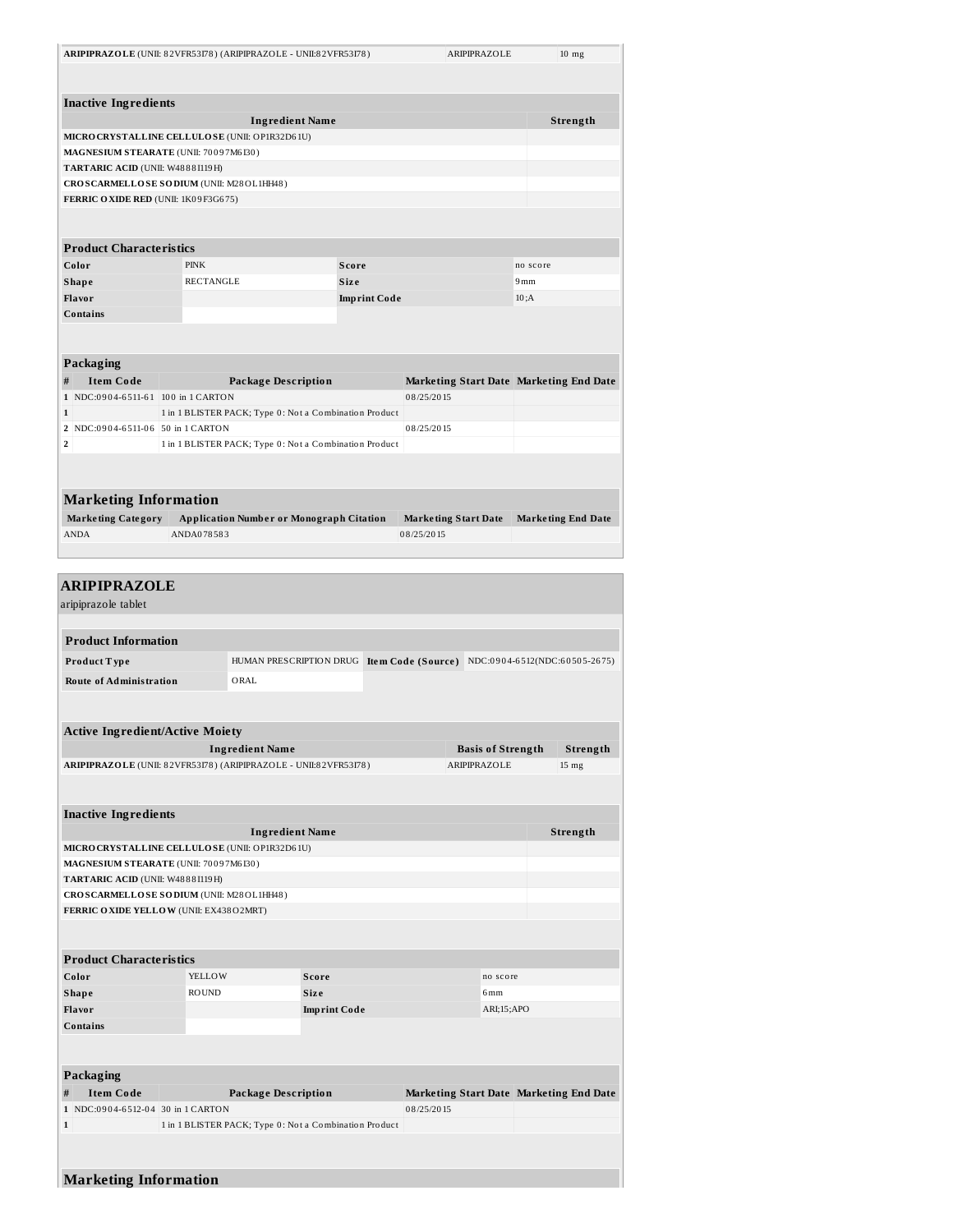| <b>Marketing Category</b>                                                               |              |                            | <b>Application Number or Monograph Citation</b>                          |            | <b>Marketing Start Date</b> | <b>Marketing End Date</b>                        |
|-----------------------------------------------------------------------------------------|--------------|----------------------------|--------------------------------------------------------------------------|------------|-----------------------------|--------------------------------------------------|
| <b>ANDA</b>                                                                             | ANDA078583   |                            |                                                                          | 08/25/2015 |                             |                                                  |
|                                                                                         |              |                            |                                                                          |            |                             |                                                  |
|                                                                                         |              |                            |                                                                          |            |                             |                                                  |
| ARIPIPRAZOLE                                                                            |              |                            |                                                                          |            |                             |                                                  |
| aripiprazole tablet                                                                     |              |                            |                                                                          |            |                             |                                                  |
|                                                                                         |              |                            |                                                                          |            |                             |                                                  |
| <b>Product Information</b>                                                              |              |                            |                                                                          |            |                             |                                                  |
| Product Type                                                                            |              |                            | HUMAN PRESCRIPTION DRUG Item Code (Source) NDC:0904-6513(NDC:60505-2676) |            |                             |                                                  |
| <b>Route of Administration</b>                                                          |              | ORAL                       |                                                                          |            |                             |                                                  |
|                                                                                         |              |                            |                                                                          |            |                             |                                                  |
|                                                                                         |              |                            |                                                                          |            |                             |                                                  |
| <b>Active Ingredient/Active Moiety</b>                                                  |              |                            |                                                                          |            |                             |                                                  |
|                                                                                         |              | <b>Ingredient Name</b>     |                                                                          |            | <b>Basis of Strength</b>    | Strength                                         |
| ARIPIPRAZOLE (UNII: 82VFR53I78) (ARIPIPRAZOLE - UNII:82VFR53I78)                        |              |                            |                                                                          |            | ARIPIPRAZOLE                | $20$ mg                                          |
|                                                                                         |              |                            |                                                                          |            |                             |                                                  |
| <b>Inactive Ingredients</b>                                                             |              |                            |                                                                          |            |                             |                                                  |
|                                                                                         |              |                            | <b>Ingredient Name</b>                                                   |            |                             | Strength                                         |
| MICRO CRYSTALLINE CELLULOSE (UNII: OP1R32D61U)                                          |              |                            |                                                                          |            |                             |                                                  |
| MAGNESIUM STEARATE (UNII: 70097M6I30)                                                   |              |                            |                                                                          |            |                             |                                                  |
| TARTARIC ACID (UNII: W48881119H)                                                        |              |                            |                                                                          |            |                             |                                                  |
| CROSCARMELLOSE SODIUM (UNII: M28OL1HH48)                                                |              |                            |                                                                          |            |                             |                                                  |
|                                                                                         |              |                            |                                                                          |            |                             |                                                  |
| <b>Product Characteristics</b>                                                          |              |                            |                                                                          |            |                             |                                                  |
| Color                                                                                   | <b>WHITE</b> |                            | Score                                                                    |            | no score                    |                                                  |
| <b>Shape</b>                                                                            | <b>ROUND</b> |                            | Size                                                                     |            | 8 <sub>mm</sub>             |                                                  |
| <b>Flavor</b>                                                                           |              |                            | <b>Imprint Code</b>                                                      |            | ARI;20;APO                  |                                                  |
| Contains                                                                                |              |                            |                                                                          |            |                             |                                                  |
|                                                                                         |              |                            |                                                                          |            |                             |                                                  |
|                                                                                         |              |                            |                                                                          |            |                             |                                                  |
| Packaging                                                                               |              |                            |                                                                          |            |                             |                                                  |
| #<br><b>Item Code</b>                                                                   |              | <b>Package Description</b> |                                                                          |            |                             | Marketing Start Date Marketing End Date          |
| 1 NDC:0904-6513-04 30 in 1 CARTON<br>$\mathbf 1$                                        |              |                            | 1 in 1 BLISTER PACK; Type 0: Not a Combination Product                   | 08/25/2015 |                             |                                                  |
|                                                                                         |              |                            |                                                                          |            |                             |                                                  |
|                                                                                         |              |                            |                                                                          |            |                             |                                                  |
| <b>Marketing Information</b>                                                            |              |                            |                                                                          |            |                             |                                                  |
| <b>Marketing Category</b>                                                               |              |                            |                                                                          |            |                             | <b>Marketing End Date</b>                        |
| <b>ANDA</b>                                                                             | ANDA078583   |                            | <b>Application Number or Monograph Citation</b>                          | 08/25/2015 | <b>Marketing Start Date</b> |                                                  |
|                                                                                         |              |                            |                                                                          |            |                             |                                                  |
|                                                                                         |              |                            |                                                                          |            |                             |                                                  |
| <b>ARIPIPRAZOLE</b>                                                                     |              |                            |                                                                          |            |                             |                                                  |
| aripiprazole tablet                                                                     |              |                            |                                                                          |            |                             |                                                  |
|                                                                                         |              |                            |                                                                          |            |                             |                                                  |
| <b>Product Information</b>                                                              |              |                            |                                                                          |            |                             |                                                  |
| Product Type                                                                            |              |                            | HUMAN PRESCRIPTION DRUG                                                  |            |                             | Item Code (Source) NDC:0904-6514(NDC:60505-2677) |
| <b>Route of Administration</b>                                                          |              | ORAL                       |                                                                          |            |                             |                                                  |
|                                                                                         |              |                            |                                                                          |            |                             |                                                  |
|                                                                                         |              |                            |                                                                          |            |                             |                                                  |
| <b>Active Ingredient/Active Moiety</b>                                                  |              |                            |                                                                          |            |                             |                                                  |
|                                                                                         |              | <b>Ingredient Name</b>     |                                                                          |            | <b>Basis of Strength</b>    | Strength                                         |
| ARIPIPRAZOLE (UNII: 82VFR53I78) (ARIPIPRAZOLE - UNII:82VFR53I78)                        |              |                            |                                                                          |            | ARIPIPRAZOLE                | 30 mg                                            |
|                                                                                         |              |                            |                                                                          |            |                             |                                                  |
|                                                                                         |              |                            |                                                                          |            |                             |                                                  |
| <b>Inactive Ingredients</b>                                                             |              |                            |                                                                          |            |                             |                                                  |
|                                                                                         |              |                            | <b>Ingredient Name</b>                                                   |            |                             | Strength                                         |
| MICRO CRYSTALLINE CELLULOSE (UNII: OP1R32D61U)<br>MAGNESIUM STEARATE (UNII: 70097M6I30) |              |                            |                                                                          |            |                             |                                                  |
| TARTARIC ACID (UNII: W48881119H)                                                        |              |                            |                                                                          |            |                             |                                                  |
| CROSCARMELLOSE SODIUM (UNII: M28OL1HH48)                                                |              |                            |                                                                          |            |                             |                                                  |
| FERRIC OXIDE RED (UNII: 1K09F3G675)                                                     |              |                            |                                                                          |            |                             |                                                  |
|                                                                                         |              |                            |                                                                          |            |                             |                                                  |
|                                                                                         |              |                            |                                                                          |            |                             |                                                  |
| <b>Product Characteristics</b>                                                          |              |                            |                                                                          |            |                             |                                                  |

**Color Color PINK Score Score no** score